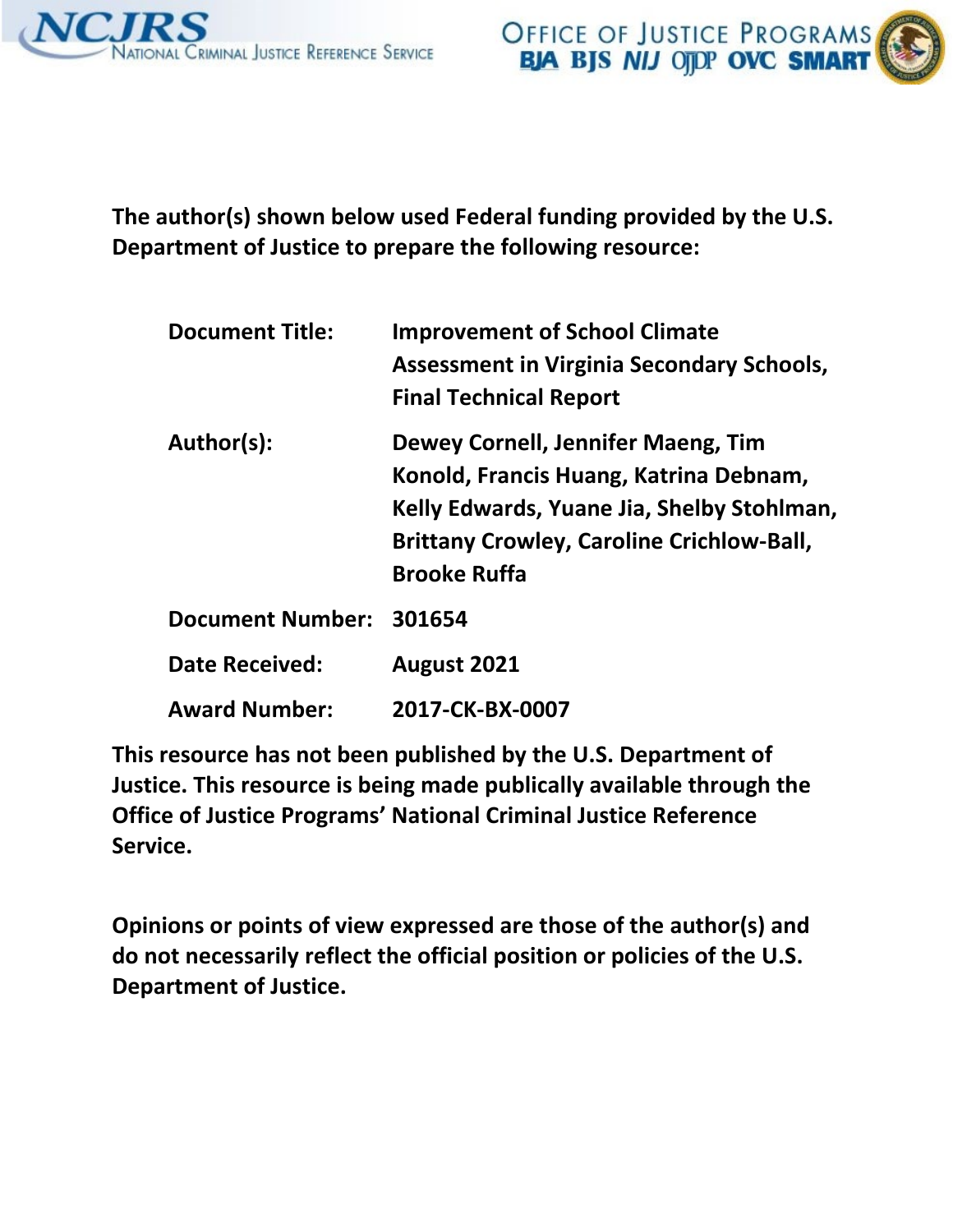# **Improvement of School Climate Assessment**

## **in Virginia Secondary Schools**

## **Final Technical Report**

2017-CK-BX-007

PI: Dewey Cornell

Report Authors: Dewey Cornell, Jennifer Maeng, Tim Konold, Francis Huang, Katrina Debnam, Kelly Edwards, Yuane Jia, Shelby Stohlman, Brittany Crowley, Caroline Crichlow-Ball, and Brooke Ruffa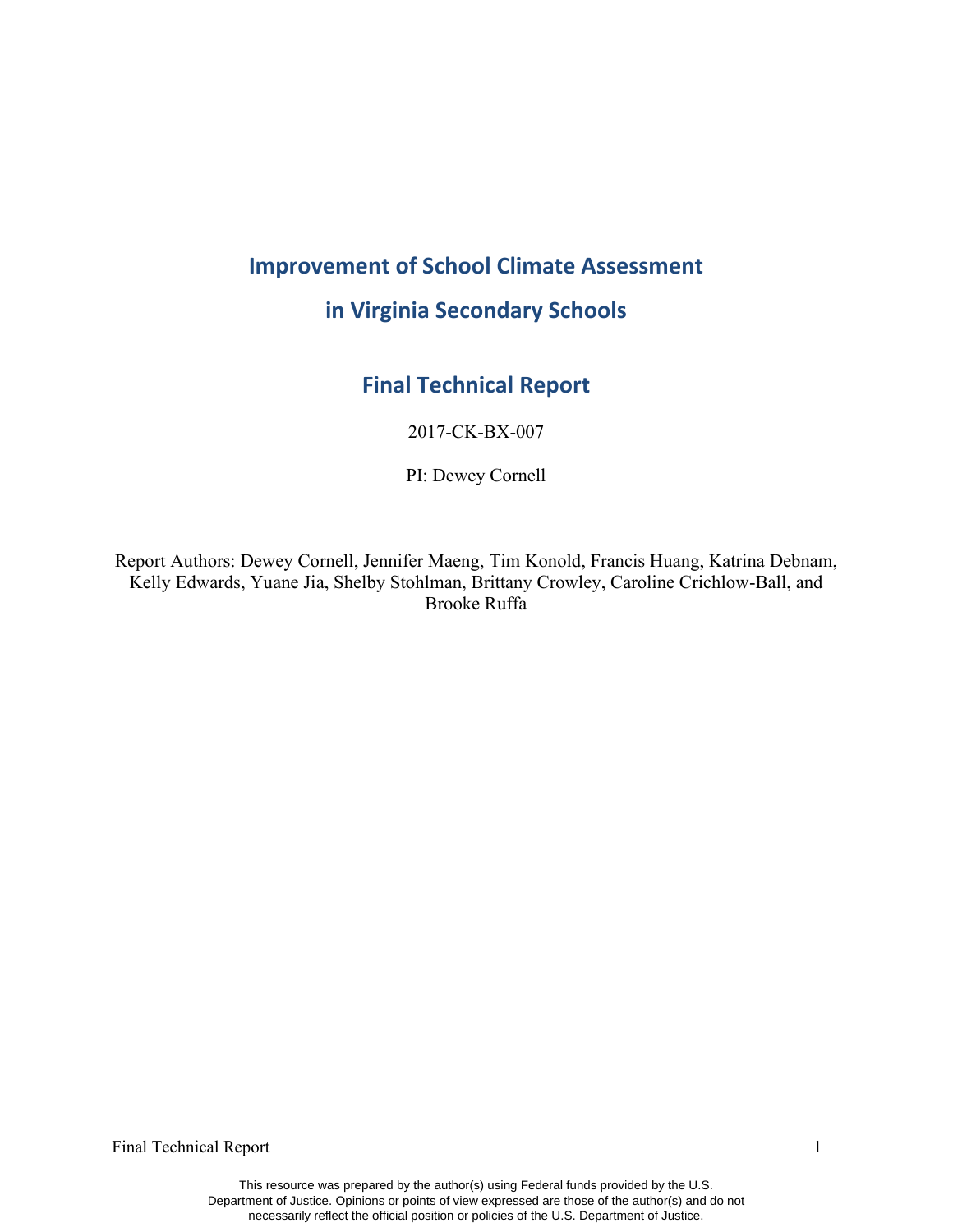## **CONTENTS**

| Goal 1: Investigate stakeholder understanding and use of school climate data9                                                             |
|-------------------------------------------------------------------------------------------------------------------------------------------|
|                                                                                                                                           |
| Goal 3: Identify the longitudinal associations between school climate<br>characteristics, school safety, and equity in student outcomes14 |
|                                                                                                                                           |
|                                                                                                                                           |
|                                                                                                                                           |
|                                                                                                                                           |
|                                                                                                                                           |
|                                                                                                                                           |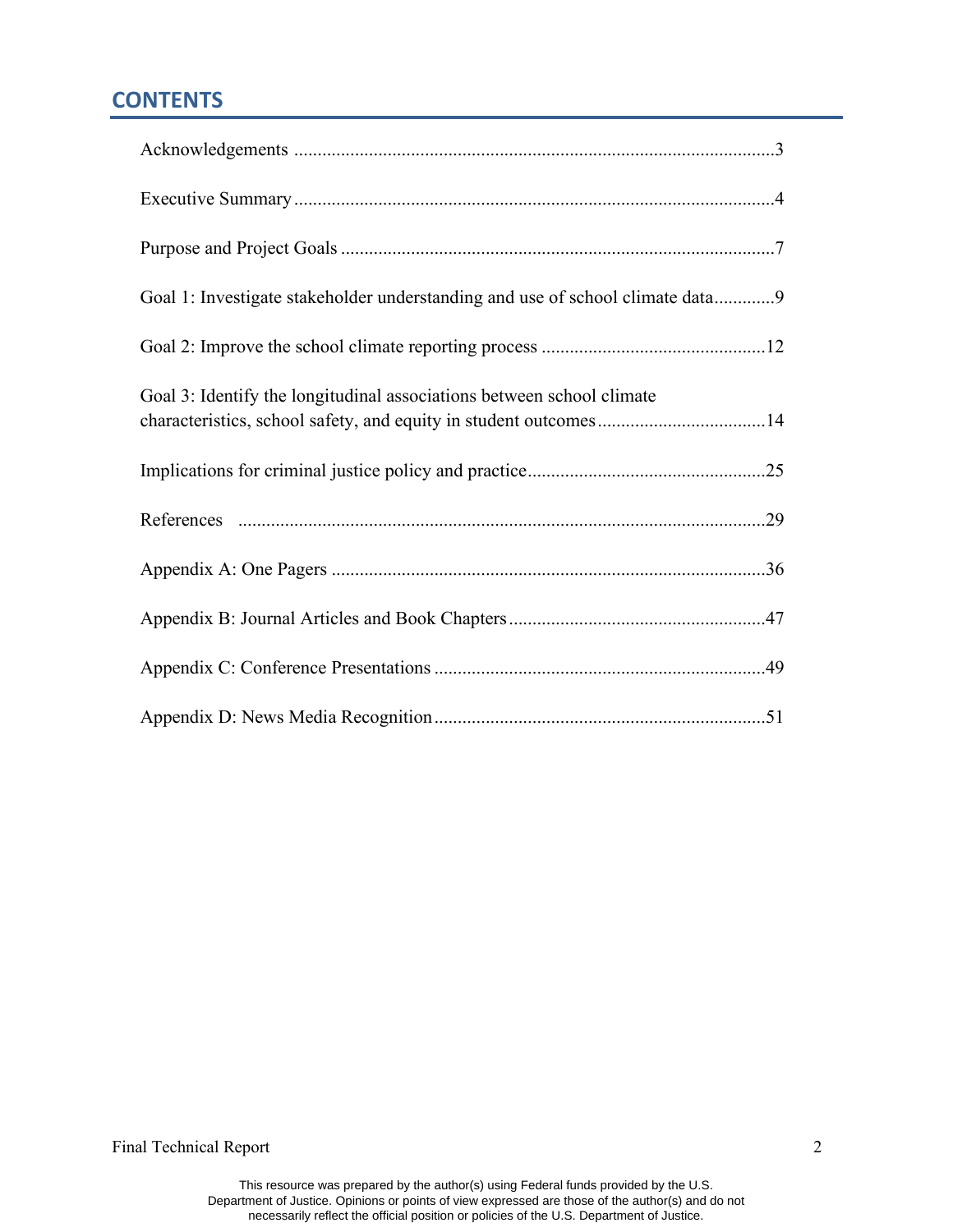### **ACKNOWLEDGEMENTS**

This project was supported by Grant #NIJ 2017-CK-BX-007 awarded by the National Institute of Justice, Office of Justice Programs, U.S. Department of Justice. The opinions, findings, and conclusions or recommendations expressed in this report are those of the authors and do not necessarily reflect those of the Department of Justice, the Virginia Center for School and Campus Safety at the Department of Criminal Justice Services, or the advisory board.

The advisory board for this project included Catherine Bradshaw, Jonathan Cohen, Michael Furlong, Anne Gregory, Matthew Mayer, Donna Michaelis, and Luke Miller. We thank them for their advice and feedback on this project. However, all responsibility for the final content and conclusions of the report rests with the report authors.

Survey data were collected from 2018-2020. This report was completed on March 30, 2021.

Recommended citation: Cornell, D., Maeng, J., Konold, T., Huang, F., Debnam, K., Edwards, K., Jai, Y. Stohlman, S., Crowley, B., Crichlow-Ball, C., Ruffa, B. (2021). *Improvement of School Climate Assessment in Virginia Secondary Schools: Final Technical Report.* Charlottesville, VA: School of Education and Human Development, University of Virginia.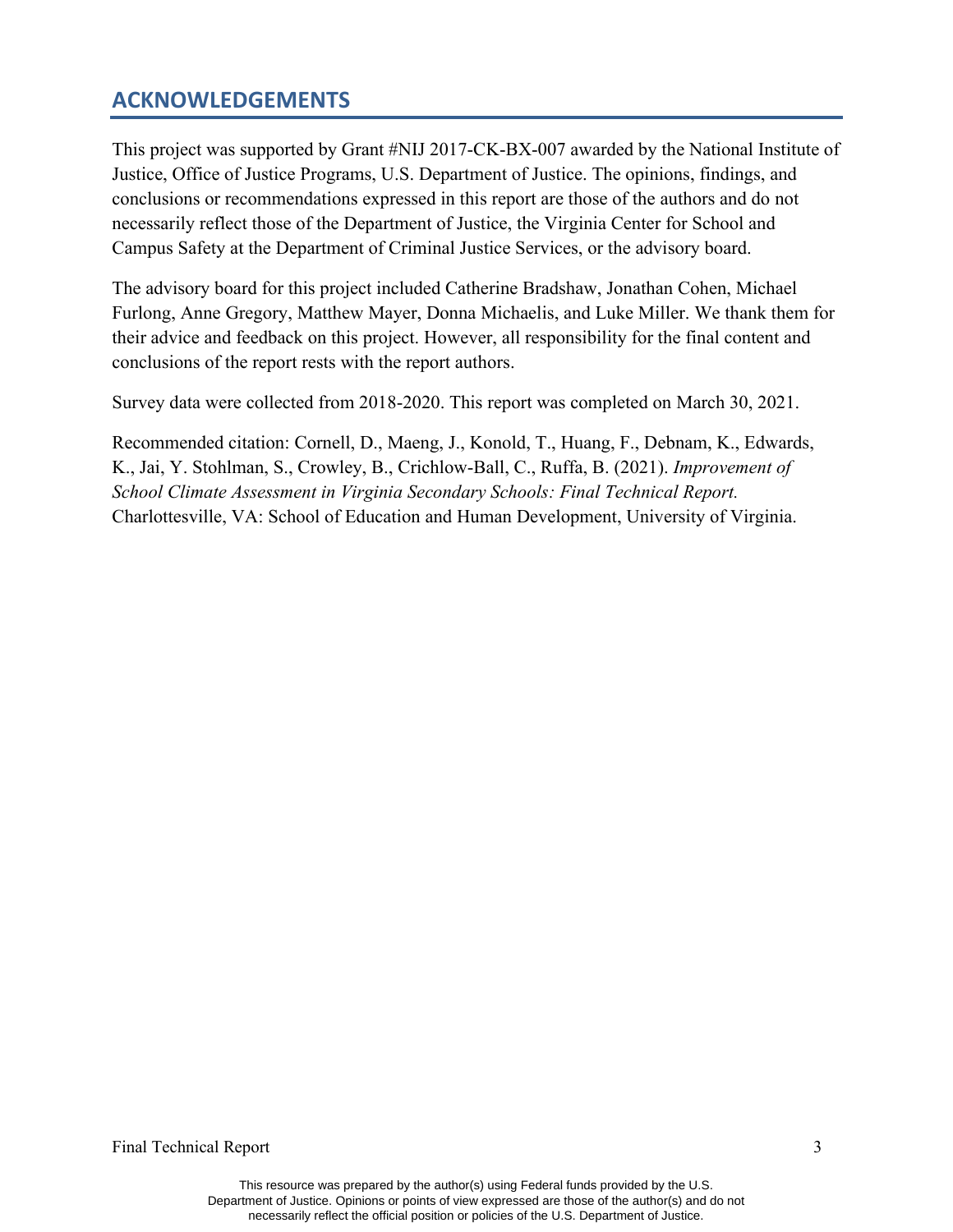#### **EXECUTIVE SUMMARY**

School climate is widely recognized as critical to school safety and violence prevention. As demonstrated by our previous work (Development of a Standard Model for School Climate and Safety Assessment, #2012-JF-FX-0062) an authoritative school climate characterized by high structure (strict but fair discipline and high academic expectations) and high support (positive teacher-student relationships) is associated with many positive outcomes (Cornell et al., 2016). Students who attend schools with an authoritative school climate are more engaged in school, have higher school attendance and academic achievement, and are more likely to graduate. Students who experience a structured and supportive school climate may be more willing to follow school rules, respond to their teachers, and treat one another in a respectful manner. Our previous work found consistent evidence that students in schools with an authoritative school climate are less likely to engage in peer aggression and bullying, as well as aggression toward teachers (Cornell et al., 2016).

In 2013 we began assisting the Virginia Department of Criminal Justice Services and Virginia Department of Education in adminstering a statewide school climate survey. The survey was administered in alternate years to middle schools and high schools. Over the first four years our work concentrated on the survey content by developing survey scales, examining their psychometric properties, and testing hypotheses about the relations between school climate and school safety (Cornell et al., 2016). We also collected feedback from school stakeholders and developed a standard report of each school's survey results.

The current project was designed to take the next logical steps in improving the school climate survey program for Virginia secondary schools. Thus, the three main goals of this project were to: 1) investigate stakeholder understanding and use of school climate data; 2) improve the school climate reporting process; and 3) identify the longitudinal associations between school climate characteristics, school safety, and equity in student outcomes.

To achieve Goal 1, we conducted a mixed-methods assessment of how administrators, students, parents, teachers, school resource officers, and other school staff understand and make use of school climate data. Data were collected through qualitative interviews and survey responses. First, we conducted qualitative interviews with division level staff members, school level administrators (e.g., principal/assistant principal), school level staff (i.e., student mental health staff, SROs, teachers), and parents regarding their use and understanding of school climate data. Second, secondary school principals, staff, and students responded to written survey questions regarding their previous and planned use of survey results and their perceptions of survey results. We conducted all of the interviews and completed two journal articles reporting our findings (Debnam, Edwards, Maeng, & Cornell, 2020; Debnam, Edwards, Cornell, 2021). These findings documented the value of the school climate surveys for school administrators in formulating school improvement plans, as well as directions for making the reports more useful.

Final Technical Report 4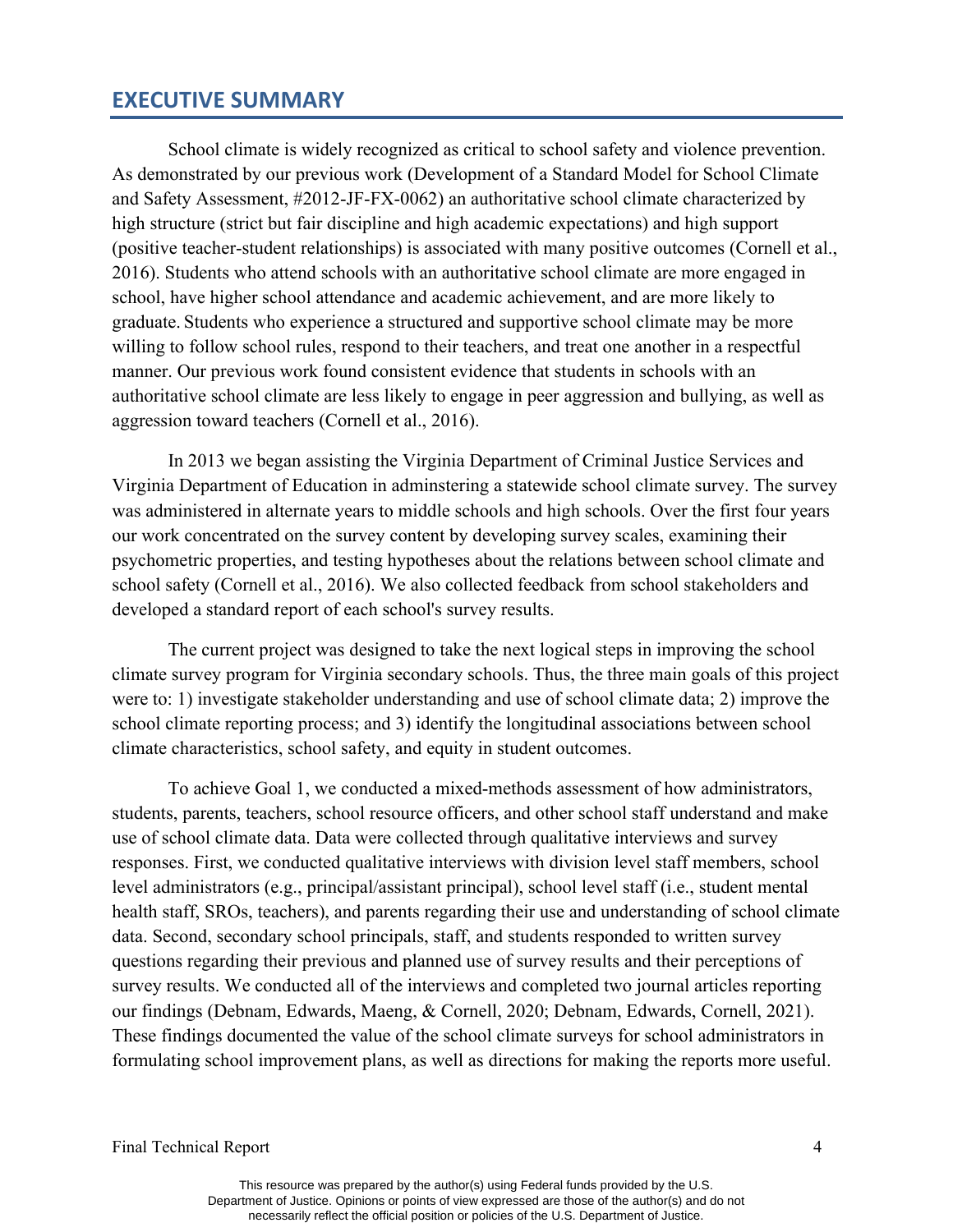However, we also found that other school staff had little access to the school climate results, despite considerable interest in them.

Our original plan for Goal 2 was to develop a new reporting system that would give schools more immediate survey results as well as more capacity to conduct their own analyses, such as comparisons of student subgroups by gender and race. However, the Governor's Office initiated a new effort to create a modified survey serving the needs of multiple state agencies. As a result, our plans for survey improvement were revised. We were able to develop a system to generate reports more rapidly and to provide reports to school divisions as well as individual schools. We also arranged to provide school divisions with raw data sets upon request. We prepared individual school climate reports for 322 high schools in 2018, 422 middle schools in 2019, and 326 high schools in 2020. These 20+-page reports gave school administrators a wealth of data on their schools and also allowed them to compare their school with state and regional norms. In addition, we prepared 132 division-level reports and a statewide technical report each year. We also developed nine one-page reports that translated technical findings into practical observations for school administrators and policy makers.

Goal 3 was to investigate longitudinal associations between school climate characteristics, school safety, and equity in student outcomes. To achieve this goal, we developed longitudinal data bases for middle schools (data for 2013, 2015, 2017, and 2019) and for high schools (data for 2014, 2016, 2018, and 2020). In addition to survey data, we integrated data on student demographics, discipline rates, and academic outcomes. We constructed schoollevel statistical models to assess how school climate and safety are associated with lower suspension rates and dropout rates, especially among racial/ethnic minority students. We also examined how the presence of School Resource Officers (SROs) is associated with school climate and safety.

These findings are presented in a series of journal articles and presentations (e.g., Crichlow-Ball, & Cornell, under review; Huang & Cornell, 2021, Konold, Edwards, & Cornell, in press; Maeng, Cornell, & Huang, in preparation). In brief, we found that the survey scales measure the same school characteristics each year (longitudinal measurement invariance), schools statewide made improvements in their climate over an 8-year period, and an increase in school structure is associated with decreases in suspension among middle and high schools (Konold, Edwards, & Cornell, in press). We also found that teacher support for zero tolerance was associated with higher rates of out-of-school suspension and lower feelings of school safety (Huang & Cornell, 2021). Finally, we found that teacher perceptions of SROs in schools were generally positive and positive perceptions of SROs were positively associated with teacher feelings of physical safety, adequate security, and administrative responsiveness and negatively associated with teacher victimization and desire to leave the school due to student behavior (Maeng, Cornell, & Huang, in preparation). Student perceptions of the SRO as making their school safer were significantly associated with increased willingness to report threats of violence such as talk about killing someone and a classmate bringing a gun to school (Crichlow-Ball, & Cornell, under review).

Final Technical Report 5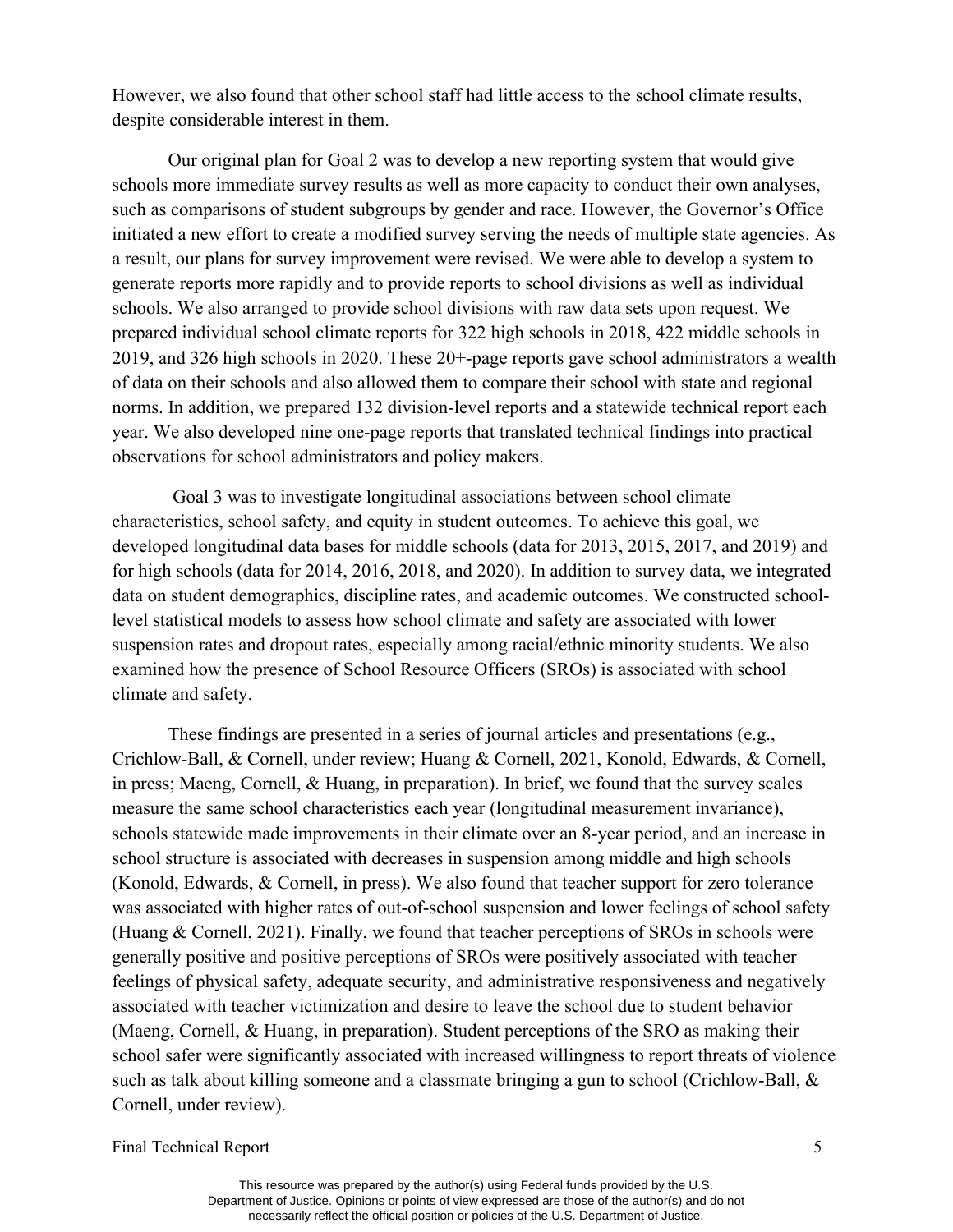The key recommendations from this project are:

- 1. The Commonwealth of Virginia should use rigorously developed measures of school climate and safety that meet the highest standards of reliability and validity in order to have dependable results for schools. New items or scales should be subject to rigorous testing.
- 2. Virginia should continue to provide schools with comprehensive reports that give them results for each survey item as well as key summary scores using rigorously validated indices. Reports must meet the divergent needs for both thoroughness and clarity.
- 3. Virginia should disseminate the results more widely so that school staff members and other stakeholders have access to school climate results for their school. Reports should not be limited to administrator review. Results could be posted on the school website, reviewed during faculty meetings, used in professional learning communities, and presented to parents during PTO meetings or back-to-school nights. Results could be shared with student councils and summarized in appropriate classroom contexts.
- 4. Virginia should administer school climate surveys on an annual rather than biannual basis, so that schools can more readily identify trends and respond promptly to emerging needs. We recognize that an interruption due to the COVID-19 pandemic may be appropriate.
- 5. Virginia should continue to stress the relationship between an authoritative school climate characterized by high staff expectations and support for students and greater school safety, student well-being, and academic achievement.
- 6. Virginia schools should look carefully and objectively at the role of SROs in making decisions about their role in schools. Overall, staff as well as students across racial/ethnic groups have positive perceptions of their SROs and these perceptions are also associated with greater feelings of safety and willingness to seek help to prevent violence. We recommend use of surveys and focus groups with staff, parents, and students in order to inform decisions about the best use of SROs in each individual school.
- 7. Virginia schools should continue to use school climate data to measure and improve the safety and climate conditions for teachers and other staff.
- 8. Virginia schools should continue to use school climate data to monitor and improve the safety and well-being of students across gender, racial, ethnic, and socioeconomic groups. There is good evidence that a positive school climate is associated with greater equity in academic, behavioral, and social-emotional outcomes.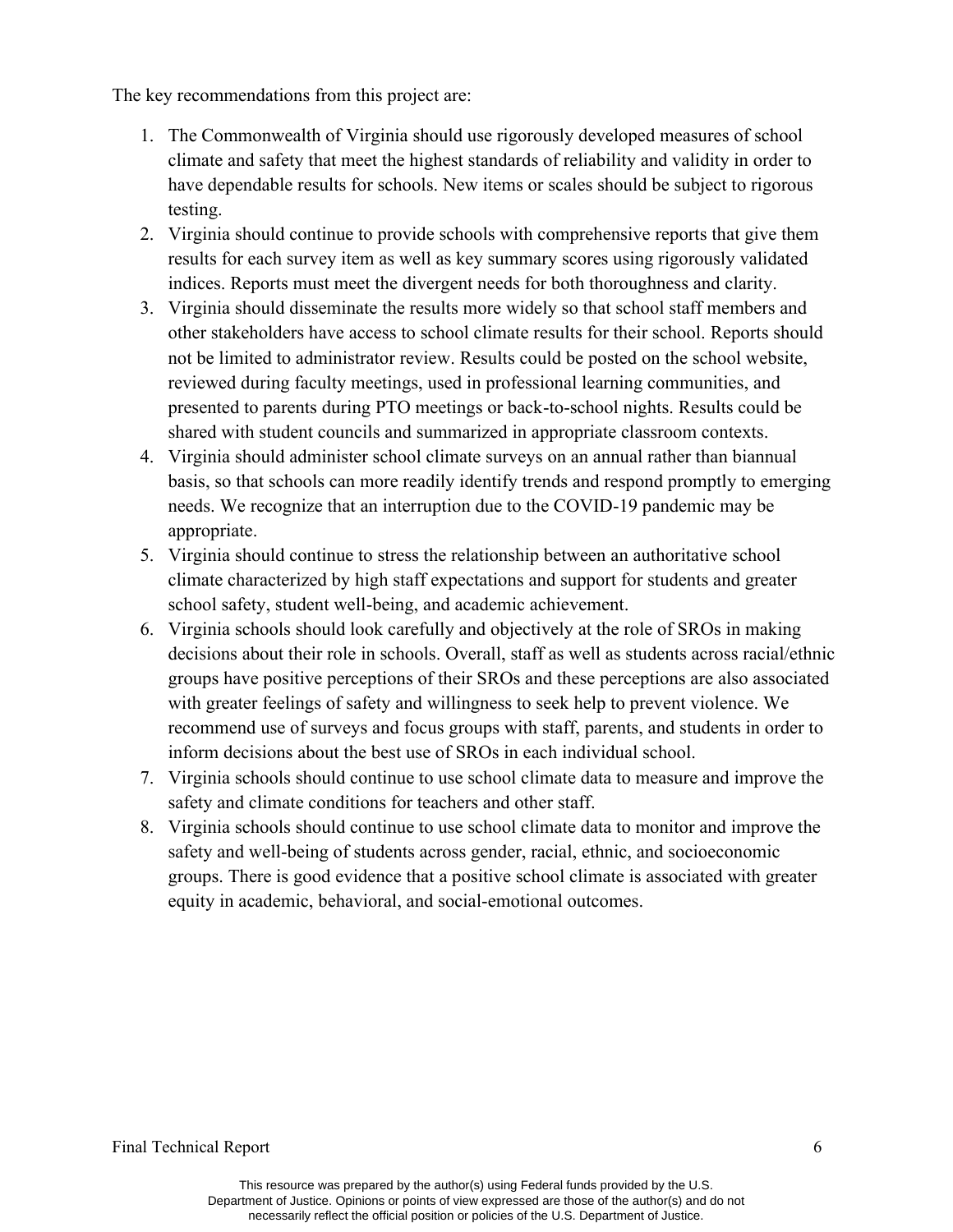## **PROJECT PURPOSE AND GOALS**

The overarching purpose of this project was to improve how Virginia secondary schools make use of school climate survey data by improving the reporting process and using longitudinal survey data to answer questions about safety trends, with particular attention to racial/ethnic disparities in student discipline. Examining longitudinal relationships in school climate provides stronger evidence of causal relationships and informs our understanding of the school improvement process.

School climate has become widely recognized as a critical factor in violence prevention and school safety (Bradshaw et al., 2015; Gottfredson et al., 2005; Hung et al., 2015). Adolescents who attend safe, orderly, and supportive schools are less likely to engage in aggressive and disruptive behavior, substance use, and delinquency (Aspy et al., 2012; Brand et al., 2003; Hung et al., 2015; McEvoy & Welker, 2000; Shackleton et al., 2016; Wang & Dishion, 2011). Schools with a positive school climate have less bullying and peer aggression (Cornell et al., 2015; Rivara & LeMenestrel, 2016), which are associated with student adjustment problems such as anxiety, depression, and underachievement (Copeland et al., 2013; Esbensen & Carson, 2009; Juvonen et al., 2010; McDougall & Vaillancourt, 2015; Rivara & LeMenestrel, 2016; Rueger et al., 2011). A meta-analysis of 153 studies found that school climate is one of the best predictors of bullying and victimization (Cook et al., 2010). Students attending schools with a structured and supportive school climate are more engaged in school, have higher school attendance and academic achievement, and are more likely to graduate (Berkowitz et al., 2016; Davis & Warner, 2015).

Although schools are relatively safe in comparison with many other settings (Nekvasil et al., 2015), there is wide variation in the level of aggression across schools. According to national statistics, 80% of public schools recorded one or more incidents of violent crime in the past year; approximately 2% of students ages 12-18 reported criminal victimization at school during the previous six months and 20% reported being bullied at school in the past year; 10% of public school teachers reported being threatened with injury and 6% reported being physically attacked by a student (Wang et al., 2020).

The U.S. Department of Education's Guiding Principles resource guide (2014) urges schools to "engage in deliberate efforts to create positive school climates" (p 5), to improve school discipline with "clear, appropriate and consistent expectations and consequences" (p. 11) and to "apply school discipline policies and practices in a fair and equitable manner so as not to disproportionately impact students of color, students with disabilities, or at-risk students" (p. 16).

School disciplinary practices that are intended to maintain a safe and orderly environment are not always successful. Most notably, exclusionary practices like suspension and expulsion are not effective at improving student behavior or serving as a deterrent that improves school safety (American Psychological Association Zero Tolerance Task Force, 2008; Fabelo et al., 2011; Osher et al., 2010). On the contrary, school exclusion has negative consequences that

Final Technical Report 7 and 7 and 7 and 7 and 7 and 7 and 7 and 7 and 7 and 7 and 7 and 7 and 7 and 7 and 7 and 7 and 7 and 7 and 7 and 7 and 7 and 7 and 7 and 7 and 7 and 7 and 7 and 7 and 7 and 7 and 7 and 7 and 7 and 7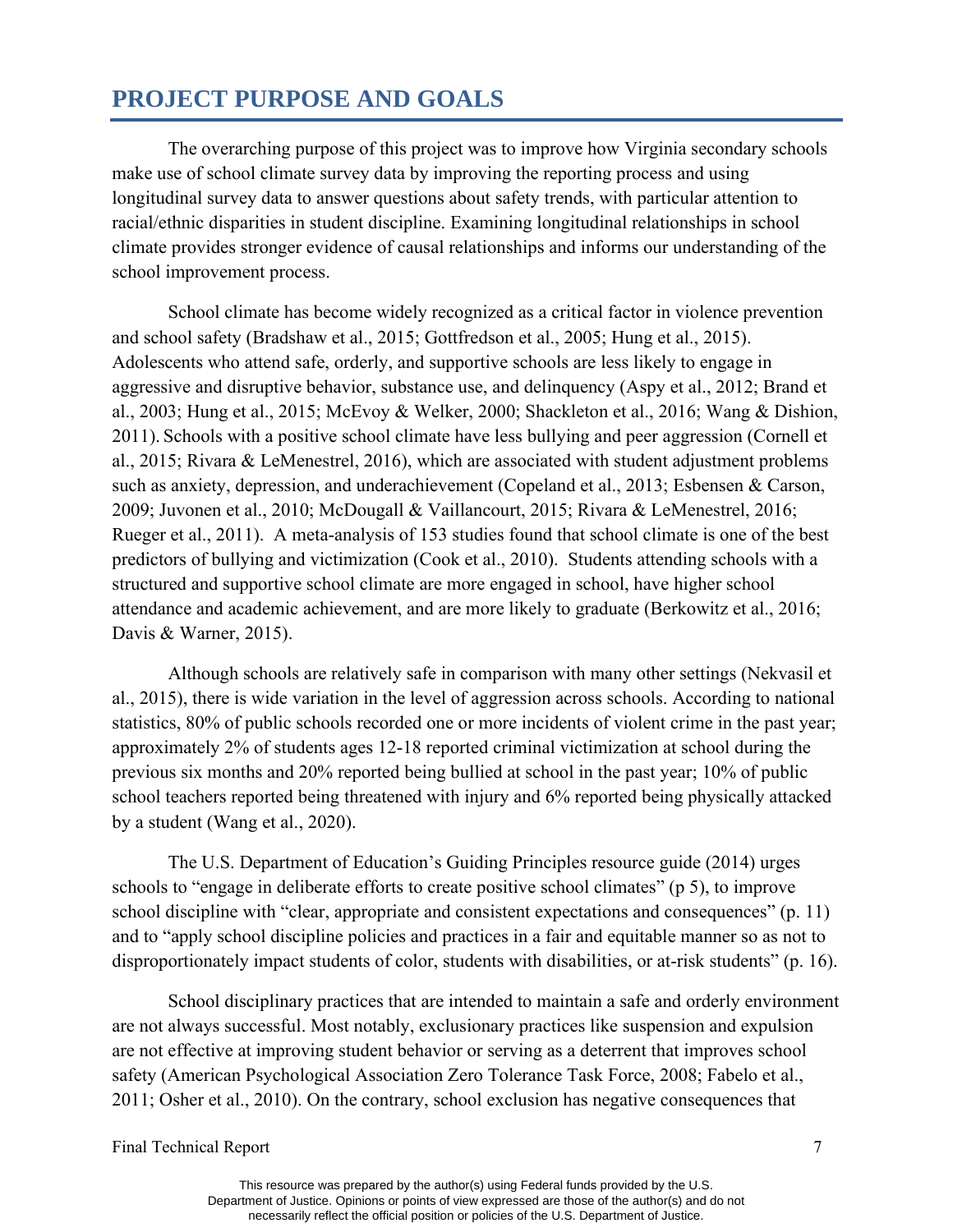include increased academic difficulties, alienation and disengagement from school, and increased dropout (Losen, 2015; Morgan et al., 2014). Schools that engage in frequent use of suspension generate a school climate that is perceived as harsh, punitive, and rejecting of students (Christle et al., 2004; Ekstrom et al., 1986; Lee et al., 2011). The disproportionate use of school exclusion with minority students, particularly students of African-American and Hispanic background, is a well-documented national problem (Gregory, Skiba, et al., 2010; Losen, 2011; Skiba et al., 2011; Wallace et al., 2008). It leads to disproportionately higher rates of school failure and dropout, and greater involvement in the juvenile justice system (Alliance for Excellent Education, 2010; Christle et al., 2007; Civil Rights Project, 2000; Fabelo et al., 2011; Losen, 2015). The trajectory from school to incarceration has been termed the "school-to-prison pipeline" because school failure so often precedes involvement in the criminal justice system (Wald & Losen, 2003).

Reports by the U.S. Department of Education, Department of Justice, and other leading authorities in educational research and violence prevention have called for increased awareness, measurement, and improvement of school climate (Cohen et al., 2009; Morgan et al., 2014; National Research Council, 2014; O'Brennan & Bradshaw, n.d.; U.S. Department of Education, 2013; U.S. Department of Education, 2014; U.S. Department of Education, 2016; U.S. Department of Education, Office of Civil Rights, 2014; U.S. Department of Justice & U.S. Department of Education, 2014). Notably, the 2015 *Every Student Succeeds Act* (ESSA; 2015) has made it a national priority to measure school climate and safety as an indicator of school quality. The nationwide attention to using school climate as an accountability measure highlights the need to help schools assess and make use of school climate data.

As detailed below, the major goals of the project were to: 1) investigate stakeholder understanding and use of school climate data; 2) improve the school climate reporting process; and 3) identify the longitudinal associations between school climate characteristics, school safety, and equity in student outcomes.

Results associated with each of these three goals have been published in peer-reviewed journals including *Psychology of Violence, School Psychology Review, School Psychology*, *The Journal of Community Psychology, The Journal of Experimental Education*, and *Measurement: Interdisciplinary Research and Perspectives.* Findings have been presented at national meetings of the American Educational Research Association and American Psychological Association. Project findings have been widely disseminated at state conferences and webinars for school administrators. Nine one-page research summaries containing practical findings and recommendations have been distributed to Virginia's 737 secondary schools.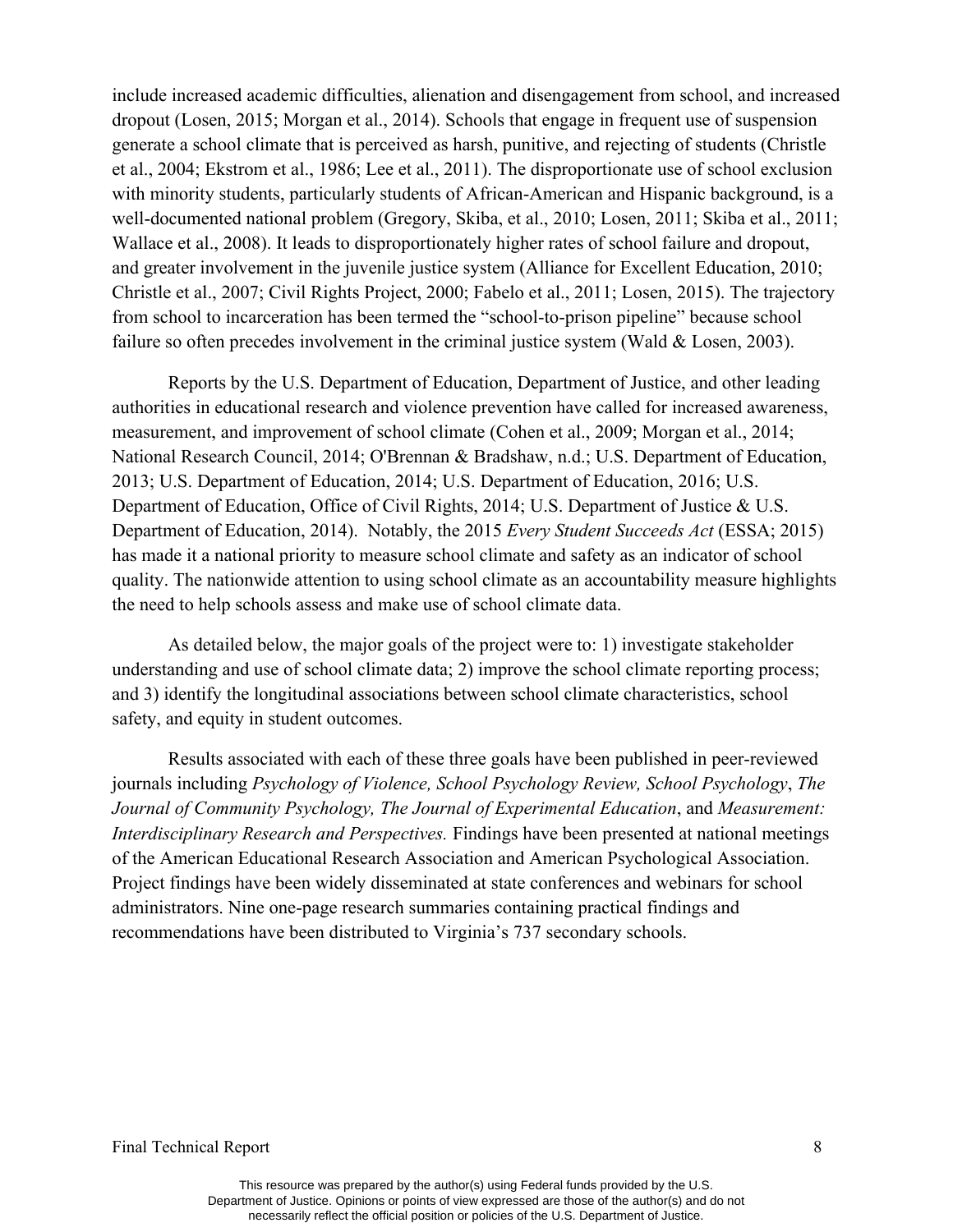## **GOAL 1: INVESTIGATE STAKEHOLDER UNDERSTANDING AND USE OF SCHOOL CLIMATE DATA**

To achieve Goal 1, we used a convergent mixed methods approach combining both qualitative and quantitative data concerning stakeholder use of school climate data. These findings have been reported in two articles (Debnam, Edwards, Maeng, & Cornell, 2020; Debnam, Edwards, Cornell, 2021).

As part of the school climate survey process, all secondary school principals were asked several questions regarding their previous and planned use of survey results. They were asked whether they plan to share climate survey results with staff, students, and parents and whether previous climate survey results had been used for school planning and improvement. The results of this analysis are summarized in each of the annual technical reports. Approximately 90% of principals reported that they definitely or probably would share results with their staff, but only approximately two thirds indicated that they would share results with their students (67%) or parents. Although the principals expressed support for sharing results with staff, the survey of staff found that most staff members had not seen the results for their school. Similarly, the student survey found most students were interested in seeing the results; however only 5% had seen the results.

Open-ended questions on the principal survey were, "(1) How were previous school climate results were used for school planning or improvement? (2) What would you like to see in the school climate report that would help improve the school? and (3) Please provide positive or negative feedback about the survey process. Suggestions for improvement are welcome." Principal survey responses to each of these three open-ended questions were coded by the research team into categories that covered both positive and negative feedback.

Across all three years, middle and high school principals reported several ways that they had used prior reports, such as setting goals for the coming year, identifying areas for improvement, planning professional development, improving school discipline practices, increasing student support efforts, and dealing with bullying. When asked how the report could be improved, most principals left the answer blank or praised the current report and indicated that no improvement was necessary. Among the most common suggestions for report improvement were to identify areas for improvement, include more recommendations for school improvement, compare student and staff results, and provide a demographic breakdown of student results. Across the three years, common suggestions for survey administration improvement were to add more questions about school safety, obtain written comments from staff or students, include more recommendations for school improvement, and translate the survey into multiple languages. Common concerns were overlap with other surveys, survey content, survey length, and timing of administration during the school year. Annual results are summarized in each of the annual technical reports.

Final Technical Report 9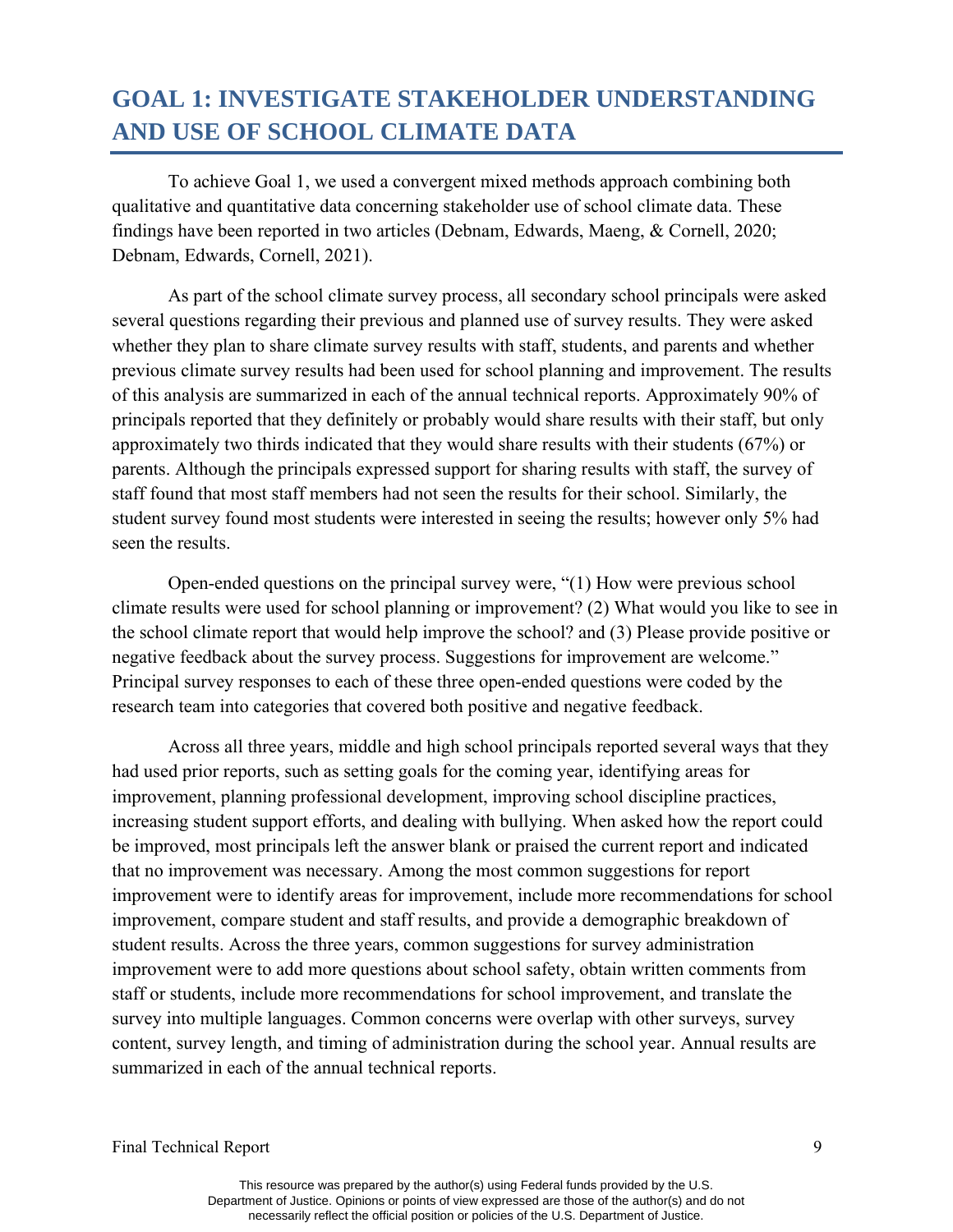On the climate surveys teachers/staff members and students were also asked if they had seen previous climate survey results, if they were interested in seeing climate survey results, and if climate survey results had been used for school improvement (staff survey only). Each year, approximately 80% of staff indicated they were interested in seeing results of the school climate survey. However, only approximately a one third indicated that that previous results had been used for school improvement and only a third said they had seen the previous results. Each year, approximately two-thirds of students said they were interested in seeing the results of this school climate survey, but less than 5% indicated said that they had seen previous results. Annual results are summarized in each of the annual technical reports.

We developed a semi-structured interview protocol and conducted interviews with school stakeholders including 5 division level administrators, 5 school level administrators (e.g., principal/assistant principal), 5 school level student mental health staff, 5 SROs, 5 parents, and 5 teachers regarding their understanding and use of school climate data. During the interviews, participants were provided a copy of the results from their school climate survey administration and asked to provide feedback on their understanding of the school climate survey report, how they use the data, and what they would recommend changing or improving to increase data use. Each interview lasted approximately 30 minutes. Interview data were transcribed and coded using an a priori and inductive coding scheme.

These data resulted in two manuscripts that investigate how school stakeholders perceive school climate, described below.

#### **School Leader Perceptions and Use of Climate Data**

In the first study, we explored how school leaders (i.e., division leaders and school-level administrators) perceived and used school climate results from a statewide survey of students and staff (Debnam, Edwards, Maeng & Cornell, 2020). This study used a convergent mixed method research design, school principals ( $N = 283$ ) completed surveys concerning their use of the school climate results for their school. Simultaneously, semi-structured interviews were conducted with school division leaders and school administrators ( $N = 10$ ) to deepen our understanding of how the school climate were being used.

Qualitative content analysis was used to identify patterns in the data. Transcripts were read to get a sense of the meaning of the data corpus. During this process, codes were inductively developed from the data and identified a priori based on principal survey responses. The final codes included: decision making, goal setting priorities, reasons for non-use, administration, access, structure, indifference, concerns, improvements, missing content, and validity of student perceptions. Related codes were then grouped together into more general categories, resulting in three categories of codes aligned with the research questions: codes related to how the educational leaders used the data (Decision Making, Goal Setting, Priorities, Reasons for Non-Use), survey process codes (Admin, Access, Marketing, Scoring, Structure), and areas to improve codes (Indifference, Concerns, Confusing, Endorse, Improvements, Missing Content,

Final Technical Report 10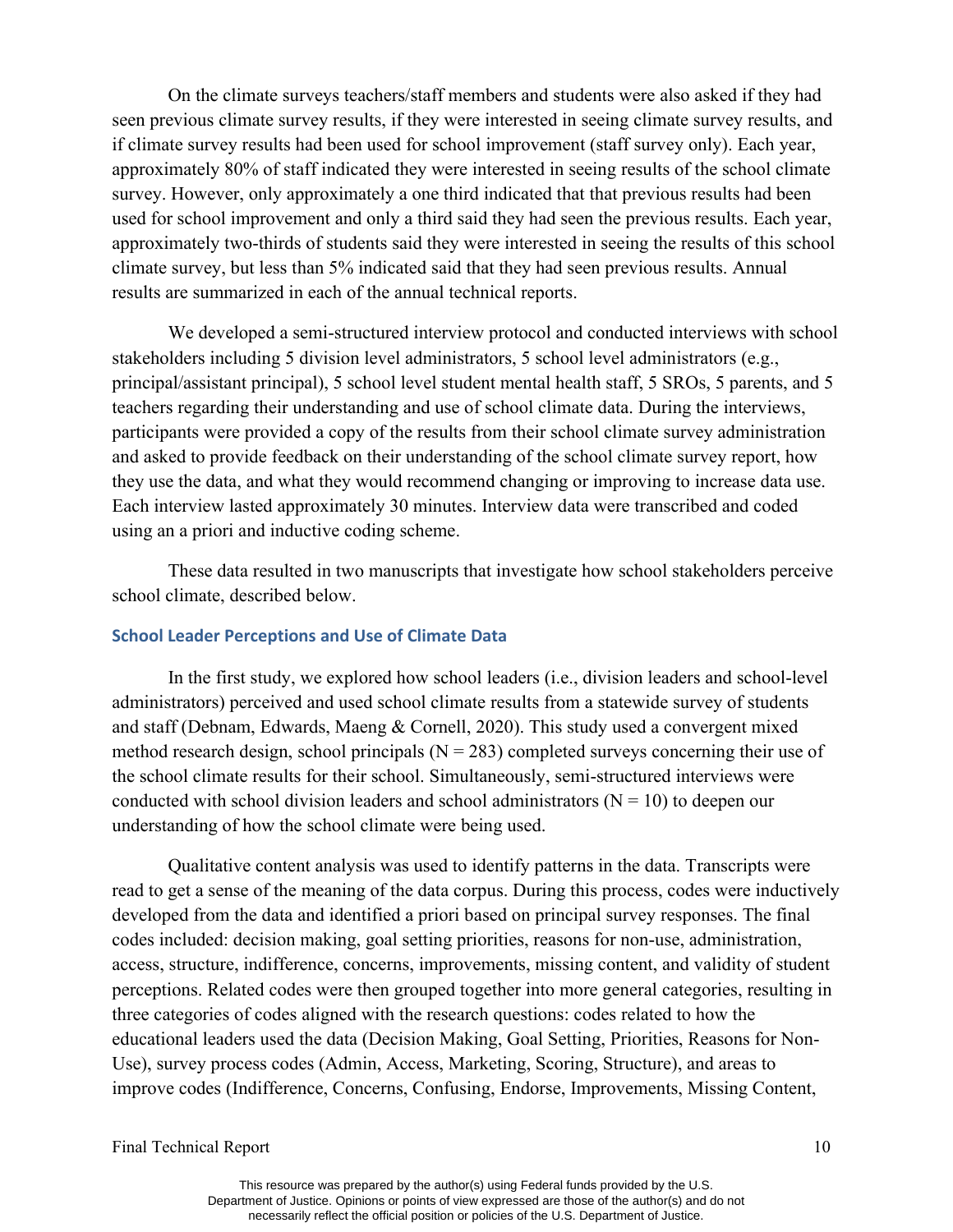Unsure, Validity). The coded data set within these categories was read to inductively develop themes that represent the meaning of the ideas in the data set.

Study results reflect a consensus by educational leaders on the utility of receiving school climate data to make data-based decisions to improve outcomes for students, especially around school improvement and safety. Participants provided thoughtful and constructive feedback on the importance of student relationships, perceptions of student subgroups, comparing their data with other schools, and ways to facilitate data-based decision-making. These findings suggest that increasing the flexibility of school climate data reports and designated time for processing data will increase educational leaders' ability to use school climate surveys.

#### **School Staff Perceptions and Use of Climate Data**

In the second study, we investigated how school staff perceived school climate data and school reporting practices (Debnam, Edwards, & Cornell, 2021). Limited research examines how school staff perceive and use school climate data. This mixed-methods study examined the interest, access, and use of survey results of 16,525 staff members in 318 high schools to better understand who was interested in school climate results. Multi-level logistic regression models were used to examine whether staff interest varied by school and staff demographic variables.

Semi-structured interviews with 15 staff members were conducted to gain insight more insight into the quantitative results. Content coding of the qualitative data elaborated on staff interest in reviewing and using the climate data. Initial themes were developed from the codes and revised to provide a holistic representation of the qualitative data.

Survey data showed that although 84% of school staff were interested in seeing the results of their school climate survey, fewer than one-third reported seeing the results or using them for school planning or improvement. Staff other than administrators, staff self-identified as Black, male staff members, and staff who had worked in their school for more than 10 years were less likely to report interest in seeing the data after controlling for staff- and school-level characteristics. Staff expressed interest in seeing climate data due to concern about student and staff safety and interest in comparing their results to others in their division.

Approximately a third of staff members reported having seen and 1/3 reported using the results of their school's climate survey. Administrators were more likely than teachers and other staff to have accessed and used survey results. Participants reported that they would like climate reports to contain both a summary of findings and detailed data and would like the climate survey results to be translated into action by designing and improving school interventions. Given the discrepancy between non-administrative staff interest in the survey results and their actual experience in accessing and using them, the results of this study highlight the need for administrators to collaborate with staff and share school climate survey results with them.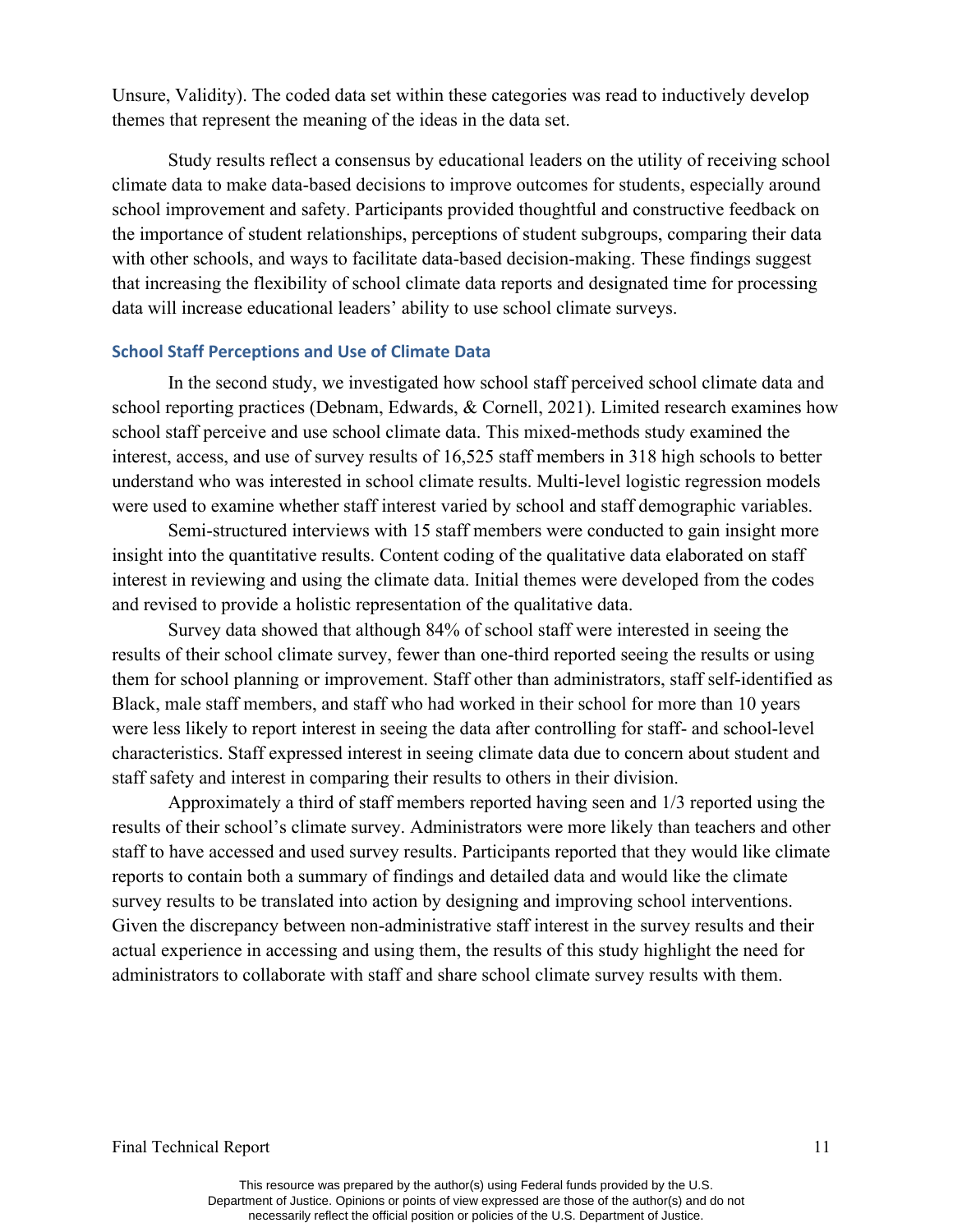## **GOAL 2: IMPROVE THE SCHOOL CLIMATE REPORTING PROCESS**

To achieve Goal 2, to improve the school climate reporting process, we used results from Goal 1 to modify the school climate reports. At the commencement of this project, school climate reports were prepared for each school at the end of the school year and distributed to schools through our primary state agency partner, DCJS. Our original proposal for this project was to create a more efficient online system that would allow schools to generate their own reports online immediately after they have completed their surveys and to obtain state/regional norms when all schools in the state have finished their surveys. The improved reporting system would also have enabled schools to generate customized tables for specific groups (such as breakdowns by grade, gender, and race) and to track school results over several years. We also proposed to create a new scoring system based on feedback from stakeholders. One option was to devise state norms that adjust for school demographics of size and student poverty that have been shown to affect school climate.

However, in 2018 the Governor of Virginia ordered the establishment of a cross-agency committee to create a combined survey across state agencies. This is an ongoing process which to our knowledge has not been completed. We reached an agreement with DCJS that we would continue the present survey through spring 2020, but could not make any plans for further changes. Furthermore, the Governor's change in plans made it no longer feasible to construct a reporting system. Instead, we revised our system of generating reports ourselves so that they were ready more quickly for distribution by DCJS to the schools and school divisions. With this system, we have been able to reduce the turnaround time and cost for producing reports. We have also been able to provide school divisions with division-wide reports and to provide raw data sets upon request.

#### **2018 High School Survey**

In 2018, we administered school climate surveys for students and staff to Virginia public high schools in collaboration with our state partner, the Virginia Department of Criminal Justice Services. We had a high participation rate among schools ( $n = 322, 99.3\%$ ), students ( $n = 85,750$ , 82%), and teachers/staff ( $n = 16,525, 45.5%$ ).

We prepared individual school climate reports for 322 high schools that DCJS disseminated to each school's principal. We prepared 132 division-level reports that were disseminated to school superintendents. Finally, we prepared a statewide technical report that was posted [online.](https://curry.virginia.edu/faculty-research/centers-labs-projects/research-labs/youth-violence-project/virginia-secondary)

We also prepared five one-page reports for practitioners (issues 13-17, Appendix A). These one-page reports are a way to translate technical findings into practical observations for school administrators and policy makers. Each report contains a summary of the data and associated recommendations. They are shared on our [website](https://curry.virginia.edu/faculty-research/centers-labs-projects/research-labs/youth-violence-project/youth-violence-project-0) and were disseminated to

Final Technical Report 12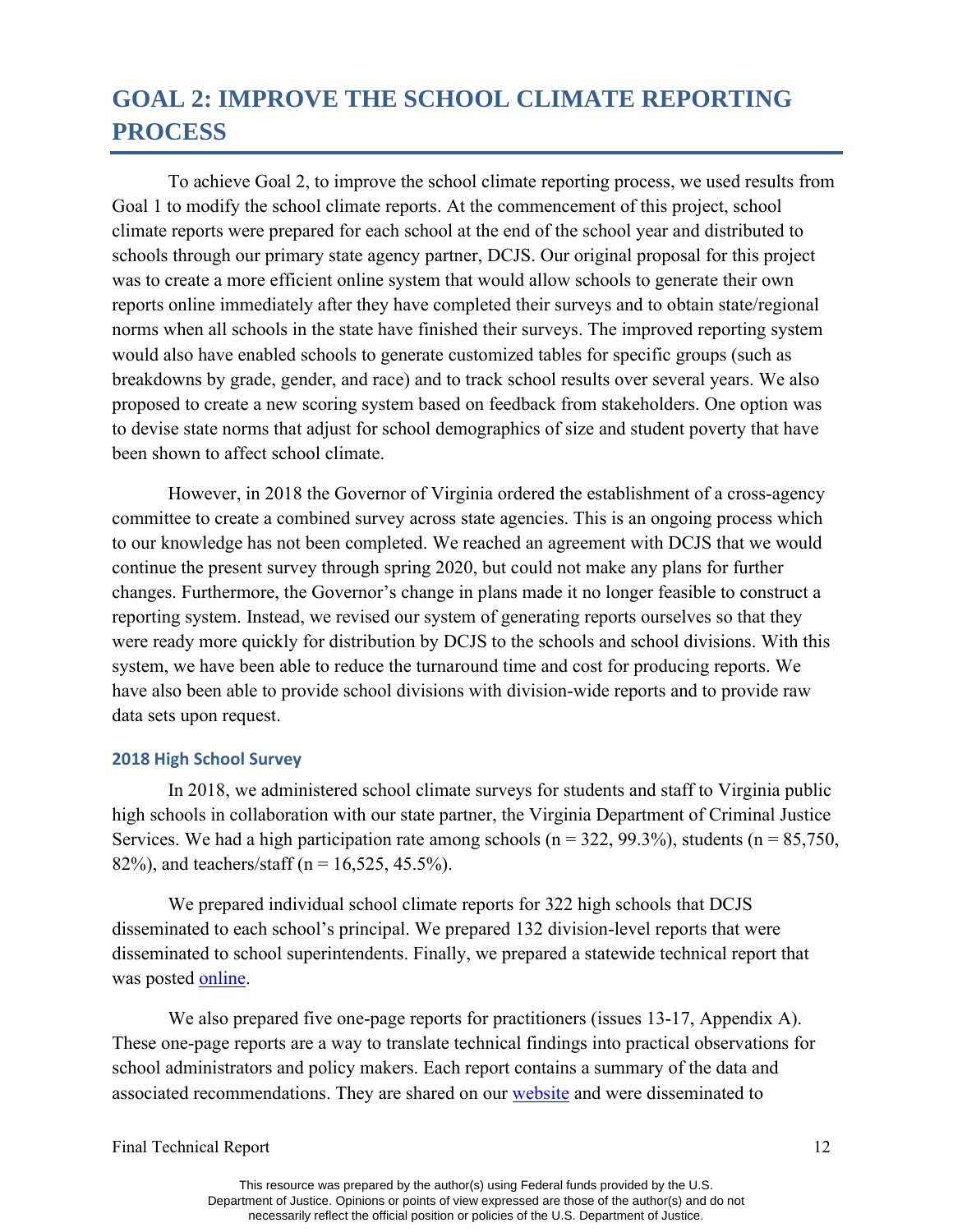principals via DCJS. In 2018, these reports focused on the prevalence of sexual harassment (issues 13 and 22), teen dating aggression (issue 14), and administrator use of school climate reports and data (issues 15-17).

#### **2019 Middle School Survey**

In 2019, we administered school climate surveys for students and staff to 422 Virginia public middle schools in collaboration with our state partner, the Virginia Department of Criminal Justice Services. We had a high participation rate among schools (n  $= 422, 100\%$ , students (n = 118,389, 78%), and teachers/staff (n = 15,001, 49%). Principal surveys provided more feedback on their uses and perceptions of the survey content and reporting process. We created 422 school and 132 division reports and prepared the annual technical report of state-level findings that was posted [online.](https://curry.virginia.edu/faculty-research/centers-labs-projects/research-labs/youth-violence-project/virginia-secondary)

#### **2020 High School Survey**

In 2020, we administered school climate surveys for students and staff to 326 Virginia public high schools in collaboration with our state partner, the Virginia Department of Criminal Justice Services. We had a high participation rate among schools (n  $= 299, 92\%$ , students (n = 106,865, 71%), and teachers/staff (n = 15,707, 46%). Many school divisions in Virginia began to close in mid-March due to the Coronavirus epidemic and on March 23, Governor Northam announced that all schools would remain closed for the remainder of the school year. As a result, it was not feasible for some schools to complete the surveys. Nevertheless, we achieved very large samples of students and staff with very high participation rates. We created 299 school and 131 division reports and prepared the annual technical report of state-level findings that was posted [online.](https://curry.virginia.edu/faculty-research/centers-labs-projects/research-labs/youth-violence-project/virginia-secondary)

We also created four one-page reports for practitioners that highlight results of the 2020 surveys (issues 18-21, Appendix A). These reports focused on the student (issues 18 and 23) and staff (issue 19) perceptions of SROs, and student perceptions of fairness (issue 20) and belonging (issue 21). They are shared on our [website](https://curry.virginia.edu/faculty-research/centers-labs-projects/research-labs/youth-violence-project/youth-violence-project-0) and were disseminated to principals via DCJS and more broadly through press releases and the media.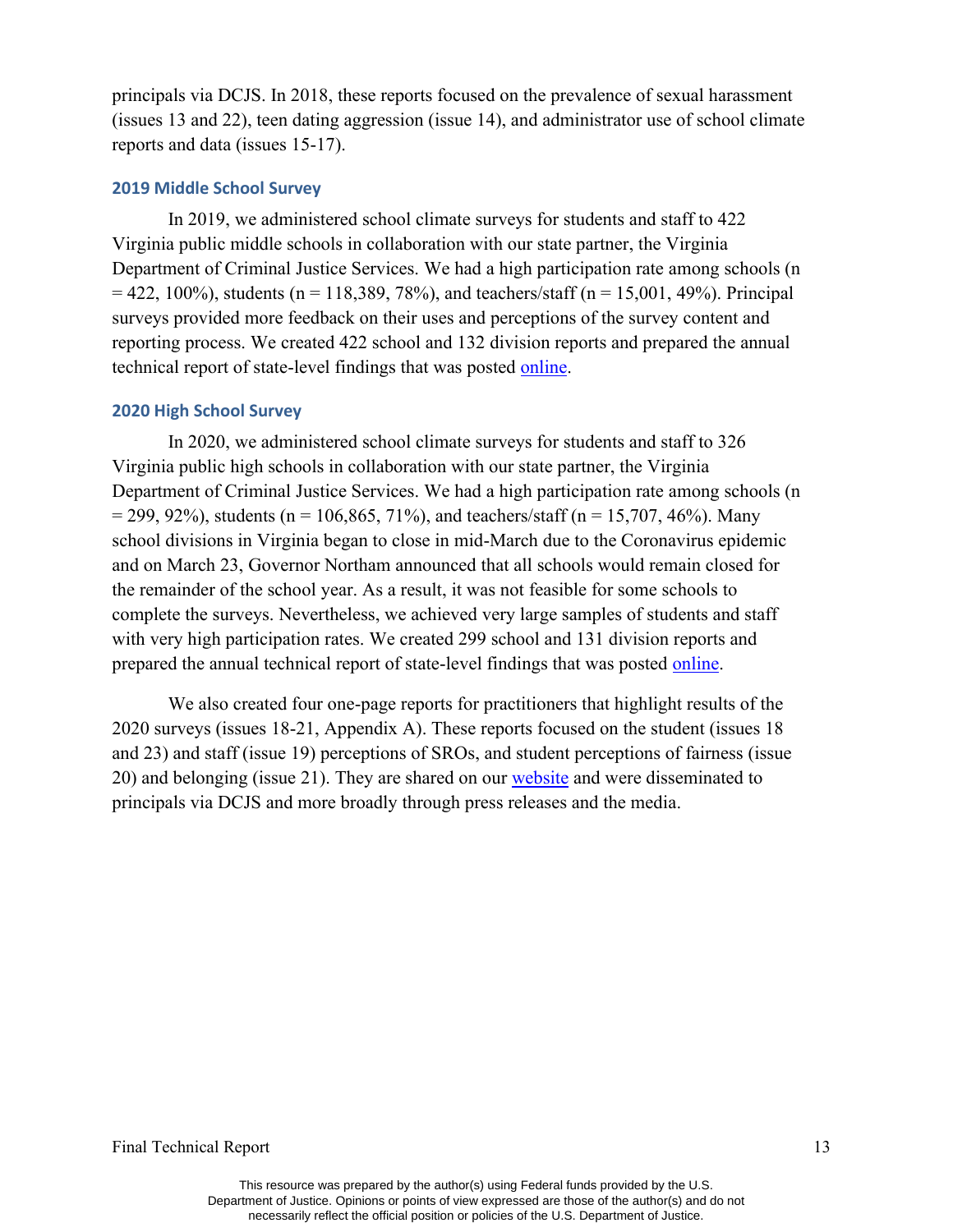## **GOAL 3: IDENTIFY THE LONGITUDINAL ASSOCIATIONS BETWEEN SCHOOL CLIMATE CHARACTERISTICS, SCHOOL SAFETY, AND EQUITY IN STUDENT OUTCOMES**

To achieve Goal 3, we developed longitudinal data files by combining 2014, 2016, 2018, and 2020 high school climate survey results and 2013, 2015, 2017, and 2019 middle school climate survey results. This resulted in four data files at the individual level including student and staff files for high schools (2014-2020 High School Student Level Data and 2014-2020 High School Staff Level Data) and for middle schools (2013-2019 Middle School Student Level Data and 2013-2019 Middle School Staff Level Data). Together these files included biannual survey data from 737 secondary schools across eight years. Note that students and staff surveys were anonymous, with different students and staff choosing to participate each year. Therefore, it is possible to track longitudinal changes for the schools but not for individual students or staff members.

An additional data file was created at the school level that contained aggregated student and staff data for each school that participated in at least one year of the Virginia Secondary School Climate Survey. This file also included archival information on key school background characteristics, such as student enrollment/membership (disaggregated by grade, sex, and race/ethnicity); grade levels offered; locale codes (city, suburb, town, rural); National School Lunch Program; student performance on Standards of Learning (SOL) assessments; annual dropout statistics; high school graduation and completion; and disciplinary outcomes (suspension and expulsion rates).

#### **Changes in Climate Across Time**

An important measurement question is whether our school climate scales show longitudinal measurement invariance, which means that the scales measure the same school characteristics each year, as opposed to having so much variability in what the items in these scales measure that they are not reliable measures over time. Longitudinal measurement invariance testing is a common approach for assessing the degree to which a construct is stable over time. Meaningful comparisons of school climate survey scores from one year to the next rely on the critical assumption that the scores are invariant across measurement occasions. We tested the longitudinal measurement invariance of the two key scales of disciplinary structure and student support (Konold, Edwards, & Cornell, 2020). Disciplinary structure is conceptualized as strict but fair enforcement of school rules. Student support is conceptualized as students' perceptions that teacher and other staff members are supportive, respectful, and willing to help (Konold et al., 2014). Using a statewide sample of 457 middle schools and 330 high schools across eight years (2013-2020), multilevel confirmatory factor analyses were conducted to test the longitudinal measurement invariance of student-reported scale scores. Results of these analyses indicated that the scales demonstrated strong factorial invariance across all time points for both middle and high school samples. Our findings provide evidence to support the use of the

#### Final Technical Report 14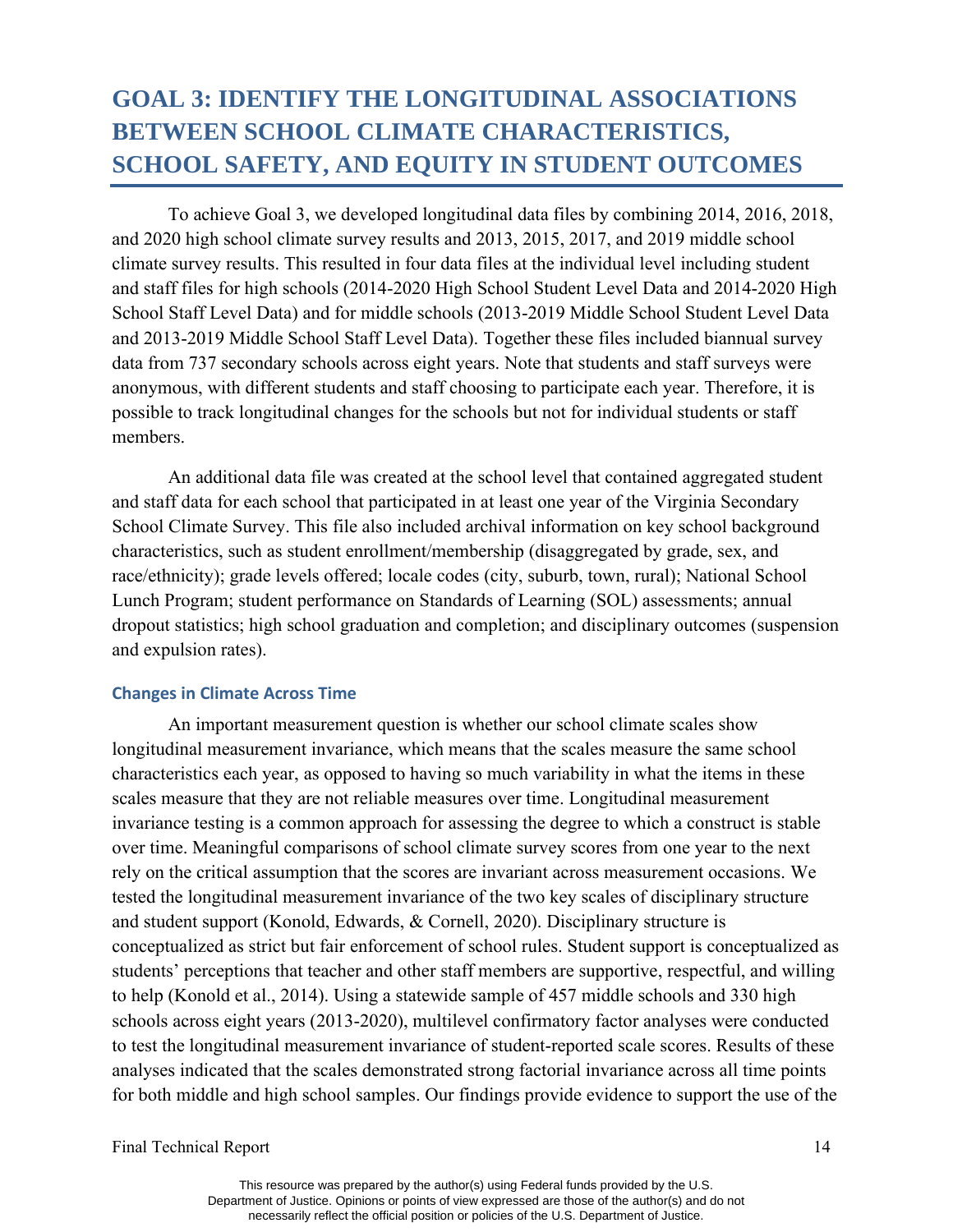survey scales to evaluate change in school climate over time. To our knowledge, no other school climate survey has demonstrated longitudinal measurement invariance, which is essential to measure changes accurately over time.

After establishing evidence of longitudinal measurement invariance, we examined changes in school climate across time using the sample of 737 secondary schools from 2013 to 2020. Longitudinal analyses were conducted separately for middle and high school samples. Student-reported scale scores were aggregated to the school level for analysis. Descriptive statistics are presented in the following table.

|                           | <b>High Schools</b> |      |      |      | Middle Schools |                  |       |      |      |      |
|---------------------------|---------------------|------|------|------|----------------|------------------|-------|------|------|------|
| Variable                  | $\boldsymbol{N}$    | Mean | SD   | Min  | Max            | $\boldsymbol{N}$ | Mean  | SD   | Min  | Max  |
| Support                   |                     |      |      |      |                |                  |       |      |      |      |
| T <sub>1</sub>            | 323                 | 3.00 | 0.14 | 2.59 | 3.70           | 423              | 2.99  | 0.16 | 2.52 | 3.74 |
| T <sub>2</sub>            | 320                 | 2.98 | 0.14 | 2.56 | 3.61           | 415              | 3.05  | 0.16 | 2.64 | 3.78 |
| T <sub>3</sub>            | 322                 | 3.07 | 0.13 | 2.68 | 3.56           | 410              | 3.10  | 0.15 | 2.69 | 3.67 |
| T <sub>4</sub>            | 282                 | 3.01 | 0.13 | 2.50 | 3.40           | 422              | 3.16  | 0.14 | 2.77 | 3.57 |
| Structure                 |                     |      |      |      |                |                  |       |      |      |      |
| T1                        | 323                 | 2.70 | 0.19 | 2.22 | 3.31           | 423              | 2.70  | 0.19 | 2.14 | 3.32 |
| T <sub>2</sub>            | 320                 | 2.69 | 0.19 | 2.19 | 3.41           | 415              | 2.78  | 0.18 | 2.28 | 3.46 |
| T <sub>3</sub>            | 322                 | 2.66 | 0.17 | 2.09 | 3.10           | 410              | 2.81  | 0.18 | 2.30 | 3.33 |
| T <sub>4</sub>            | 282                 | 2.60 | 0.18 | 1.92 | 3.06           | 422              | 2.77  | 0.17 | 2.26 | 3.35 |
| Expectations <sup>1</sup> |                     |      |      |      |                |                  |       |      |      |      |
| T1                        | 323                 | 3.16 | 0.10 | 2.90 | 3.59           | $\boldsymbol{0}$ | $- -$ | --   | --   | --   |
| T <sub>2</sub>            | 320                 | 3.17 | 0.10 | 2.82 | 3.56           | 415              | 3.28  | 0.11 | 2.70 | 3.66 |
| T <sub>3</sub>            | 322                 | 3.24 | 0.09 | 2.96 | 3.60           | 410              | 3.29  | 0.11 | 2.89 | 3.59 |
| T <sub>4</sub>            | 282                 | 3.19 | 0.09 | 2.80 | 3.52           | 422              | 3.41  | 0.09 | 3.13 | 3.70 |
| Engagement                |                     |      |      |      |                |                  |       |      |      |      |
| T1                        | 323                 | 3.12 | 0.15 | 2.60 | 3.66           | 423              | 3.11  | 0.16 | 2.17 | 3.53 |
| T <sub>2</sub>            | 320                 | 3.13 | 0.14 | 2.41 | 3.73           | 415              | 3.19  | 0.15 | 2.50 | 3.69 |
| T <sub>3</sub>            | 322                 | 3.10 | 0.14 | 2.58 | 3.60           | 410              | 3.23  | 0.15 | 2.48 | 3.61 |
| T <sub>4</sub>            | 282                 | 3.04 | 0.14 | 2.50 | 3.45           | 422              | 3.15  | 0.14 | 2.77 | 3.57 |
| PTB <sup>2</sup>          |                     |      |      |      |                |                  |       |      |      |      |
| T1                        | 323                 | 2.49 | 0.22 | 1.50 | 2.94           | 423              | 2.52  | 0.23 | 1.68 | 3.12 |
| T <sub>2</sub>            | 320                 | 2.50 | 0.21 | 1.73 | 2.99           | 415              | 2.47  | 0.25 | 1.60 | 3.15 |
| T <sub>3</sub>            | 322                 | 2.42 | 0.23 | 1.51 | 2.96           | 410              | 2.47  | 0.26 | 1.45 | 3.09 |
| T <sub>4</sub>            | 282                 | 2.40 | 0.22 | 1.49 | 2.93           | 422              | 2.34  | 0.24 | 1.53 | 2.90 |

#### *Descriptive statistics for student school climate survey scales*

*Note.* High schools: T1=2014, T2=2016, T3=2018, T4=2020. Middle schools: T1=2013, T2=2015, T3=2017, T4=2019. <sup>1</sup>Items assessing educational expectations were not included in the 2013 survey. <sup>2</sup>PTB = prevalence of teasing and bullying

A series of multilevel random-effects models, in which measurement occasions were nested within schools, were used to investigate whether there was systematic variation in school climate measures over time. We included school size, proportion of students eligible for free or reduced-price meals (FRPM), and proportion of racial/ethnic minority students as covariates in the models. Estimated parameters of the random-effect models are shown in the table below.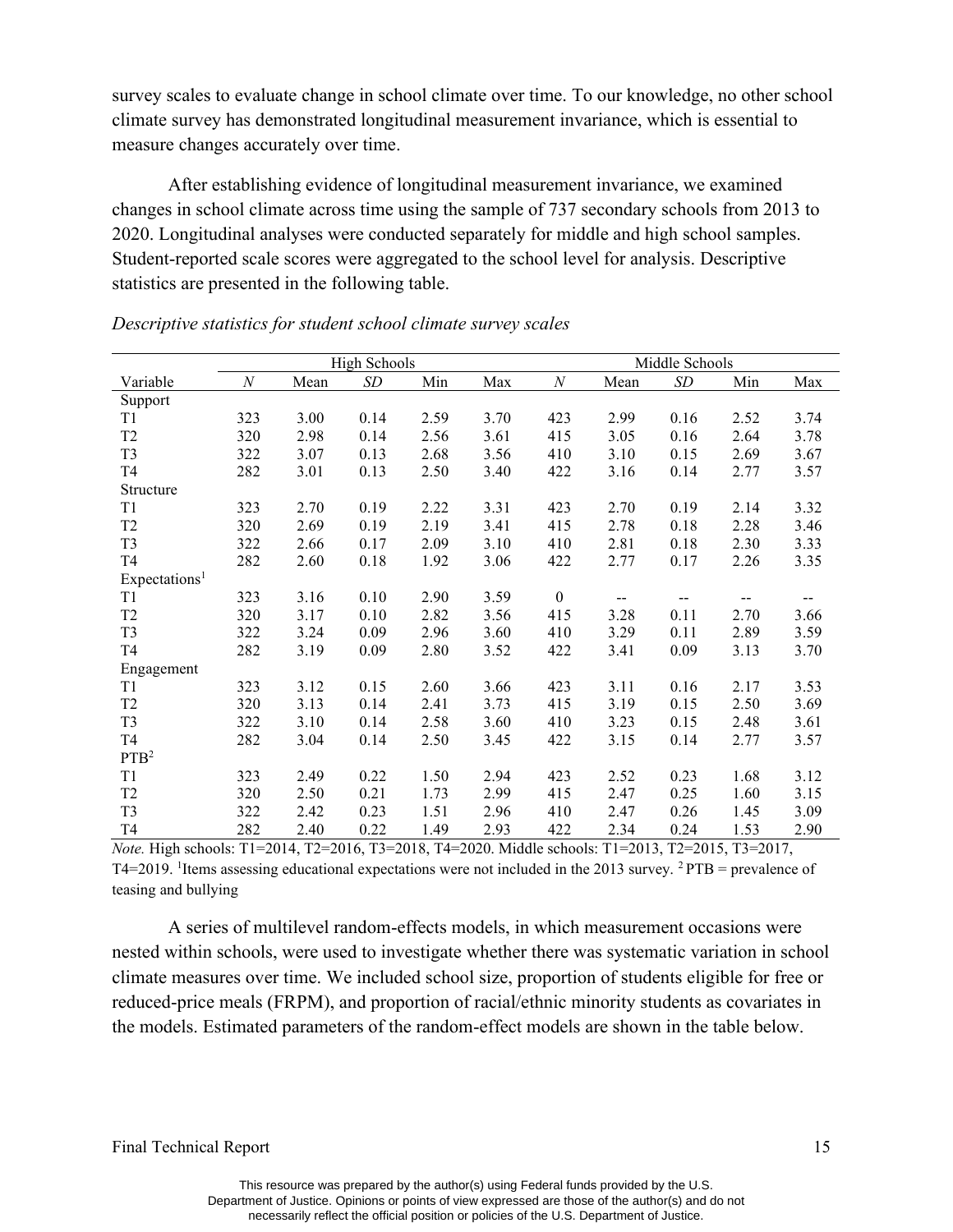#### *Parameter estimates for random-effects models*

|                | Support                      | Structure                     | Expectations                 | Engagement                    | PTB <sup>1</sup>  |
|----------------|------------------------------|-------------------------------|------------------------------|-------------------------------|-------------------|
| High schools   |                              |                               |                              |                               |                   |
| Year           | $0.01$ $(.001)$ <sup>*</sup> | $-0.01$ $(.001)$ <sup>*</sup> | $0.01$ $(.001)$ <sup>*</sup> | $-0.01$ $(.001)$ <sup>*</sup> | $-0.02$ $(.002)*$ |
| School size    | 0.00(0.00)                   | 0.00(0.00)                    | 0.00(0.00)                   | 0.00(0.00)                    | 0.00(0.00)        |
| $%$ FRPM       | $-0.06$ $(.042)$             | $-0.15$ $(.045)*$             | $-0.04$ $(.026)$             | $-0.12$ (.039) <sup>*</sup>   | $0.25(.062)*$     |
| % Minority     | $-0.06$ $(.045)$             | $-0.08(.051)$                 | .04(.026)                    | $-0.10$ (.044) <sup>*</sup>   | $-0.15(.068)$ *   |
| <b>ICC</b>     | .476                         | .620                          | .420                         | .569                          | .725              |
| Middle schools |                              |                               |                              |                               |                   |
| Year           | $0.03$ $(.001)*$             | $0.02$ $(.002)*$              | $0.03$ $(.002)*$             | $0.01$ $(.001)$ <sup>*</sup>  | $-0.03$ $(.002)*$ |
| School size    | 0.00(0.00)                   | 0.00(0.00)                    | 0.00(0.00)                   | 0.00(0.00)                    | 0.00(0.00)        |
| $%$ FRPM       | $-0.04$ (.026)               | $-0.11$ $(.030)*$             | $0.05(.019)*$                | $-0.16$ $(.025)*$             | $0.29(.047)^*$    |
| % Minority     | $-0.20$ $(.022)*$            | $-0.30$ $(.024)*$             | $-0.09$ $(.017)*$            | $-0.17$ $(.021)$ <sup>*</sup> | $0.20$ $(.039)*$  |
| ICC.           | .330                         | .349                          | .256                         | .357                          | .543              |

*Note*. Coefficients are unstandardized. Robust standard errors in parentheses. \*  $p < .05$ . <sup>1</sup> PTB = prevalence of teasing and bullying

Among the sample of high schools, school climate varied considerably between schools, even when controlling for school-level covariates. The amount of variation in scale scores attributable to unobserved time-invariant differences between schools was 47.6% for support, 62.0% for disciplinary structure, 42.0% for educational expectations, 56.9% for student engagement, and 72.5% for prevalence of teasing and bullying. These findings indicate that there is considerable variability between schools in these measures of school climate that cannot be explained by demographic differences in the student population. One explanation for this finding is that there are substantial differences in the school climate across schools due to actions and practices by the school staff. In other words, the school staff can influence the school climate beyond the effects of student demographics.

Controlling for time-invariant differences between schools, we found that over time, schools showed small, statistically significant improvements on measures of student support, educational expectations, and prevalence of teasing and bullying. Across the 8-years of data collection, scores on the student support scale ranged from 2.50 to 3.70, with a mean of  $M = 3.01$ and standard deviation of  $SD = 0.14$ . Controlling for school-level covariates, scores on the student support scale increased by 0.01 units per academic year. Likewise, scores on the educational expectations scale ( $M = 3.19$ ,  $SD = 0.10$ ) increased by 0.01 units per academic year, after controlling for school enrollment size, percentage of students eligible for free or reducedprice meals, and the percentage of students from racial/ethnic minority backgrounds. The prevalence of teasing and bullying scale scores ( $M = 2.46$ ,  $SD = 0.22$ ) decreased by 0.02 units per year for high schools, indicating a small improvement on this construct. These findings show that high schools statewide did make improvements in some areas of school climate over the 8 year period. Results of the high school student surveys indicated that staff had become more supportive, teachers' educational expectations for students had increased, and teasing and bullying was less prevalent. However, high schools showed small, statistically significant declines in disciplinary structure and student engagement. On average, school scores decreased by 0.01 units each year on both the disciplinary structure scale (*M* = 2.66, *SD* = 0.18) and the

Final Technical Report 16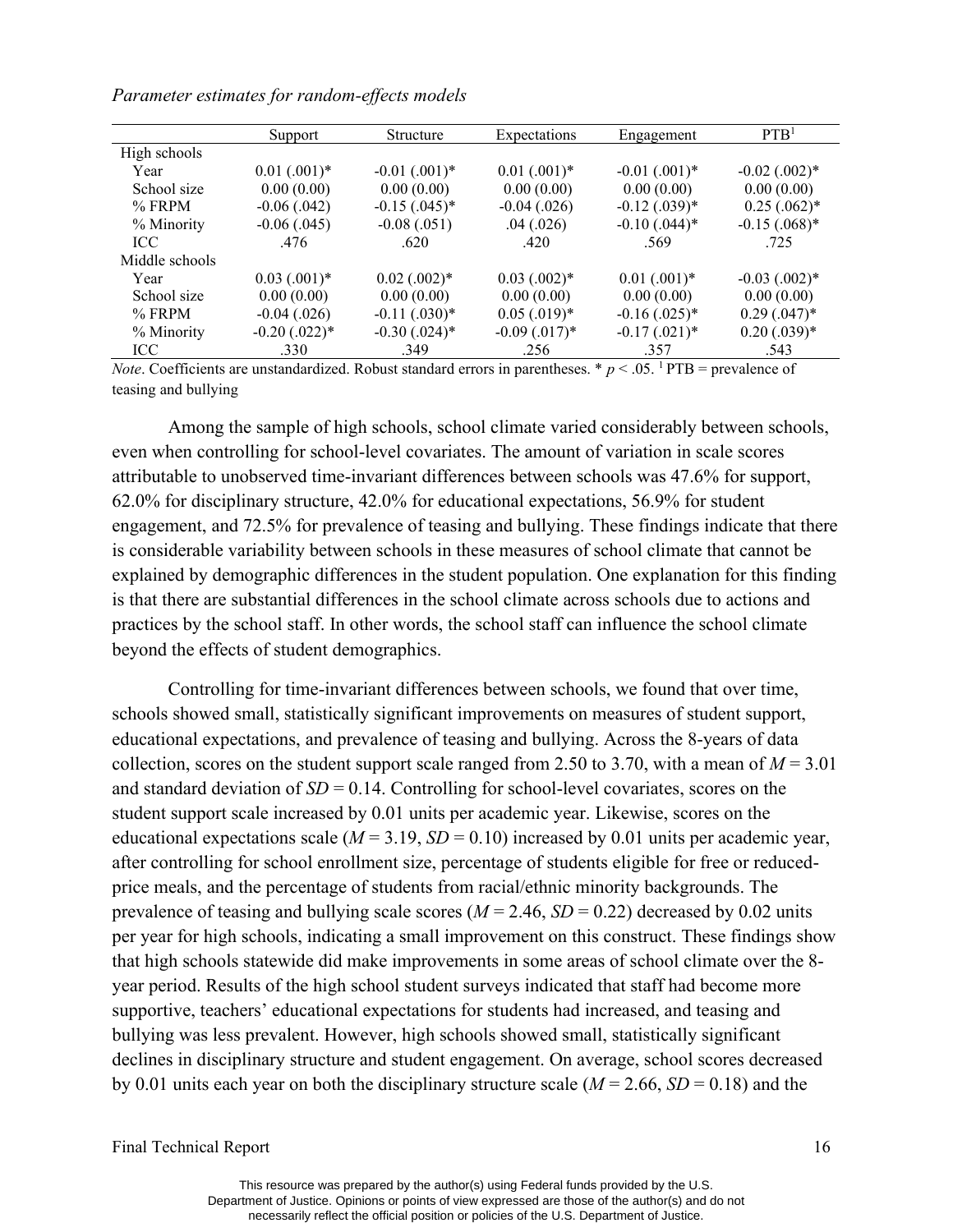student engagement scale ( $M = 3.10$ ,  $SD = 0.15$ ). High school students reported that disciplinary practices became less fair over time, and student engagement declined.

For middle schools, we found that school climate varied considerably between schools, after controlling for school-level covariates. The amount of variation in scale scores attributable to unobserved time-invariant differences between schools was 33.0% for support, 34.9% for disciplinary structure, 25.6% for educational expectations, 35.7% for student engagement, and 54.3% for prevalence of teasing and bullying. Controlling for time-invariant differences between schools, results indicated that over time, middle schools showed small, statistically significant improvements across all measures of school climate. On average, for each additional year from 2013 to 2019, support increased by 0.03 units  $(M = 3.07, SD = 0.17)$ ; disciplinary structure increased by 0.02 units  $(M = 2.77, SD = 0.18)$ ; educational expectations increased by 0.03 units  $(M = 3.33, SD = 0.12)$ ; student engagement increased by 0.01 units  $(M = 3.17, SD = 0.16)$ ; and prevalence of teasing and bullying decreased by 0.03 units ( $M = 2.45$ ,  $SD = 0.26$ ). Taken together, these results indicate that middle school students perceived their school climate as more favorable over time. Across the 8-year period, middle-school student surveys indicated that staff had become more supportive, teachers' educational expectations for students had increased, disciplinary practices were perceived as fairer, students had become more engaged in school, and teasing and bullying was less prevalent.

#### **Longitudinal Associations between Climate and School Outcomes**

We then constructed school-level statistical models to assess how school climate and safety are associated with school outcomes, especially among racial/ethnic minority students. We also used SRO data to construct school-level statistical models to investigate associations between SROs and school climate and safety.

A longitudinal mixed-effects regression model was used to examine trends in suspension rates and whether school climate predicted changes in suspensions over time. Suspension rates were calculated as the number of unduplicated students receiving a short-term suspension divided by the total number of students enrolled. (Unduplicated suspensions mean that a student who is suspended more than one time is counted only once.) Long-term suspensions were not used because they occurred so infrequently in most schools that it would be difficult to measure reliable trends. School characteristics (school enrollment size, percentage of students eligible for free or reduced-price meals, percentage of students identifying as racial/ethnic minority status) were included as covariates in the model. Prior to analysis, disciplinary structure scale scores were converted to standardized scores with a mean of zero and standard deviation of one.

For high schools, the average estimated suspension rate decreased by 0.93 percentage points each academic year, when controlling for all other model covariates. The estimated between-school effect of structure was  $b = -2.17$  ( $p < .001$ ). Comparing two high schools with a one-standard deviation difference in structure, the estimated difference in suspension rates was 2.17 percentage points, given the other covariates. In other words, in a given year, two high schools that differed by one standard deviation on the disciplinary structure scale were predicted

Final Technical Report 17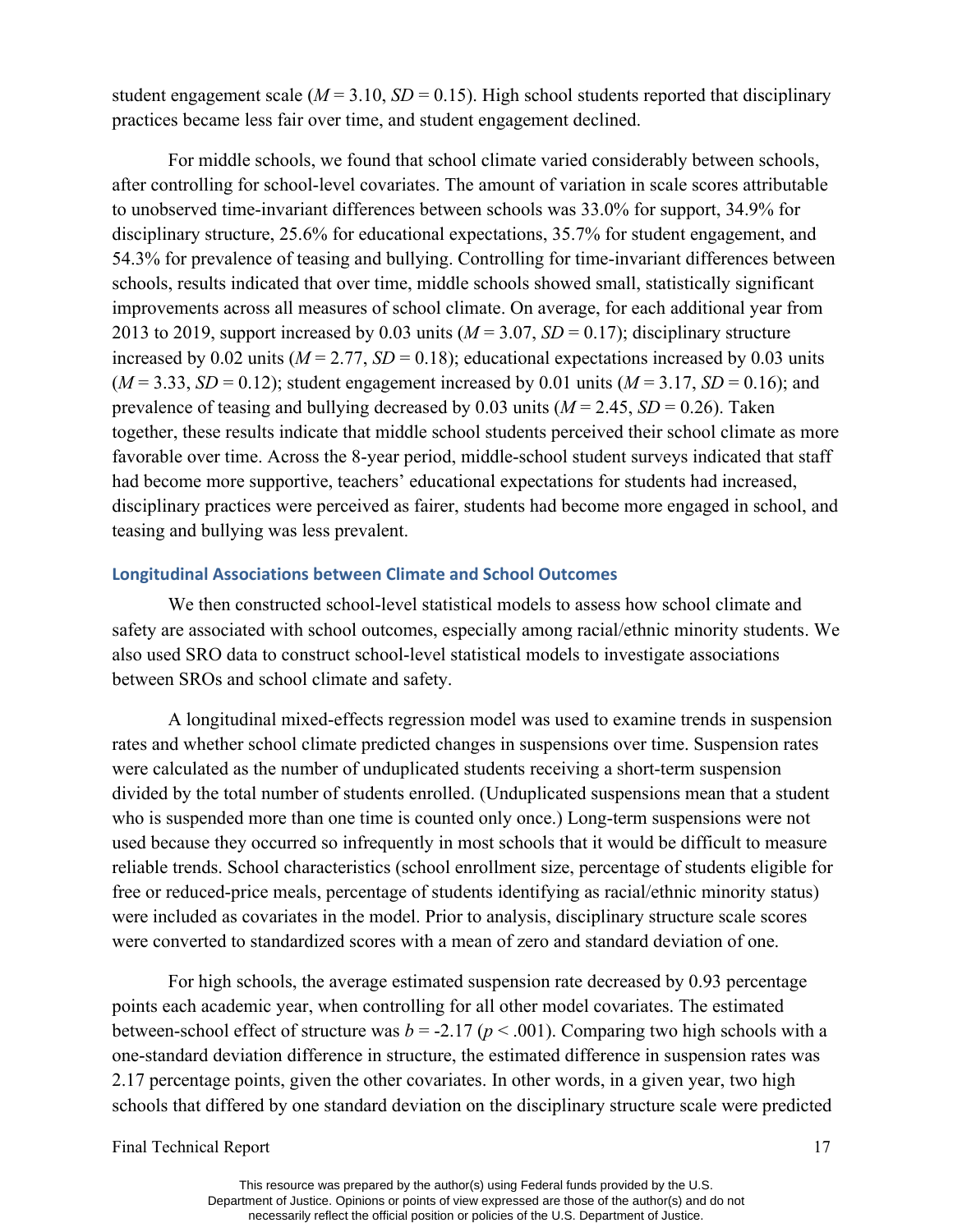to differ on suspension rates by 2.17 percentage points. Or, controlling for the effect of time, a one-standard deviation increase in structure was associated with a 2.17 percentage-point decrease in suspension rates. The estimated within-school effect was  $b = -0.87$  ( $p = .002$ ). For a given high school, a one-standard deviation increase on the structure scale from one year to the next, was associated with an estimated 0.87 percentage-point decrease in suspension rates. These results indicate that overall, estimated suspension rates declined slightly in Virginia high schools from 2014 to 2020, after controlling for school enrollment, proportion of students eligible for FRPM, proportion of students from racial/ethnic minority backgrounds, and disciplinary structure. Moreover, in any given year, schools with high levels of disciplinary structure had lower rates of suspension compared to schools with low levels of disciplinary structure. Over time, schools that made improvements in disciplinary structure also showed declining suspension rates.

For middle schools, estimated suspension rates decreased by 0.35 percentage points each academic year, controlling for school covariates. The between-school effect of structure on suspension rates was  $b = -2.55$  ( $p < .001$ ), meaning that two middle schools that differed on structure by one standard deviation, were estimated to differ on suspension rates by 2.55 percentage points. The within-school effect of structure on suspension rates was  $b = -0.72$  ( $p <$ .001). If a middle school's annual structure scale score improved by one standard deviation, then the school's suspension rate was estimated to decrease by 0.72 percentage points.

#### **Associations between Teacher Support for Zero Tolerance and School Safety Indicators**

Although many national associations have condemned the use of zero tolerance discipline as ineffective in improving school safety or motivating students to improve their behavior (APA Zero Tolerance Task Force, 2008), there is little research on the extent to which teachers share this view. There is little research on the extent to which teacher support or rejection of a zero tolerance approach to student discipline is associated with school suspension rates or feelings of safety in school. In this study, we investigated the extent to which Virginia middle school teachers support zero tolerance and whether teacher support differed based on teacher gender and race/ethnicity (Huang & Cornell, 2020). We also investigated whether an association existed between teacher support for zero tolerance and student suspension rates and student and teacher feelings of school safety. We used a sample of survey responses from 108,888 students and 10,990 teachers in 404 Virginia middle schools in the 2019 survey.

Teacher support for zero tolerance was measured using the Likert scale item, "I support the use of zero tolerance discipline at this school. (Zero tolerance is defined as the practice of imposing an automatic and severe punishment for any violation of a certain rule.)" Responses were dichotomized (agree vs disagree) and aggregated to the school level.

Teacher support for zero tolerance was compared by gender and race/ethnicity using linear regression models with cluster robust standard errors to control for the nesting of teachers within schools. We found that most (74%) surveyed teachers supported the use of zero tolerance as an effective discipline practice. Male and female teachers did not differ significantly in their zero tolerance, but Black teachers reported slightly higher support for zero tolerance compared to

Final Technical Report 18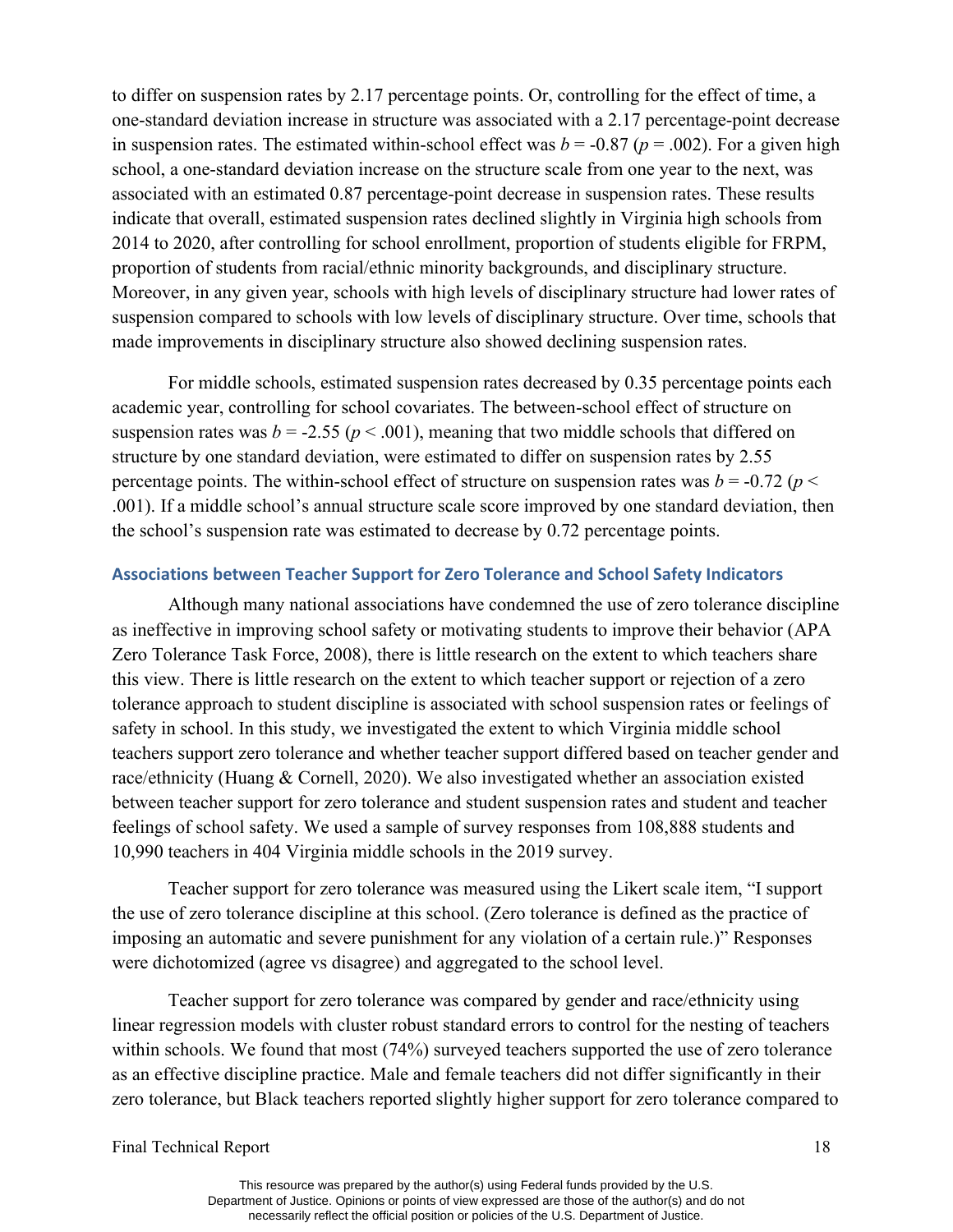White teachers and teachers of other races.

Using school-level variables, we used two linear regression models to predict Black and White suspension rates separately with support for zero tolerance as the predictor of interest while controlling for school-level characteristics (i.e., percent Black students enrolled, enrollment size, urbanicity, poverty, percent English language learners, percent eligible for special education). Support for zero tolerance was associated with a higher suspension rate for Black (B = .22,  $p < .05$ ) and White (B = .10,  $p < .05$ ) students, controlling for all other variables in the model. For every 10-point increase in support for zero tolerance, suspension rates for Black students were 2.2 percentage points higher (i.e., .22  $\times$  10) compared to around 1.0 percentage points higher for White students (i.e.,  $.10 \times 10$ ). Descriptively, support for zero tolerance was a stronger predictor of Black than White suspension rates.

A series of logistic regression models were run with student (suspensions and safety) and teacher (safety) outcomes. Both student- and school-level predictors were included in the model and cluster robust standard errors were used to account for the nesting of observations within schools. Both school- and individual-level results indicate that support for zero tolerance was associated with lower feelings of safety at the school.

Contrary to the goals of zero tolerance, overall, both students and teachers in schools with greater support for zero tolerance had lower feelings of safety at school, even after controlling for school and student characteristics associated with safety. Analysis using both linear and logistic regression indicated that support for zero tolerance was associated with higher rates of out-of-school suspension. These findings offer new evidence to support efforts by school psychologists to discourage the use of zero tolerance and promote more effective school discipline practices. It is possible that schools introducing discipline practices such as multitiered systems of support and social-emotional learning may find their impact diminished if teachers support zero tolerance.

#### **Associations between Teacher Perceptions of SROs and School Safety Indicators**

This study investigated middle and high school teacher perceptions of SROs and their associations with school safety indicators (Maeng, Cornell, & Huang, 2020). Research questions were (1) How do middle and high school teachers perceive the SROs in their school? (2) How are teacher perceptions of their SROs associated with indicators of school safety? and (3) How do teacher perceptions of SROs and school safety differ across schools based on enrollment size, percentage of low-income students, percentage of minority students, and urban, suburban and rural locations?

The sample consisted of responses to a statewide school climate survey from 10,642 teachers in 416 middle schools and 11,900 teachers in 284 high schools. The main predictors of interest were taken from the School Climate Teacher Surveys. These items included how often teachers reported speaking with the SRO (every day, about weekly, once or twice a semester, never) and two Likert scale items "The SRO makes me feel safer at school" and "The SRO

Final Technical Report 19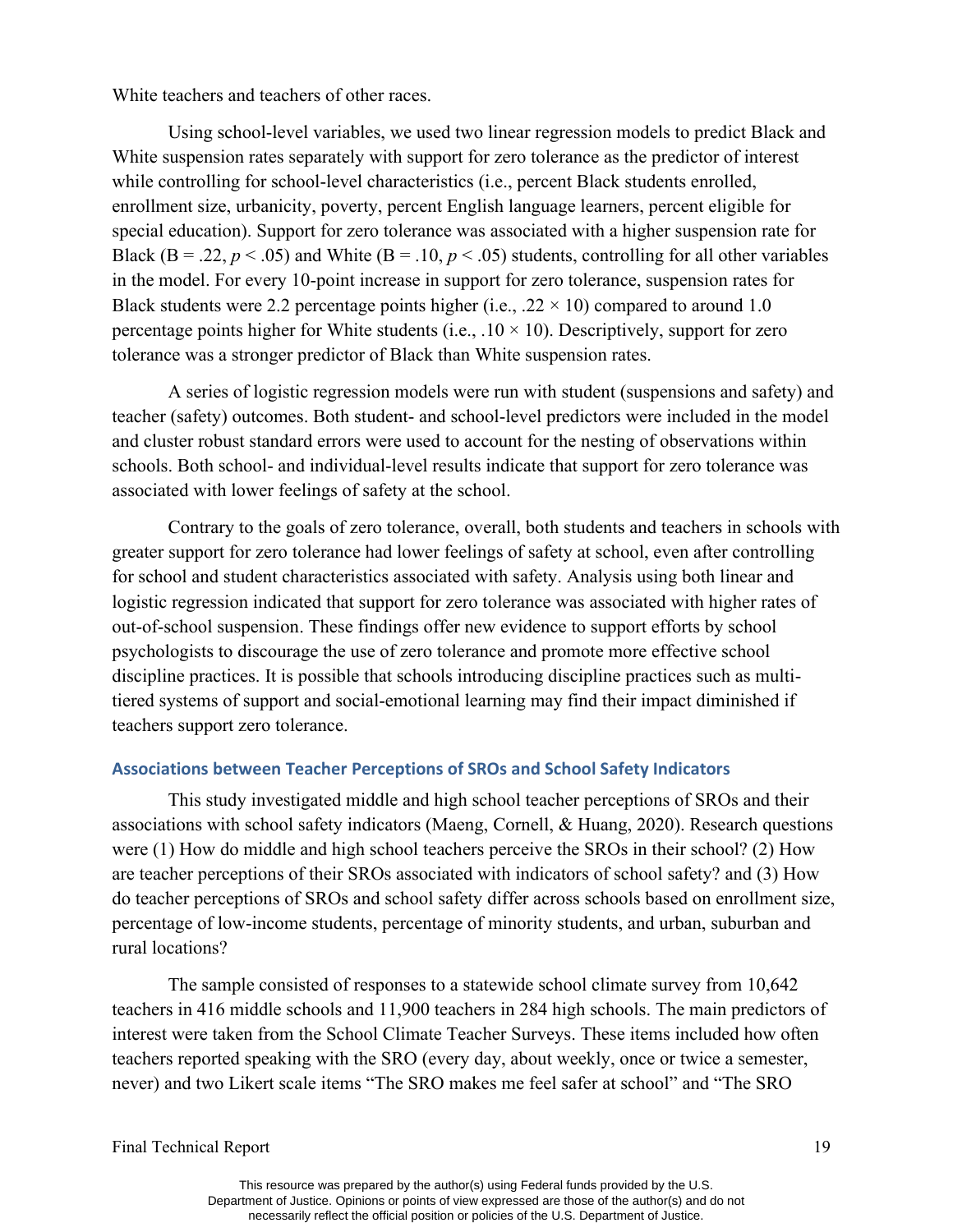makes a positive contribution to my school." The response options for these items were on a scale of  $1 =$  strongly disagree to  $6 =$  strongly agree. Teachers' scores for these two items were summed to create a "Teacher Perceptions of SRO" index ( $\alpha$  = .88 for middle schools and  $\alpha$  = .87 for high schools).

Covariates included both teacher (i.e., gender, race, and number of years working at the school) and school (i.e., percentage of students eligible for Free or Reduced Price Meals, the percentage of non-White students, enrollment, and urbanicity) demographics. The total number of SROs and SSOs at their school served as another covariate. Middle schools reported an average of 1.5 SROs per school  $(SD = 1.2)$  or approximately 1 SRO per every 500 students. High schools reported a mean of 2.5 SROs in the school  $(SD = 1.96)$  or approximately 1 SRO per approximately 511 students.

Outcome measures included (1) "I feel physically safe in this school." (2) "I feel there is adequacy safety and security in this school", (3) "The challenges of managing student behavior make me consider leaving this school", (4) "The school administration responds and supports staff when they have problems with student aggression", and (5) Teacher Victimization, an index of student aggression against teachers. Response options for the first four outcomes ranged from  $1 =$  strongly disagree to  $6 =$  strongly agree. Teacher victimization was measured by a 5-item scale that consisted of the sum of each of these items: "A student stole or damaged my personal property", "A student threatened to harm me", "A student physically attacked, pushed, or hit me", "A student said rude or insulting things to me", and "A student threatened me with a weapon". Response options included  $0 = No$ ,  $1 = One$  time,  $2 = More$  than once, and  $3 = Many$ times. Psychometric support for this scale was found in prior studies (e.g., Berg & Cornell, 2016).

We used descriptive statistics and five 4-step multilevel regressions for middle and high school teacher individual-level responses and five 3-step multilevel regressions for middle and high school teacher school-level responses to answer the research questions. Continuous variables were standardized in the regression analysis to ease interpretation.

*Perceptions of and interactions with SROs.* Most middle school teachers (87%) and high school teachers (86%) agreed (somewhat to strongly) that the SRO makes them feel safer in their school. Similarly, most middle school teachers (90%) and high school teachers (91%) agreed that the SRO makes a positive contribution to their school. Middle school teachers reported speaking with the SRO every day (18.5%), about weekly (34%), once or twice a semester (34%), and never (13.5%). High school teachers reported speaking with the SRO every day (12.8%), about weekly (30%), once or twice a semester (40%), and never (17%).

*Feelings of Physical Safety and Adequate Security*. Middle school teachers' positive perceptions of their SRO were positively associated with feeling physically safe at school ( $B =$ .29,  $p < .001$ ) and feeling the school has adequate safety and security ( $B = .36$ ,  $p < .001$ ) after controlling for the number of SROs and school and teacher demographics. High school teachers' positive perceptions of their SRO were also positively associated with feeling physically safe at

Final Technical Report 20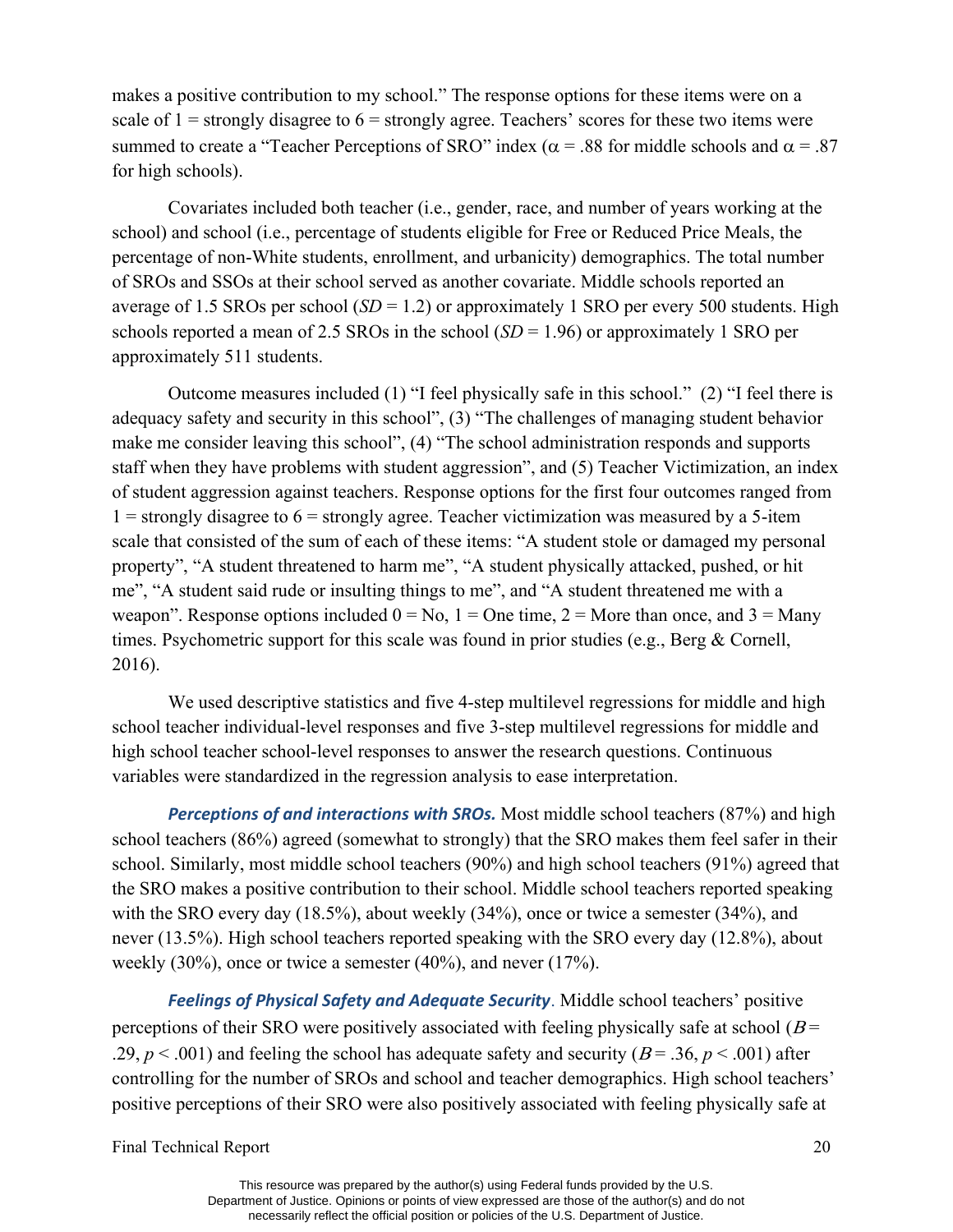school ( $B = .31$ ,  $p < .001$ ) and feeling the school has adequate safety and security ( $B = .38$ ,  $p <$ .001).

Middle school teachers' self-reported frequency of speaking with an SRO was negatively associated with feelings of physical safety ( $B = -0.02$ ,  $p < 0.05$ ) and adequate safety and security ( $B$ )  $=$  -.03,  $p$  < .01). High school teachers' self-reported frequency of speaking with an SRO was also negatively associated with feelings of physical safety  $(B = -0.04, p < 0.001)$  and adequate safety security ( $B = -0.06$ ,  $p < .001$ ). Although correlational, one interpretation of this finding is that teachers who felt less safe spoke more frequently with the SRO.

*Teacher Victimization*. Of middle school teachers, 71.3% reported at least one instance of victimization during the school year and 54.1% of high school teachers reported at least one instance of victimization during the school year. Favorable teacher perceptions of their SRO were associated with lower levels of student aggression toward teachers  $(B = -14, p < .001$  for middle school teachers,  $B = -18$ ,  $p < .001$  for high school teachers). Frequency of speaking with an SRO was positively associated with teacher victimization for both middle school ( $B = .09$ ,  $p <$ .001) and high school teachers ( $B = .04$ ,  $p < .001$ ). One interpretation of this correlation is that teachers who were victimized are communicating with an SRO, possibly for support.

*Administrative Responsiveness.* Most middle (78%) and high school (75%) teachers reported that the administration was responsive and supportive in instances of student aggression. Middle school and high school teachers' positive perceptions of their SRO were positively associated with feeling their administration responds and supports them in instances of student aggression ( $B = .28$ ,  $p < .001$  for middle school teachers and  $B = .33$ ,  $p < .001$  for high school teachers). Frequency of speaking with an SRO was negatively associated with administrative responsiveness for both middle school ( $B = -0.05$ ,  $p < 0.001$ ) and high school ( $B = -0.05$ ) .05,  $p < .001$ ) teachers.

In contrast, approximately a third of middle and high school teachers somewhat to strongly agreed that managing student behavior made them consider leaving the school for middle school teachers,  $B = -0.20$ ,  $p < 0.001$ , for high school teachers,  $B = -0.23$ ,  $p < 0.001$ . There was no association between frequency of speaking with an SRO and teacher consideration of whether to leave the school due to student behavior for middle school teachers and a positive association between frequency of speaking with an SRO and teacher consideration of whether to leave the school for high school teachers  $(B = .03, p < .01)$ .

*School-level Outcomes.* For both middle and high schools, school-level association patterns were consistent with individual-level association patterns.

To provide a sense of the size of the differences between schools in which teachers reported favorable perceptions of the SRO (high favorable SRO perception schools) were compared to schools in which teachers reported less favorable perceptions of the SRO (low favorable SRO perception schools. High favorable SRO perception schools had mean SRO

Final Technical Report 21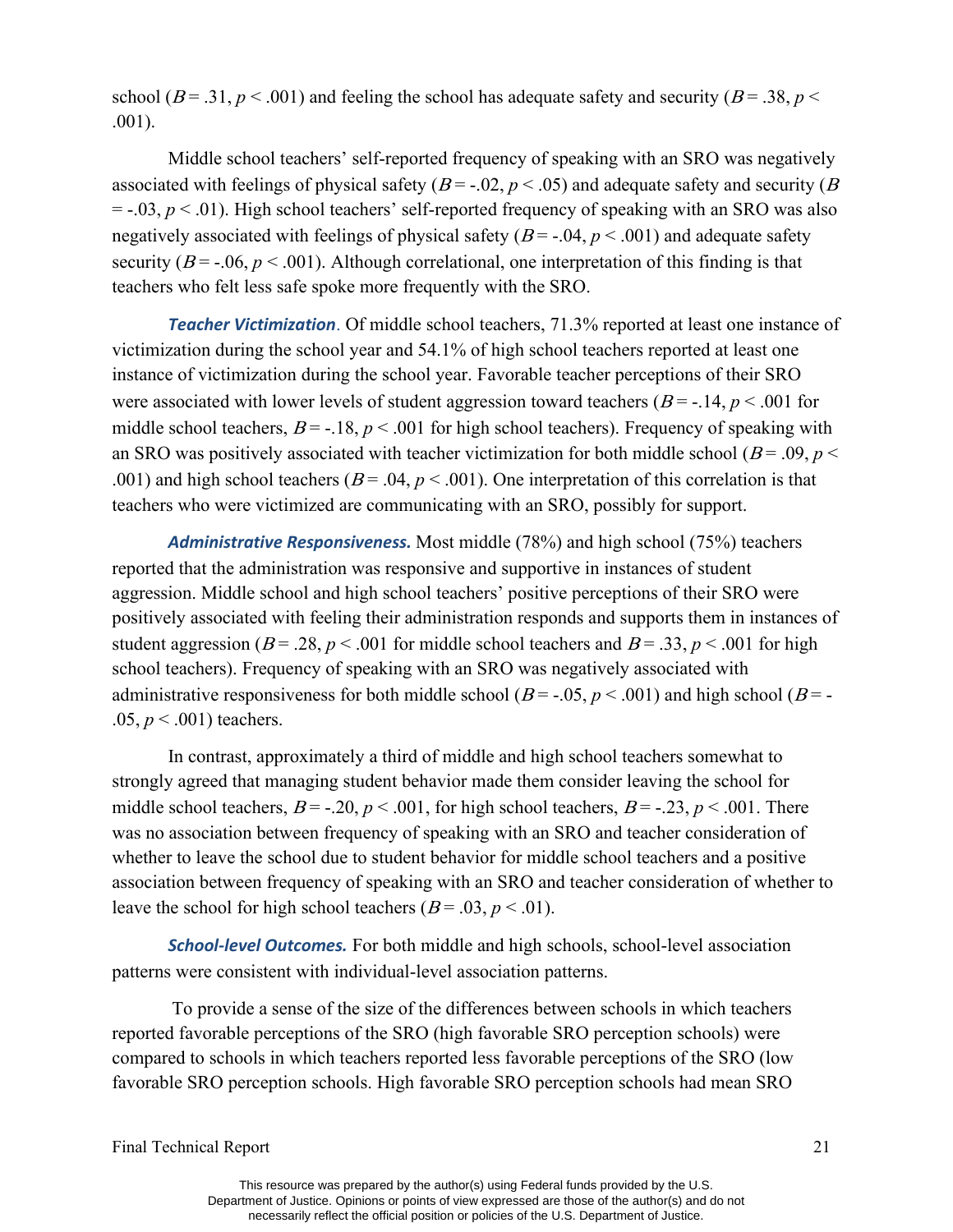perception scores greater than 1 standard deviation above the mean and low favorable SRO perception schools had mean SRO perception schools more than one standard deviation below the mean. Individual teachers scores were dichotomized  $(1 =$  strongly agree, agree, somewhat agree, any victimization,  $0 =$  strongly disagree, disagree, somewhat disagree, no victimization) then aggregated to the school level. The mean rate of school-level agreement with outcome variables was then calculated.

For both middle and high schools, in high favorable SRO perception schools, the mean rate of teachers feeling safe, that there was adequate safety and security, and feelings of administrative support were higher than in low favorable SRO perception schools. In contrast, in high favorable SRO perception schools, teacher victimization and consideration of leaving the school was lower than in low favorable SRO perception schools.

|                                                                                                                    |                      | Middle Schools             | High Schools         |                      |  |
|--------------------------------------------------------------------------------------------------------------------|----------------------|----------------------------|----------------------|----------------------|--|
|                                                                                                                    | Low SRO Perception   | <b>High SRO Perception</b> | Low SRO              | High SRO             |  |
|                                                                                                                    | Schools <sup>1</sup> | Schools <sup>2</sup>       | Perception           | Perception           |  |
|                                                                                                                    | $(n = 79)$           | $(n = 105)$                | Schools <sup>1</sup> | Schools <sup>2</sup> |  |
|                                                                                                                    | M(SD)                | M(SD)                      | $(n = 40)$           | $(n = 50)$           |  |
|                                                                                                                    |                      |                            | M(SD)                | M(SD)                |  |
| I feel physically safe in<br>this school.                                                                          | .85(.2)              | .96(0.06)                  | .83(.2)              | .94(.1)              |  |
| I feel there is adequate<br>safety and security in<br>this school.                                                 | .72(.2)              | .92(.1)                    | .61(.2)              | .88(.1)              |  |
| The challenges of<br>managing student<br>behavior make me<br>consider leaving this<br>school.                      | .40(.3)              | .26(.2)                    | .35(.2)              | .25(.2)              |  |
| The school<br>administration responds<br>and supports staff when<br>they have problems<br>with student aggression. | .76(.2)              | .88(.1)                    | .72(.2)              | .86(.1)              |  |
| Teacher Victimization                                                                                              | .64(.2)              | .44(.2)                    | .55(.2)              | .42(.2)              |  |

#### *Mean Rate of Agreement with Perceptions of Safety*

*Note.* <sup>1</sup>Low SRO perception schools reported mean teacher perceptions of SROs below 8.0 or 1 SD below the mean across all schools. <sup>2</sup>High SRO perception schools reported mean teacher perceptions of SROs 1 SD above the mean (10.8 for middle schools and 10.4 for high schools) across all schools.

These results suggest that an effective SRO can be a positive factor in the school. These results were found across a large sample of teachers and schools with statistical controls for teacher and school demographics. Although correlational, these results add a missing teacher perspective that should be considered in policy debates over the role of SROs in schools. For policy makers to make sound decisions about the role of law enforcement in schools, we need careful empirical examination of officer roles and their impact on schools from all stakeholder perspectives.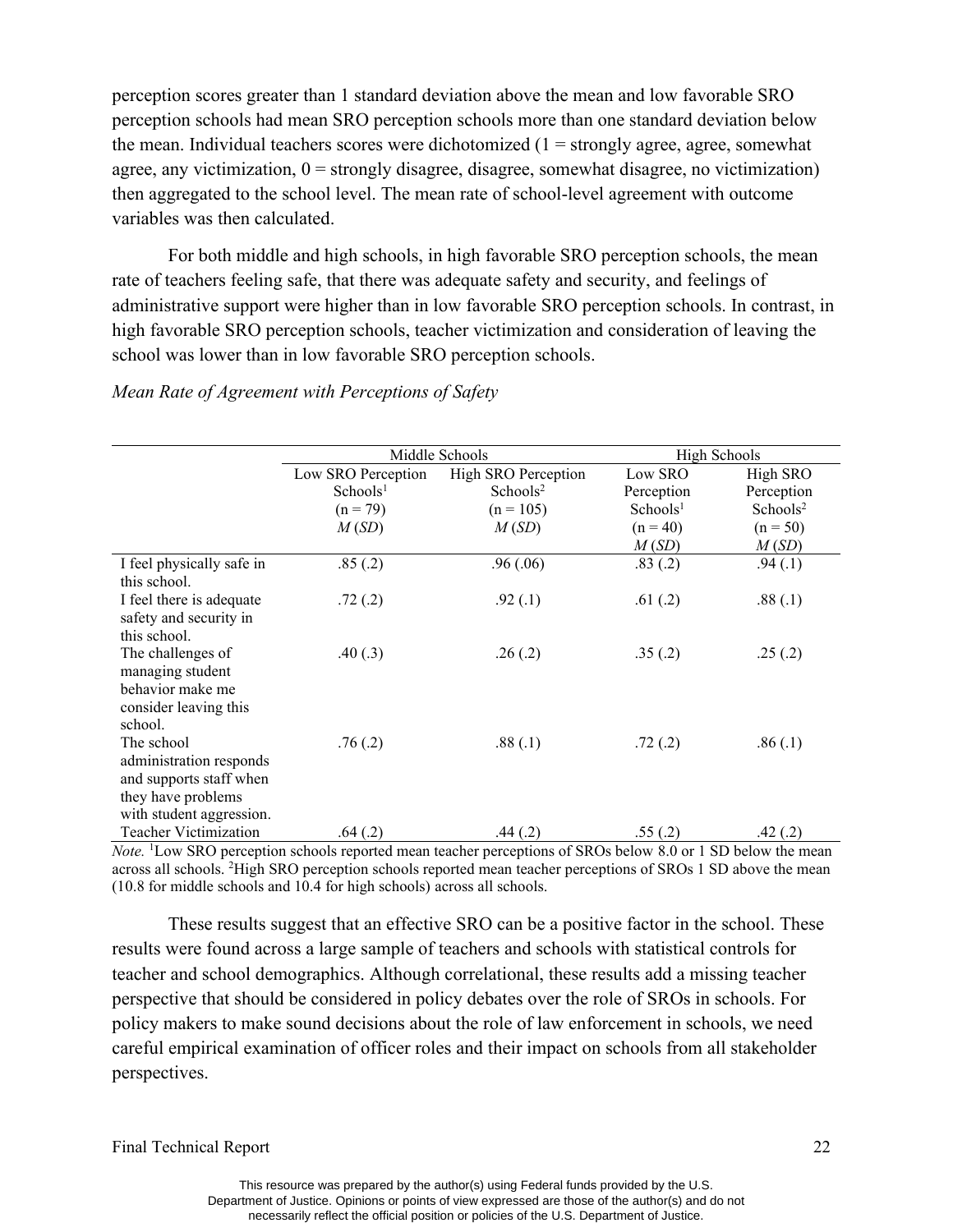#### **Associations between Student Perceptions of SROs and School Safety Indicators**

The majority (84%) of U.S. public high schools report having school resource officers (SROs) or security guards (Wang et al., 2020). Officer placement in schools is currently under scrutiny due to concerns that officers criminalize student misbehavior. However, less attention has been given to their role in violence prevention, particularly in schools using threat assessment. SRO advocates assert that students report threats to SROs, which is supported by studies of averted attacks (Allison et al., 2020). However, no empirical study has examined whether SROs facilitate student willingness to report threats. Therefore, this study investigated how the quality and quantity of student interactions with their SROs were related to student willingness to report peers' violent threats (Crichlow-Ball & Cornell, under review). The first research question asked how student belief that the SRO makes them safer at school is associated with their willingness to report a peer talking about killing someone or bringing a gun to school. The second research question asked how the frequency of student interactions with the SRO is related to their willingness to report talk about killing someone or the presence of a gun at school.

Data were from the 2020 Virginia Secondary School Climate Survey. Participants were 99,363 students across 258 high schools. Students responded to "The school resource officer makes me feel safer at school" using Likert scale options ranging from "strongly disagree" to "strongly agree." They also reported how often they spoke with the SRO over the past school year ("never," "once or twice a semester," "about weekly," and "every day"). Finally, students indicated their willingness to tell report a threat of killing or gun presence. Response options were a four-item Likert scale ranging from "strongly disagree" to "strongly agree."

Gender, racial/ethnic identity, grade level, and free or reduced-price meal status were entered as student-level covariates because previous research has found that these demographic characteristics are related to help-seeking and threat reporting behaviors. We also entered out-ofschool suspensions and physical fights at school as covariates to control for students who might interact with SROs often because of behavior problems.

Consistent with prior research (Crichlow-Ball & Cornell, under review), the vast majority of students agreed (strongly agreed or agreed) that they would report a peer talking about killing someone (83%) or bringing a gun to school (91%). Nearly three-quarters of students ( $n = 71,957$ ) agreed (strongly agreed or agreed) that the SRO made them feel safer at school. Student perceptions of the SRO as making school safer were significantly associated with increased willingness to report both talk about killing someone  $(B = .21, p < .001)$  and someone bringing a gun to school ( $B = .19$ ,  $p < .001$ ). A positive view of the SRO was associated with an 18-point increase in the percent of students willing to report a threat of killing someone and a 12-point increase in the percent willing to report a gun.

Final Technical Report 23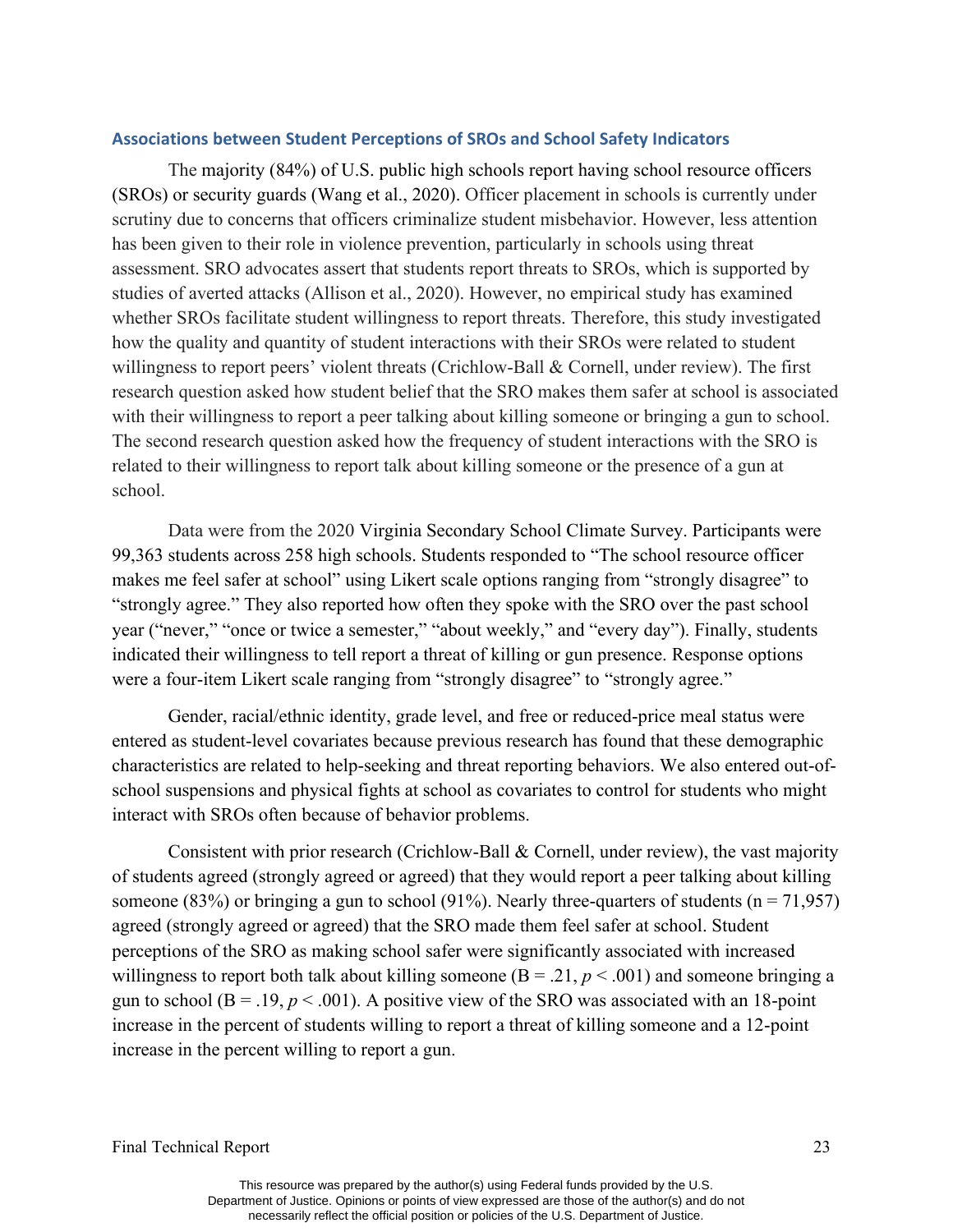Slightly over a quarter of students ( $n = 28,609$ ) reported speaking to the SRO at least once or twice a semester, but the majority ( $n = 70,754$ ) responded that they never spoke to the SRO in the past school year. Talking with the SRO at least once or twice per semester was significantly associated with increased willingness to report a peer for talking about killing someone ( $B = .08$ ,  $p < .001$ ) or bringing a gun to school ( $B = .05$ ,  $p < .001$ ). Interacting with the SRO was associated with a 2-point increase in the percent of students willing to report a threat of killing someone, but was not associated with an increased percentage of students willing to report a gun.

These findings support the idea that SROs can facilitate student threat reporting. Students who believed the SRO made a positive contribution to their schools and who interacted with the SRO were more likely to report peers' violent threats to school adults. The association between frequency of student-SRO interaction and student willingness to report threats was weaker than the relationship between student views of the SRO and their willingness to report. It appears that favorable views of the SRO may be more meaningfully related to student threat reporting than number of interactions.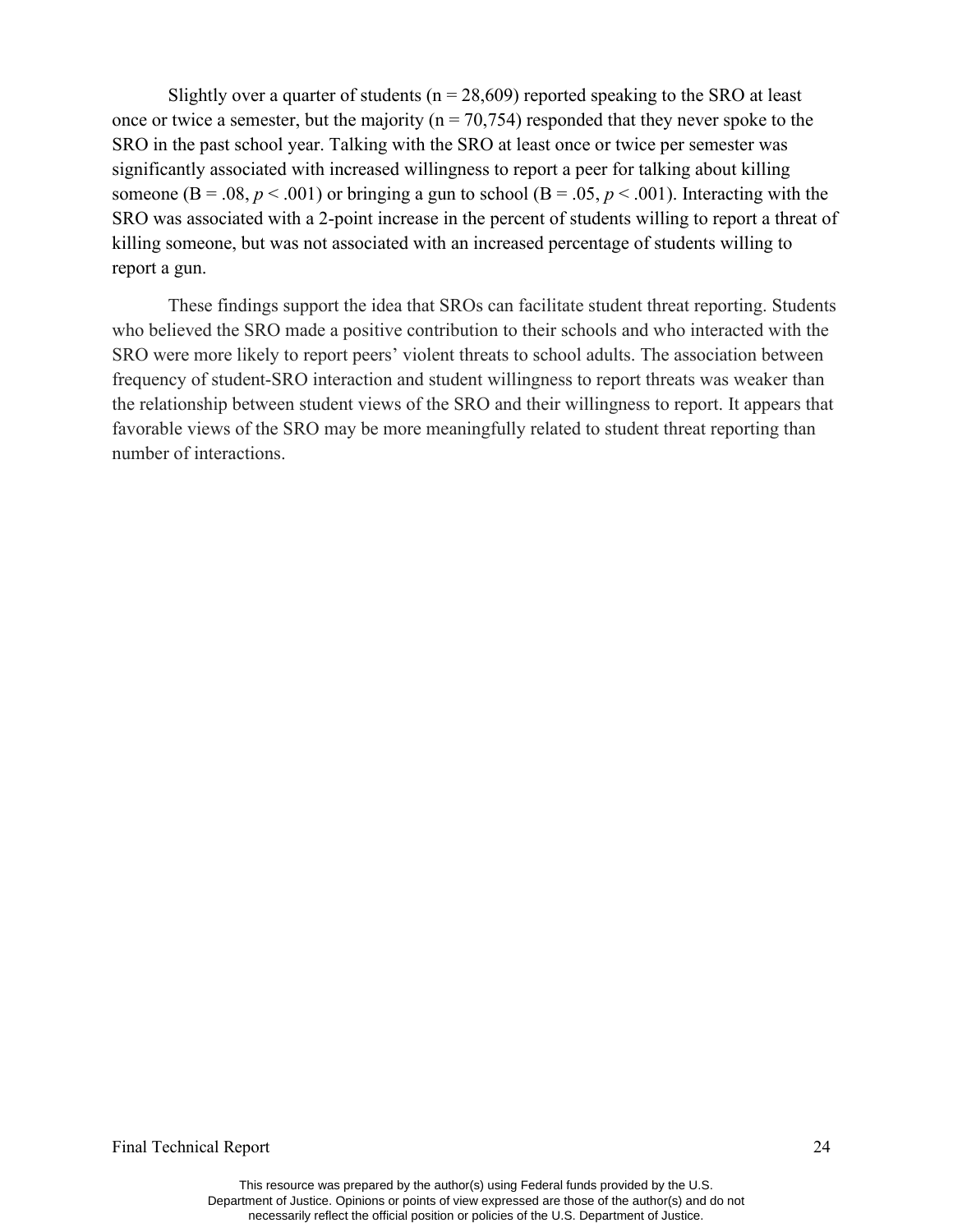## **IMPLICATIONS FOR CRIMINAL JUSTICE POLICY AND PRACTICE**

Given that Every Student Succeeds Act (ESSA) now requires the reporting of school quality indicators (e.g., school climate, engagement, safety data) in addition to academic indicators, this project has valuable implications for school safety policy and practice in Virginia and nationwide.

Our project has identified that a high-quality school climate survey provides a wealth of information for researchers, policy makers, and school and state officials. The Authoritative School Climate Survey used in the present study meets high psychometric standards at the school level.

- Results of this project indicate the scales demonstrated strong factorial invariance across all time points for both middle and high school samples, thus supporting the use of the survey scales to evaluate change in school climate over time.
- Among middle and high schools, climate varied considerably between schools after controlling for the effects of student demographics such as race, ethnicity, and family income and school demographics such as enrollment size and urban/rural location. One explanation for this finding is that there are substantial differences in the school climate across schools due to actions and practices by the school staff. In other words, the school staff can influence the school climate beyond the effects of student demographics.
- Results indicated that over time, middle and high schools in Virginia showed small, statistically significant improvements on measures of student support, educational expectations, and prevalence of teasing and bullying that could not be explained by student demographics.
- Over time, high schools that made improvements in disciplinary structure also showed declining suspension rates. For middle schools, improvements in a school's structure scale also were associated with a decrease in suspension rate. These findings suggest that efforts to make school rules fair and consistent, with consequences proportional to the seriousness of the student's behavior, as opposed to following a zero tolerance policy, can lead to improved student behavior.
- Results also indicate that an effective SRO can be a positive factor in a school. Student perceptions of the SRO as making school safer were significantly associated with increased willingness to report threats of violence such as a classmate talking about killing someone or bringing a gun to school. Teacher perceptions of SROs were generally positive and positive perceptions of SROs were positively associated with feeling physically safe and negatively associated with teacher victimization and desire to leave the school. These findings do not negate concerns that arise in some schools about SRO functioning, but suggest the overall SRO program across secondary schools is positively perceived by both students and staff.

Final Technical Report 25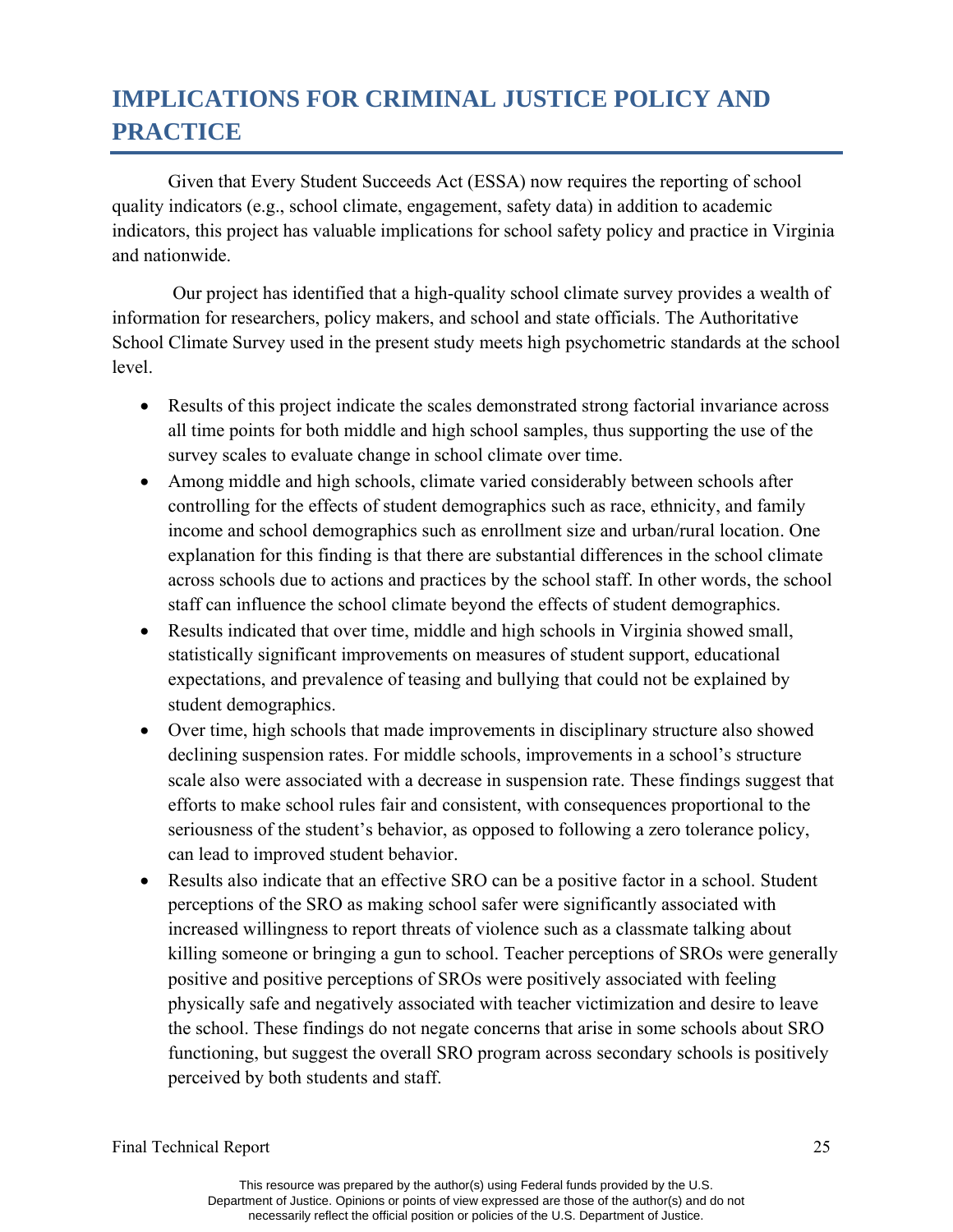#### **Recommendations for Implementing School Climate Surveys**

School climate data are highly valued and used by Virginia schools for goal setting, identifying areas for improvement, and planning professional development. Ultimately, the findings reported here suggest school climate is an important consideration in school improvement, regardless of the enrollment characteristics of the student body.

Schools receive a massive amount of information in their school climate report. Some suggestions for improving the reports include: identifying specific areas for school improvement more explicitly in the report, comparing student and staff results to identify discrepancies as well as congruence, and providing a demographic breakdown of student results. Some suggestions for improving survey administration were to add more questions about school safety, obtain written comments from staff or students, and to solicit more recommendations for school improvement. Some stakeholders recommended translating the survey into more languages (currently English and Spanish).

Our project has identified several considerations that need to be made in the development, administration, and use of school climate data to support school safety and inform school improvement plans. These considerations drive the following recommendations for school climate survey administration and use:

- 1. Stakeholders at the state, division/district, and school level have an interest in data from school climate surveys. Therefore, the requirements of all stakeholders need to be included in the survey while balancing administration burden (e.g., survey length).
- 2. If a climate survey is administered at the state level, it is important to follow up with schools to obtain a sufficiently complete sample that schools finish in a timely manner. The school climate surveys were delayed several weeks each year because of requests from schools for additional time. Each year a number of schools reported that their division administration had not given them sufficient notice of the survey.
- 3. To make data-based decisions, states and divisions need to have access to school climate data and results. Therefore, results need to be returned to schools promptly. Improvements in the process of generating reports allowed us to provide the reports sooner each year.
- 4. School officials both praised the large amount of useful information contained in survey results and expressed concern about information overload. Given the quantity of data, school officials wanted support in understanding the reports and interpreting findings. Reports must meet two distinct needs: (1) to provide detailed findings that allow school officials to examine intra-school trends across grade, gender, race, ethnicity, and other groups; yet at the same time (2) provide summaries of findings that are easy to grasp and communicate to a larger audience.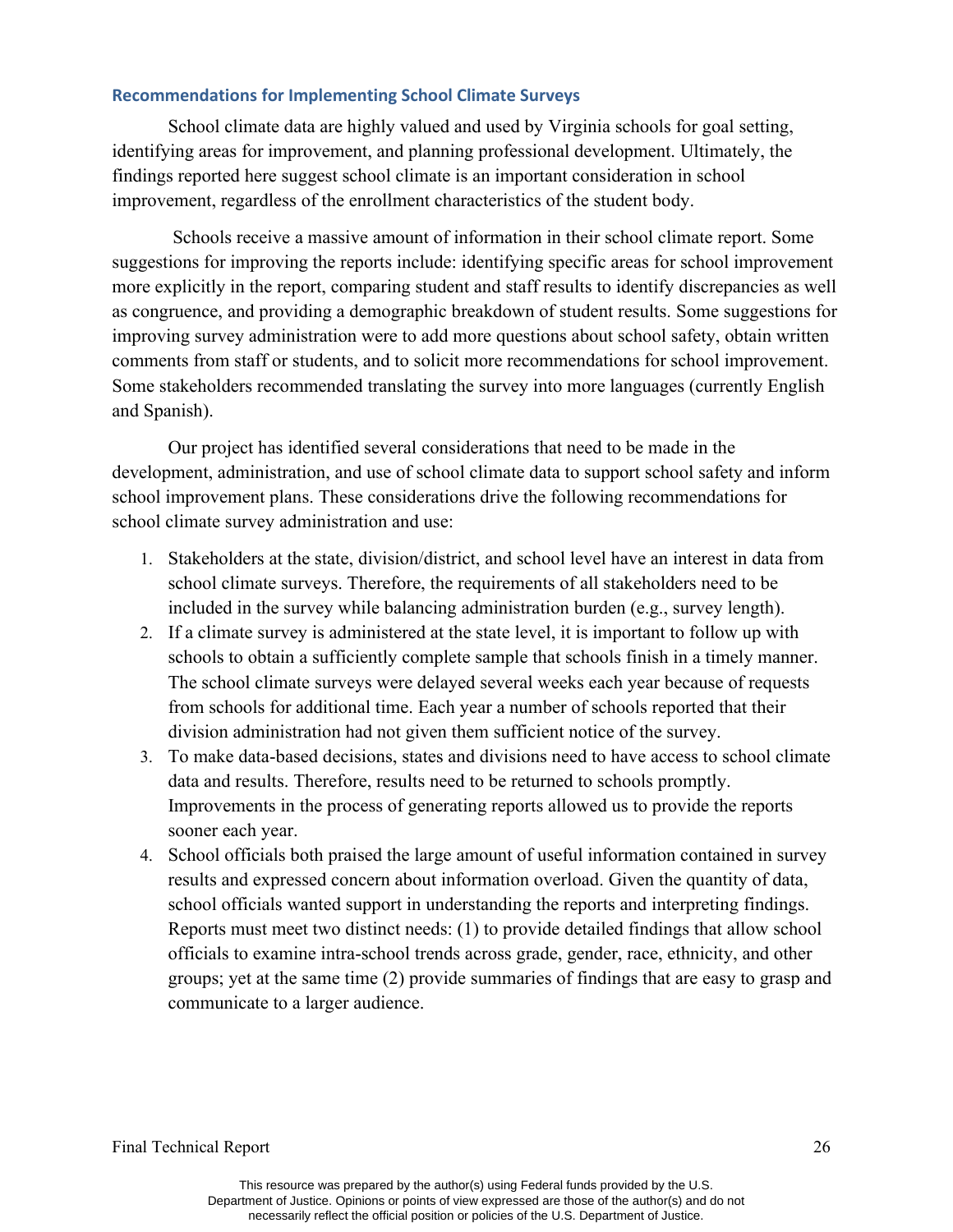#### **Future Research**

There is a great deal of school climate research that could benefit Virginia schools and advance efforts to improve school climate and safety.

- 1. Virginia should move to an annual survey so that schools can track trends from year to year and make more timely use of their findings. The biennial administration means that schools have current data at two-year intervals. Research with annual assessment will facilitate longitudinal analyses and show more immediate effects of school improvement efforts and the impact of school events.
- 2. The use of self-generated identification codes (SGIC) will allow researchers to track individual students from one year to the next. This will greatly enhance the ability to examine the impact of school climate and safety on individual students over time and allow longitudinal studies at the student level for the first time. The SGIC method was piloted in the current project, but biennial administration made it difficult to link students from their initial survey to one administered two years later. This technique is also limited when schools use random samples rather than survey all students.
- 3. There continues to be national interest in creating summary scores that rank or rate the quality of school climate and/or safety conditions in a school. Some other states have developed procedures that rank or rate their schools, which brings public attention to the schools at the top and bottom of the distribution. School administrators expressed wariness about this kind of system because of the belief that it would bring unfair criticism to schools serving less privileged communities. One of the concerns is that schools would not be compared on a level playing field, because some schools are better funded and serve communities with greater socioeconomic resources and families with higher incomes. Research is needed to determine how to rank or rate schools fairly, and whether scores should be adjusted for community factors outside the control of school authorities.
- 4. Another important research question is whether students and staff would complete surveys differently knowing that their results would affect their school's status in comparison to other schools. There are questions of self-report validity under high-stakes conditions that have not been examined.
- 5. There have been large and continuing societal shifts in how individuals are identified by gender, race, and ethnicity. Many students report discomfort with being asked to identify themselves as male or female with no alternatives. It may be useful to ask questions that distinguish gender from sex. In Virginia research to date, there has not been a means to measure the concerns of LGTBQ students.
- 6. There are limitations to the race and ethnicity categories that arise when students (e.g., middle eastern students, students from multiracial backgrounds) do not clearly fit into one or more categories. Research on the changes to demographic questions and the impact of those changes on our understanding of school climate and safety are needed.

Final Technical Report 27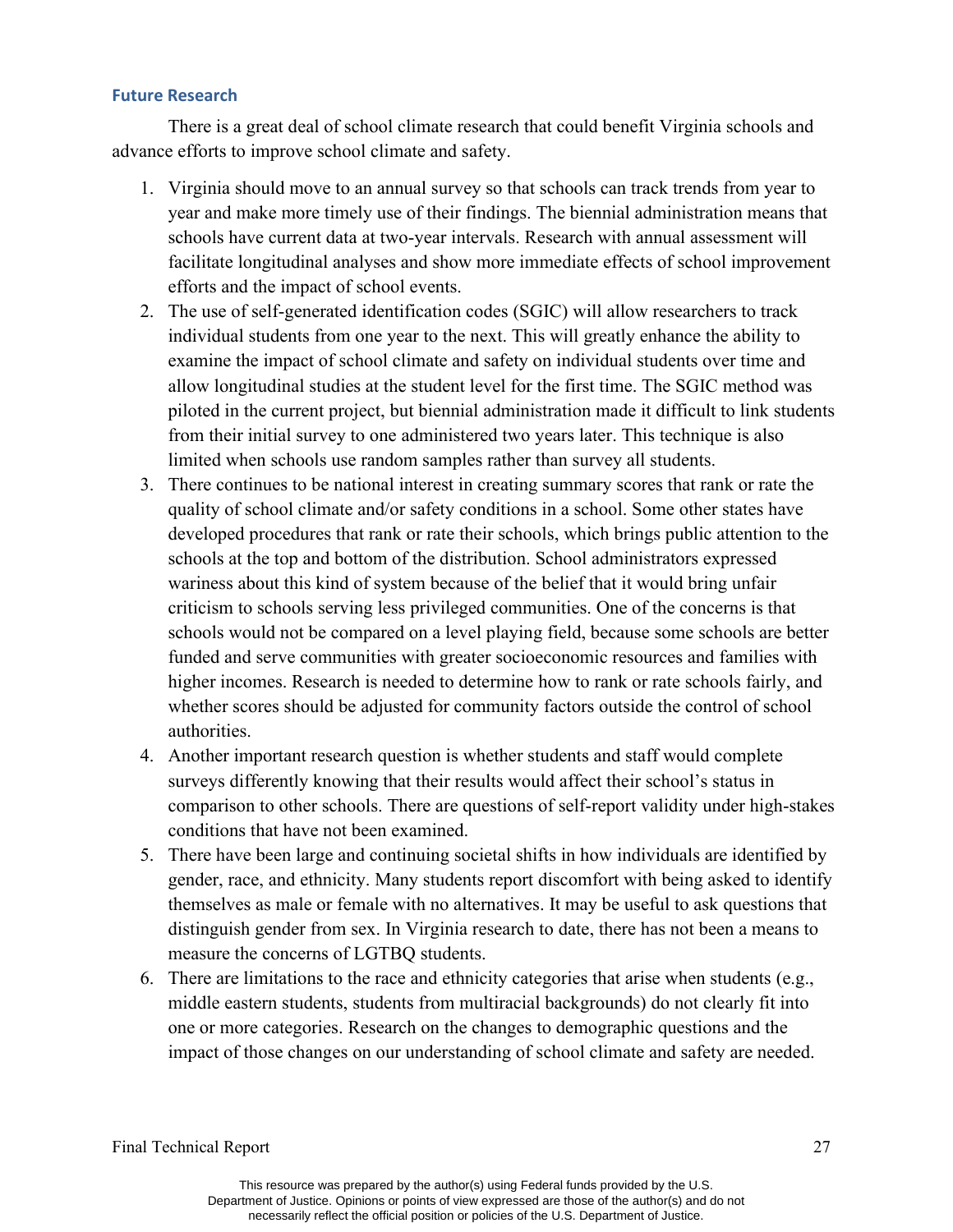#### **Dissemination of Project Findings**

We have actively disseminated project findings since the first year to both research and practitioner groups (see Appendices A, B, C, D). The project has generated 6 articles published on in press in peer-reviewed journals (Appendix B) and additional articles are in preparation or in review. Published articles include articles in *Psychology of Violence, School Psychology Review, School Psychology*, *The Journal of Experimental Education*, and *Measurement: Interdisciplinary Research and Perspectives.*

Dr. Cornell and research team members have contributed information on school climate to 2 book chapters for books on school safety and violence prevention (Cornell & Stohlman, 2020; Cornell & Crowley, 2021; Appendix B).

Project findings have been presented at 21 national conferences, including meetings of the American Educational Research Association, American Psychological Association, National Association of School Psychologists, and the Society for Prevention Research and at a state level conference for Virginia educators and practitioners (Appendix C). Every member of our research team has made one or more conference presentations and co-authored journal publications and reports.

The news media have frequently cited our project work in stories about school safety and school climate. Between 2018 and 2020 there have been at least 15 news media reports citing our work (Appendix D). References to our work are found in Education Week, Science Daily, and NPR among others.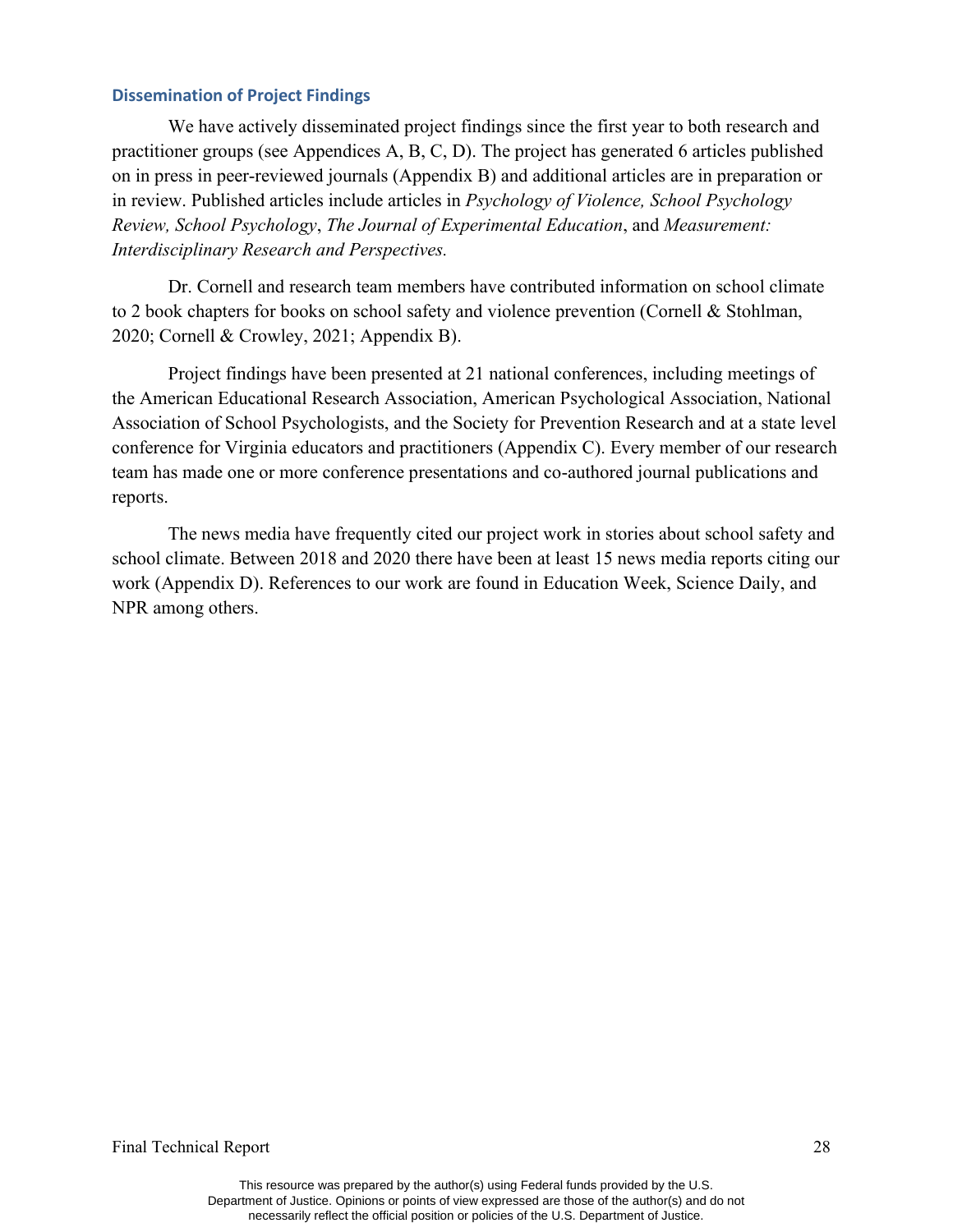#### **REFERENCES**

- Alliance for Excellent Education. (2010). *High school dropouts in America*. Retrieved from [http://www.all4ed.org/files/GraduationRates\\_FactSheet.pdf](http://www.all4ed.org/files/GraduationRates_FactSheet.pdf)
- Allison, J., Canady, M., & Straub, F. G. (2020). *School Resource Officers: Averted School Violence Special Report*. Office of Community Oriented Policing Services. Washington, DC.
- American Psychological Association Zero Tolerance Task Force. (2008). Are zero tolerance policies effective in the schools? An evidentiary review and recommendations. *American Psychologist*, *63*, 852-862. doi: 10.1037/0003-066X.63.9.852
- Aspy, C. B., Vesely, S. K., Ofman, R. F., Tolma, E., Rodine, S., Marshall, L. Fluhr, J. (2012). School-related assets and youth risk behaviors: Alcohol consumption and sexual activity. *Journal of School Health*, *82*, 3-10.
- Berkowitz, R. Moore H., Astor R. A., & Benbenishty, R. (2016). A research synthesis of the associations between socioeconomic background, inequality, school climate, and academic achievement. *Review of Educational Research*. doi:

10.3102/0034654316669821

- Bradshaw, C. P., Waasdorp, T. E., & Johnson, S. L. (2015). Overlapping verbal, relational, physical, and electronic forms of bullying in adolescence: Influence of school context. *Journal of Clinical Child & Adolescent Psychology*, *44*, 494-508.
- Christle, C. A., Jolivette, K., & Nelson, C. M. (2007). School characteristics related to high school dropout rates. *Remedial and Special Education, 28*, 325-339.
- Christle, C. A., Nelson, C. M, & Jolivette, K. (2004). School characteristics related to the use of suspension. *Education and Treatment of Children, 27*, 509-26.

Civil Rights Project. (2000). *Opportunities suspended: The devastating consequences of zero*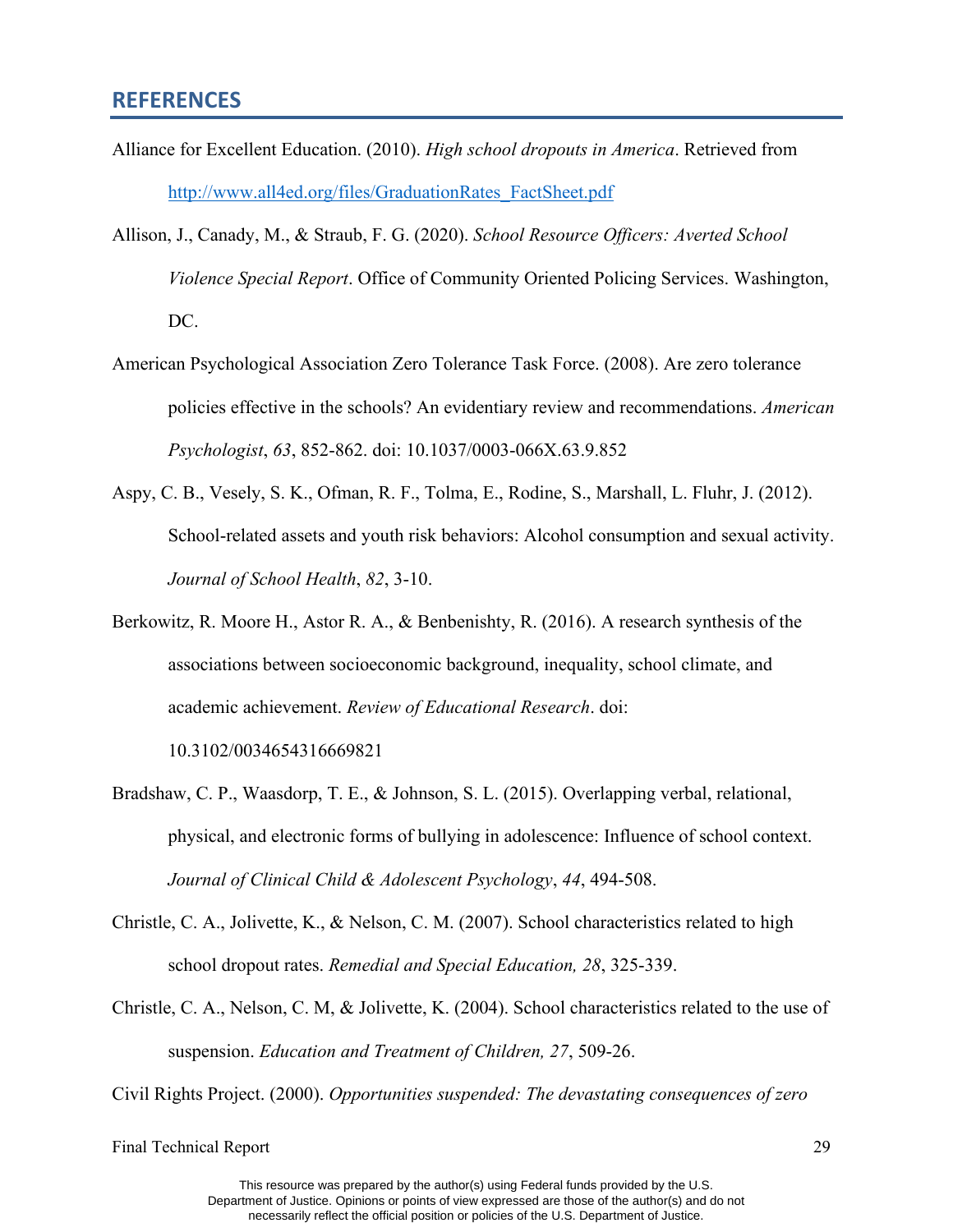*tolerance and school discipline policies*. Cambridge, MA: Author. Retrieved June 5, 2009 from http://www.eric.ed.gov/ERICDocs/data/ericdocs2sql/content\_storage\_01/ 0000019b/80/17/21/dd.pdf.

- Cohen, J., McCabe, L., Michelli, N. M., & Pickeral, T. (2009). School climate: Research, policy, practice, & teacher education. *Teachers College Record, 111,* 180–213.
- Cook, C. R., Williams, K. R., Guerra, N. G., Kim, T. E., & Sadek, S. (2010). Predictors of bullying and victimization in childhood and adolescence: a meta-analytic investigation. *School Psychology Quarterly*, *25*(2), 65.
- Copeland, W., Wolke, D., Angold, A., & Costello, E. (2013). Adult psychiatric outcomes of bullying and being bullied by peers in childhood and adolescence. *JAMA Psychiatry, 70,* 419-426.
- Cornell, D. & Crowley, B. (2021). Strategies to prevent school violence. In P. Lazarus, S. Suldo, & B. Doll (Eds.) *Fostering the emotional well-being of our youth: A school-based approach*. New York: Oxford University Press.
- Cornell, D., Huang, F., Datta, P., Malone, M., Jia, Y., Burnette, A.G., Shukla, K., Konold, T., & Meyer, P. (2016). *Technical Report of the Virginia Secondary School Climate Survey: 2016 Results for 9th–12th Grade Students and School Staff*. Charlottesville, VA: Curry School of Education, University of Virginia.
- Cornell, D., Shukla, K., & Konold, T. (2015). Peer victimization and authoritative school climate: A multilevel multivariate approach. *Journal of Educational Psychology, 107*, 1186-1201. doi: 10.1037/edu0000038
- Crichlow-Ball, C. & Cornell, D. (2020). *Student views of school resource officers and willingness to report threats.* Unpublished manuscript. School of Education and Human Development, University of Virginia.

This resource was prepared by the author(s) using Federal funds provided by the U.S. Department of Justice. Opinions or points of view expressed are those of the author(s) and do not necessarily reflect the official position or policies of the U.S. Department of Justice.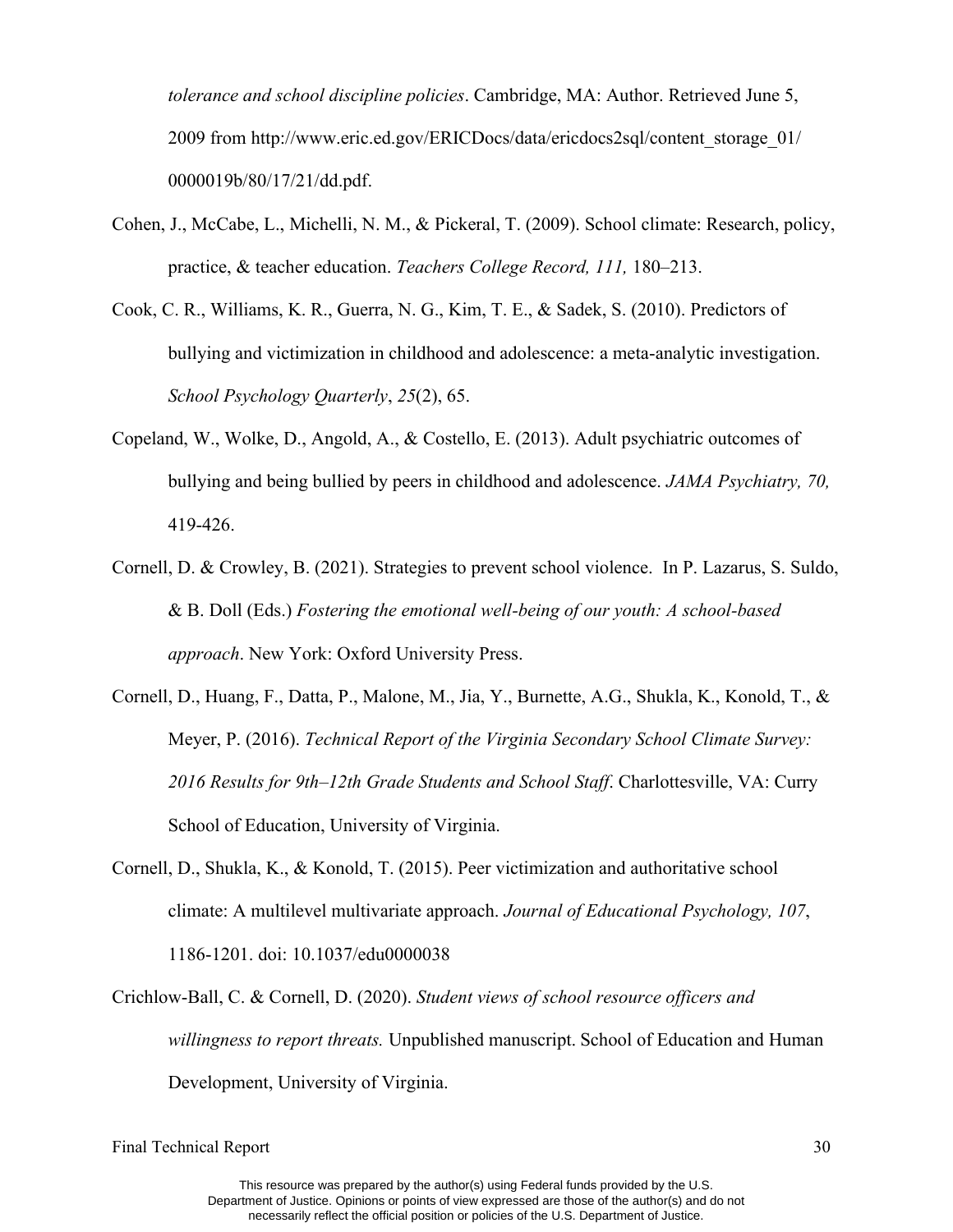- Crichlow-Ball, C. & Cornell, D. (under review). *Association of school climate with student willingness to report threats of violence.* [Manuscript submitted for publication]. School of Education and Human Development, University of Virginia.
- Davis, J. R., & Warner, N. (2015). Schools matter: The positive relationship between New York City high schools' student academic progress and school climate. *Urban Education*, doi:10.1177/0042085915613544.
- Debnam, K. J., Edwards, K., Maeng, J., & Cornell, D. (2021). Educational leaders' perceptions and uses of school climate data. *Journal of School Leadership*. Advance online publication.
- Debnam, K. J., Edwards, K., & Cornell, D. (2021). Improving the school environment: School staff perceptions of school climate data and reporting practices. Journal of Community Psychology. doi:10.1002/jcop.22500
- Ekstrom, R. B., Goertz, M. E., Pollack, J. M., & Rock, D. A. (1986). Who drops out of high school and why? Findings from a national study. *Teachers College Record, 86*, 356-373.
- Esbensen, F., & Carson, D. C. (2009). Consequences of being bullied: Results from a longitudinal assessment of bullying victimization in a multisite sample of American students. *Youth & Society, 41*, 209-223. doi: 10.1177/0044118X09351067
- *Every Student Succeeds Act of 2015*, Pub. L. 114-95, 129 Stat. 1802, codified as amended at 20 U.S.C. § 6301.
- Fabelo, T., Thompson, M. D., Plotkin, M., Carmichael, D., Marchbanks, M. P., & Booth, E. A. (2011). *Breaking schools' rules: A statewide study of how school discipline relates to students' success and juvenile justice involvement*. New York, NY: Council of State Governments Justice Center.

This resource was prepared by the author(s) using Federal funds provided by the U.S. Department of Justice. Opinions or points of view expressed are those of the author(s) and do not necessarily reflect the official position or policies of the U.S. Department of Justice.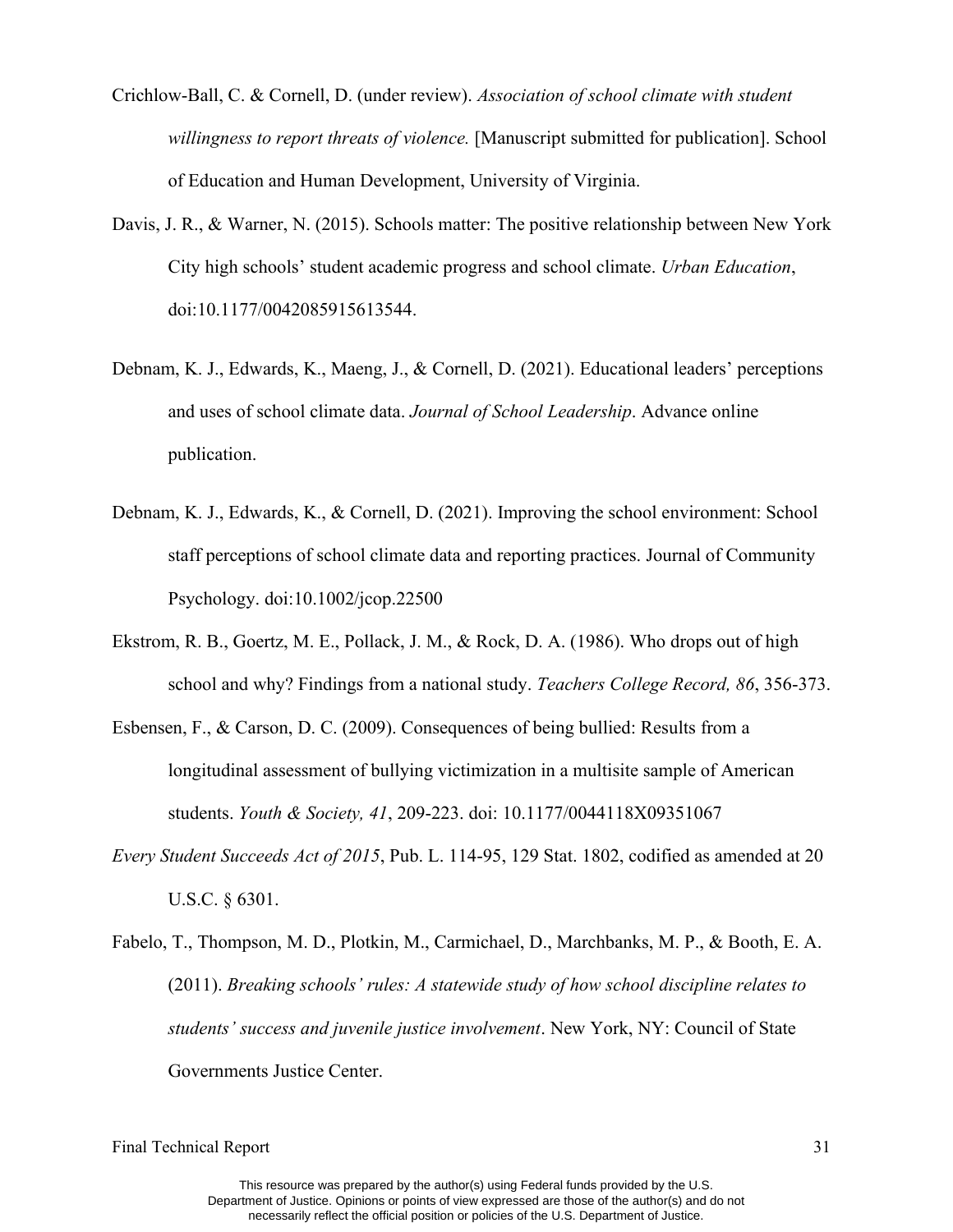- Gottfredson, G. D., Gottfredson, D. C., Payne, A. A., & Gottfredson, N. C. (2005). School climate predictors of school disorder: Results from a national study of delinquency prevention in schools. *Journal of Research in Crime and Delinquency, 42*, 412-444.
- Gregory, A., Skiba, R., & Noguera, P. (2010). The achievement gap and the discipline gap: Two sides of the same coin*? Educational Researcher, 39*, 59-68.

Huang, F. L. (2016). Alternatives to multilevel modeling for the analysis of clustered data. *Journal of Experimental Education, 84*(1), 175– 196. [https://doi.org/10.1080/00220973.2014.952397](https://psycnet.apa.org/doi/10.1080/00220973.2014.952397)

- Huang, F. L., & Cornell, D. G. (2020). Teacher support for zero tolerance is associated with higher suspension rates and lower feelings of safety. *School Psychology Review*, 1-18.
- Hung, A. H., Luebbe, A. M., & Flaspohler, P. D. (2015). Measuring school climate: Factor analysis and relations to emotional problems, conduct problems, and victimization in middle school students. *School Mental Health*, *7*(2), 105-119.
- Juvonen, J., Wang, Y., & Espinoza, G. (2010). Bullying experiences and compromised academic performance across middle school grades. *The Journal of Early Adolescence*, *31*, 152- 173. doi: 10.1177/0272431610379415
- Konold, T. R., Cornell, D. G., Huang, F., Meyer, P., Lacey, A., Nekvasil, E., Heilbrun, A., & Shukla, K. (2014). Multilevel multi-informant structure of the authoritative school climate survey. *School Psychology Quarterly, 29*, 238-255.
- Konold, T. R., Edwards, K. D., & Cornell, D. G. (in press). Longitudinal measurement invariance of the Authoritative School Climate Survey. *Journal of Psychoeducational Assessment.*
- Lee, T., Cornell, D., Gregory, A., & Fan, X. (2011). High suspension schools and dropout rates for black and white students. *Education and Treatment of Children*, *34*, 167-192.

This resource was prepared by the author(s) using Federal funds provided by the U.S. Department of Justice. Opinions or points of view expressed are those of the author(s) and do not necessarily reflect the official position or policies of the U.S. Department of Justice.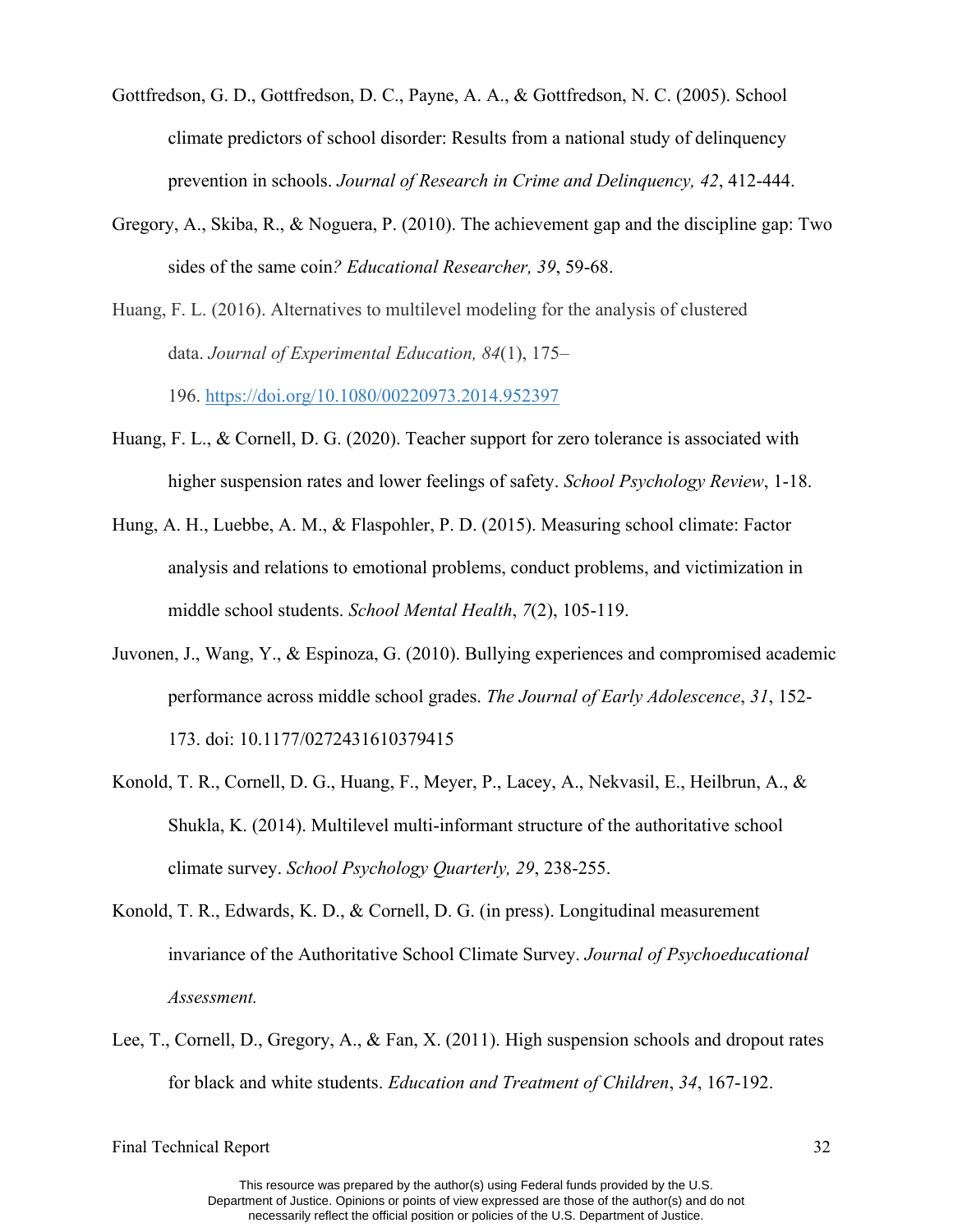- Losen, D. J., (2011). *Discipline policies, successful schools, and racial justice*. Boulder, CO: National Education Policy Center. [http://nepc.colorado.edu/publication/discipline](http://nepc.colorado.edu/publication/discipline-policies)[policies.](http://nepc.colorado.edu/publication/discipline-policies)
- Losen, D. J. (Ed.) (2015). *Closing the school discipline gap: Equitable remedies for excessive exclusion.* New York, NY: Teachers College Press.
- Maeng, J. M., Cornell, D.G, & Huang, F. (2020). *Teacher Perceptions of School Resource Officers and School Safety.* Unpublished manuscript. School of Education and Human Development, University of Virginia.
- McDougall, P., & Vaillancourt, T. (2015). Long-term adult outcomes of peer victimization in childhood and adolescence: pathways to adjustment and maladjustment. *American Psychologist*, *70*, 300-310.
- McEvoy, A., & Welker, R. (2000). Antisocial behavior, academic failure, and school climate a critical review. *Journal of Emotional and Behavioral disorders*, *8*, 130-140.
- Morgan, E., Salomen, N., Plotkin, M., & Cohen, R. (2014). *The school discipline consensus report: Strategies from the field to keep students engaged in school and out of the juvenile justice system.* The Council of State Governments Justice Center, New York, NY. Available from: http://csgjusticecenter.org/wp-content/uploads/2014/06/The\_School Discipline Consensus Report.pdf
- National Research Council. (2014). *Implementing juvenile justice reform: The federal role*. Committee on a Prioritized Plan to Implement a Developmental Approach in Juvenile Justice Reform, Committee on Law and Justice, Division of Behavioral and Social Sciences and Education. Washington, DC: The National Academies Press.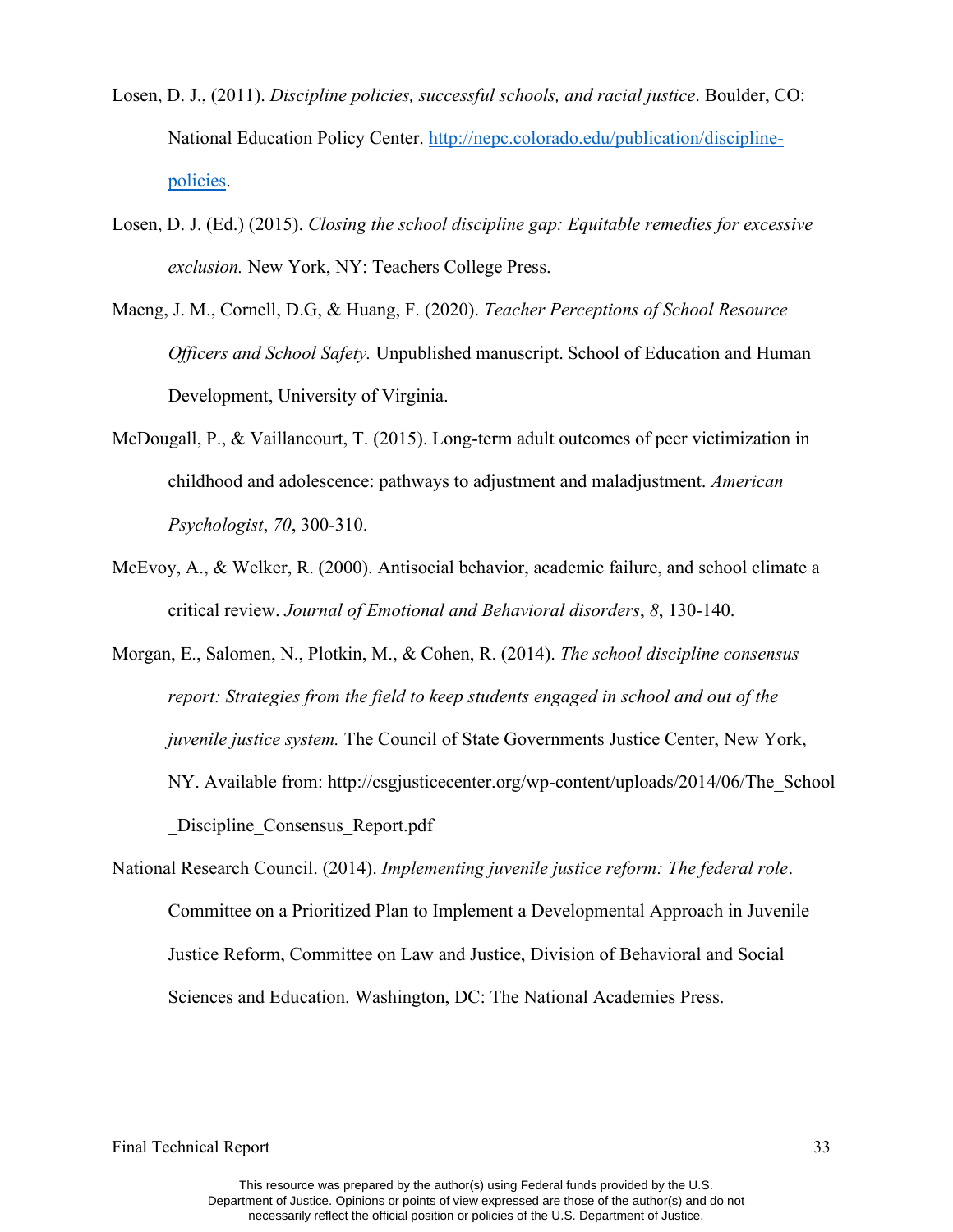- Nekvasil, E. K., Cornell, D. G., & Huang, F. L. (2015). Prevalence and offense characteristics of multiple casualty homicides: Are schools at higher risk than other locations?. *Psychology of violence*, *5*, 236-245.
- O'Brennan, L., & Bradshaw, C. (n.d.) Importance of school climate. National Education Association Research Brief. Available at

[https://www.nea.org/assets/docs/15584\\_Bully\\_Free\\_Research\\_Brief-4pg.pdf](https://www.nea.org/assets/docs/15584_Bully_Free_Research_Brief-4pg.pdf)

- Osher, D., Bear, G., Sprague, J., & Doyle, W. (2010). How can we improve school discipline? *Educational Researcher*, *39*, 48-58.
- Rivara, F., & LeMenestrel, S. (2016). Preventing bullying through science, policy and practice. *Washington, DC: The National Academies Press.* doi: 10.17226/23482
- Rueger, S. Y., Malecki, C. K., & Demaray, M. K. (2011). Stability of peer victimization in early adolescence: Effects of timing and duration*. Journal of School Psychology, 49*, 443-464.
- Shackleton, N., Fletcher, A., Jamal, F., Markham, W., Aveyard, P., Mathiot, A., ... & Bonell, C. (2016). A new measure of unhealthy school environments and its implications for critical assessments of health promotion in schools. *Critical Public Health*, 1-15. doi: 10.1080/09581596.2016.1191619
- Skiba, R. J., Horner, R. H. Chung, C. G., Rausch, M. K., May, S. L., & Tobin, T. (2011). Race is not neutral: A national investigation of African American and Latino disproportionality in school discipline. S*chool Psychology Review*, *40*, 85-107.
- U.S. Department of Education. (2013). *Directory of federal school climate and discipline resources*, Washington, D.C. Retrieved from [https://safesupportivelearning.ed.gov/sites/default/files/3\\_Appendix%201\\_Directory%20](https://safesupportivelearning.ed.gov/sites/default/files/3_Appendix%201_Directory%20of%20Federal%20School%20Climate%20and%20Discipline%20Resources.pdf) [of%20Federal%20School%20Climate%20and%20Discipline%20Resources.pdf](https://safesupportivelearning.ed.gov/sites/default/files/3_Appendix%201_Directory%20of%20Federal%20School%20Climate%20and%20Discipline%20Resources.pdf)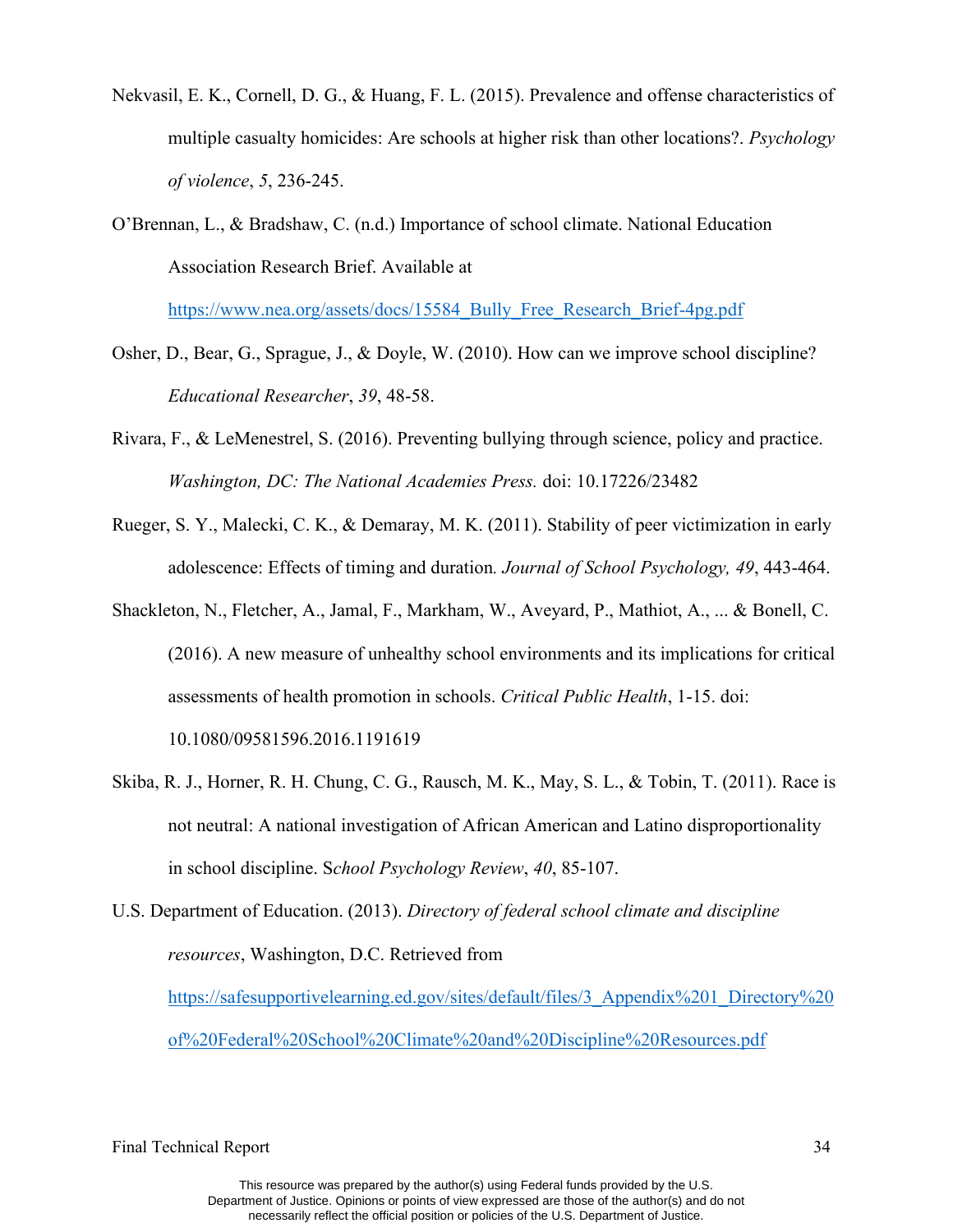- U.S. Department of Education. (2014). *Guiding principles: A resource guide for improving school climate and discipline.* Washington, D.C. Available at <http://www2.ed.gov/policy/gen/guid/school-discipline/guiding-principles.pdf>
- U.S. Department of Education. (2016). Department of Education releases resources on improving school climate. Washington, D.C. Available at [http://www.ed.gov/news/press](http://www.ed.gov/news/press-releases/department-education-releases-resources-improving-school-climate)[releases/department-education-releases-resources-improving-school-climate](http://www.ed.gov/news/press-releases/department-education-releases-resources-improving-school-climate)
- U.S. Department of Education, Office of Civil Rights. (2014). *Civil rights data collection: Data snapshot: School discipline* (Issue Brief No.1). Washington, DC.
- U.S. Department of Justice and U.S. Department of Education. (2014). *Dear Colleague letter on the nondiscriminatory administration of school discipline*. Washington, D.C. Retrieved from<http://www2.ed.gov/about/offices/list/ocr/letters/colleague-201401-title-vi.pdf>
- Wald, J., & Losen, D. (2003). Defining and redirecting a school-to-prison pipeline. *New Directions for Youth Development*, *99*, 9-16.
- Wallace, J. M., Goodkind, S., Wallace, C. M., & Bachman, J. G. (2008). Racial, ethnic, and gender differences in school discipline among U.S. high school students: 1991-2005. *Negro Educational Review, 59,* 47-62.
- Wang, K., Chen, Y., Zhang, J., & Oudekerk, B.A. (2020). *Indicators of School Crime and Safety: 2019* (NCES 2020-063/NCJ 254485). National Center for Education Statistics, U.S. Department of Education, and Bureau of Justice Statistics, Office of Justice Programs, U.S. Department of Justice. Washington, DC.
- Wang, K., Chen, Y., Zhang, J., and Oudekerk, B.A. (2020). *Indicators of School Crime and Safety: 2019* (NCES 2020-063/NCJ 254485). National Center for Education Statistics, U.S. Department of Education, and Bureau of Justice Statistics, Office of Justice Programs, U.S. Department of Justice. Washington, DC.

Final Technical Report 35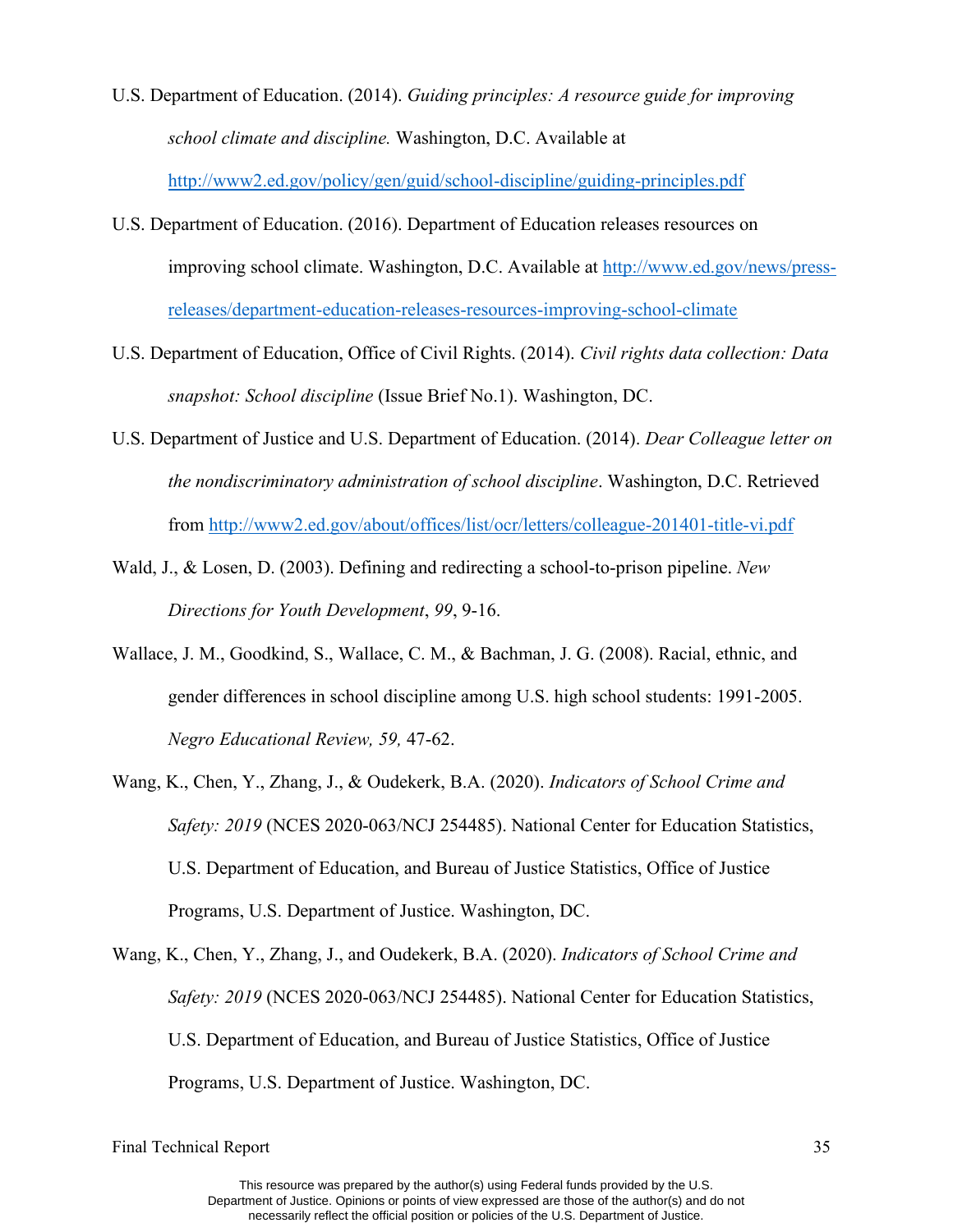Wang, M. T., & Dishion, T. J. (2011). The trajectories of adolescents' perceptions of school climate, deviant peer affiliation, and behavioral problems during the middle school years. *Journal of Research on Adolescence, 22*, 40-53.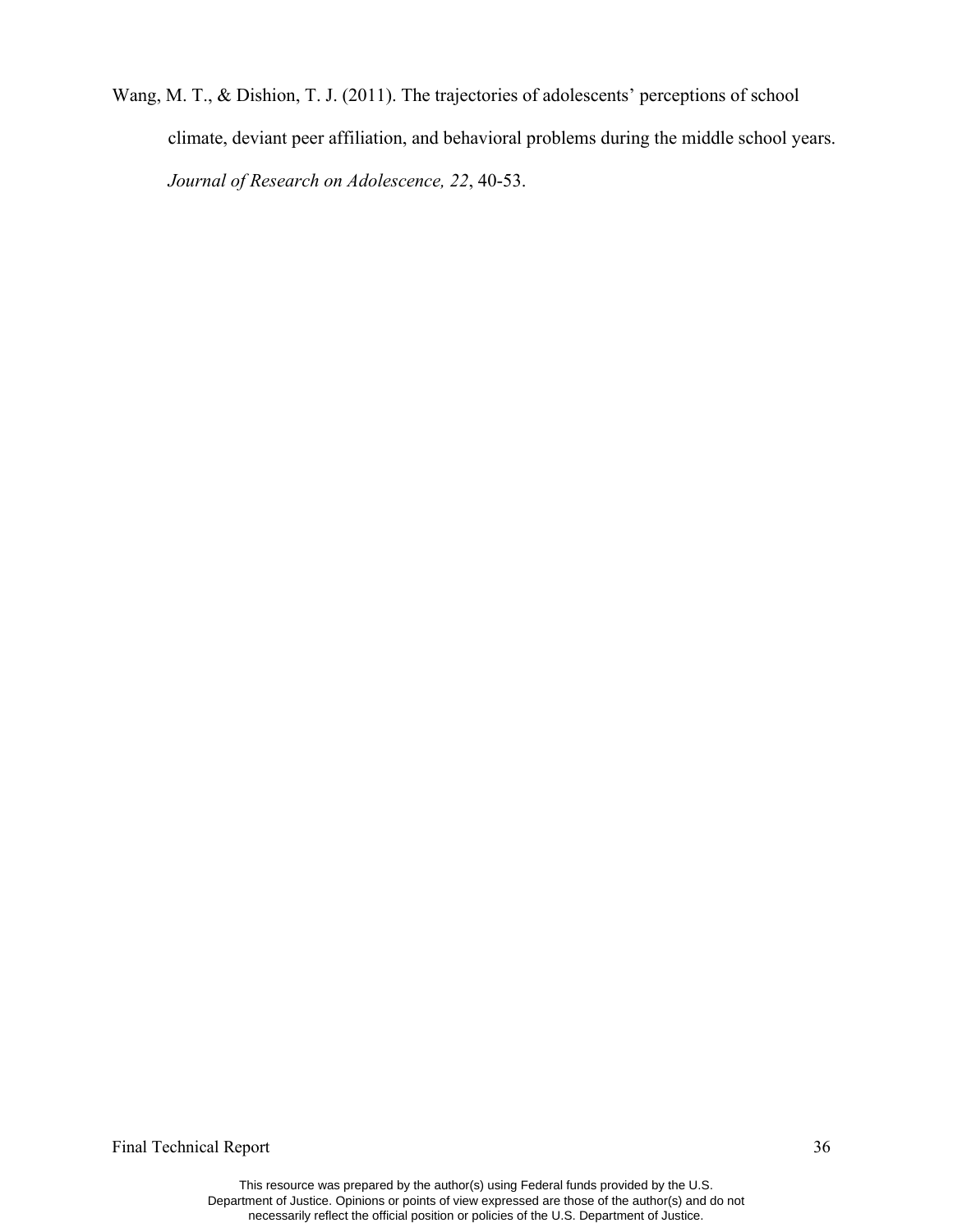### **APPENDIX A: ONE-PAGERS**

- 1. How do school administrators perceive survey content?
- 2. What do school administrators want in school climate reports?
- 3. How do division and school administrators currently use school climate data?
- 4. Students Perceptions of School Resource Officers
- 5. Staff Perceptions of School Resource Officers
- 6. Student Perceptions of School Fairness
- 7. Students' Perceptions of Belonging at School
- 8. An Authoritative School Climate is Protective for Students Who Experience Sexual **Harassment**
- 9. Students Who View Their SROs Positively Are More Willing to Report Threats

These nine one-page reports translate the technical findings of the project into practical observations for school administrators and policy makers. They can be downloaded from our [website.](https://education.virginia.edu/faculty-research/centers-labs-projects/research-labs/youth-violence-project/youth-violence-project-0)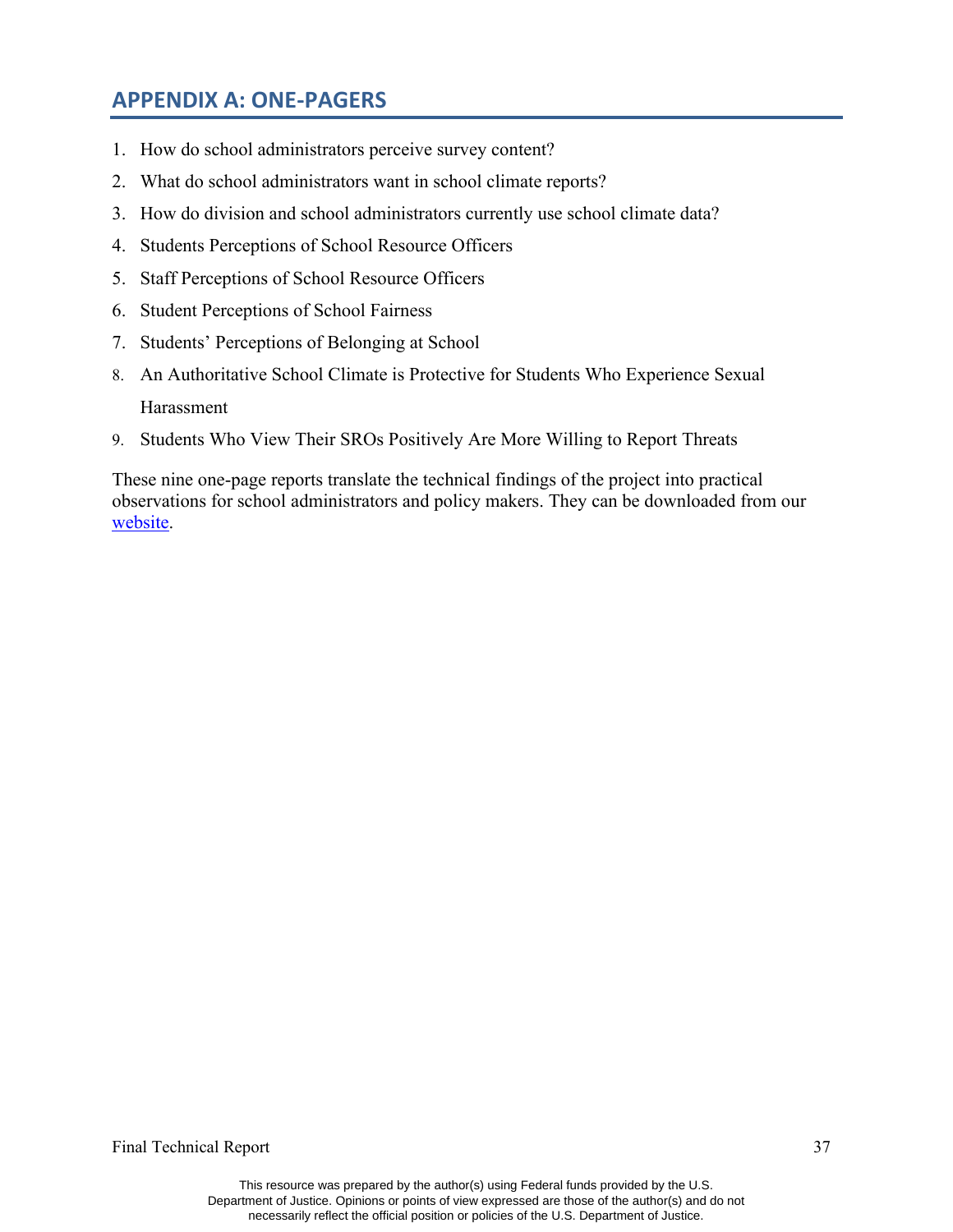### **APPENDIX B: JOURNAL ARTICLES AND BOOK CHAPTERS**

#### Journal Articles

- Crichlow-Ball, C. & Cornell, D. (under review). Association of school climate with student willingness to report threats of violence.
- Crowley, B. Z., & Cornell, D. (2020). Associations of bullying and sexual harassment with student well-being indicators. *Psychology of Violence*. Advance online publication. http://dx.doi.org/10.1037/vio0000345
- Crowley, B. Z**.,** Datta, P., Stohlman, S., Cornell, D., & Konold, T. (2019). Authoritative school climate and sexual harassment: A cross-sectional multilevel analysis of student selfreports. *School Psychology*, *34*, 469. https://doi.org/10.1037/spq0000303
- Crowley, B.Z., Cornell, D., & Konold, T.R. (under review). School climate moderates the relationship between sexual harassment and student well-being.
- Debnam, K. J., Edwards, K., Maeng, J., & Cornell, D. (2021). Educational leaders' perceptions and uses of school climate data. *Journal of School Leadership*. Advance online publication.
- Debnam, K. J., Edwards, K., & Cornell, D. (2021). Improving the school environment: School staff perceptions of school climate data and reporting practices. Journal of Community Psychology. doi:10.1002/jcop.22500
- Edwards, K. D., & Konold, T. R. (2020). Moderated mediation analysis: A review and application to school climate research. *Practical Assessment, Research, and Evaluation*, *25*, Article 5. Available at: https://scholarworks.umass.edu/pare/vol25/iss1/5
- Huang, F. L., & Cornell, D. G. (2020). Teacher support for zero tolerance is associated with higher suspension rates and lower feelings of safety. *School Psychology Review*, 1-18.
- Jia, Y., & Konold, T. (2019). Moving to the next level: Doubly latent multilevel mediation models with a school climate illustration. *The Journal of Experimental Education*, 1-19. https://doi.org/10.1080/00220973.2019.1675136
- Konold, T. R., Edwards, K. D., & Cornell, D. G. (under review). Longitudinal measurement invariance of the Authoritative School Climate Survey.
- Konold, T.R, & Sanders, E.A. (2021). A latent variable approach to estimating rater effects and differences in multilevel contexts: A school climate illustration. *Measurement: Interdisciplinary Research and Perspectives, 18(4).*
- Maeng, J. M., Huang, F., & Cornell, D.G. (2020). *Teacher Perceptions of School Resource Officers and School Safety.* Unpublished manuscript. School of Education and Human Development, University of Virginia.
- Malone, M. Cornell, D. & Konold, T.R. (under review). Does school climate mediate the relations between grade configuration and academic achievement?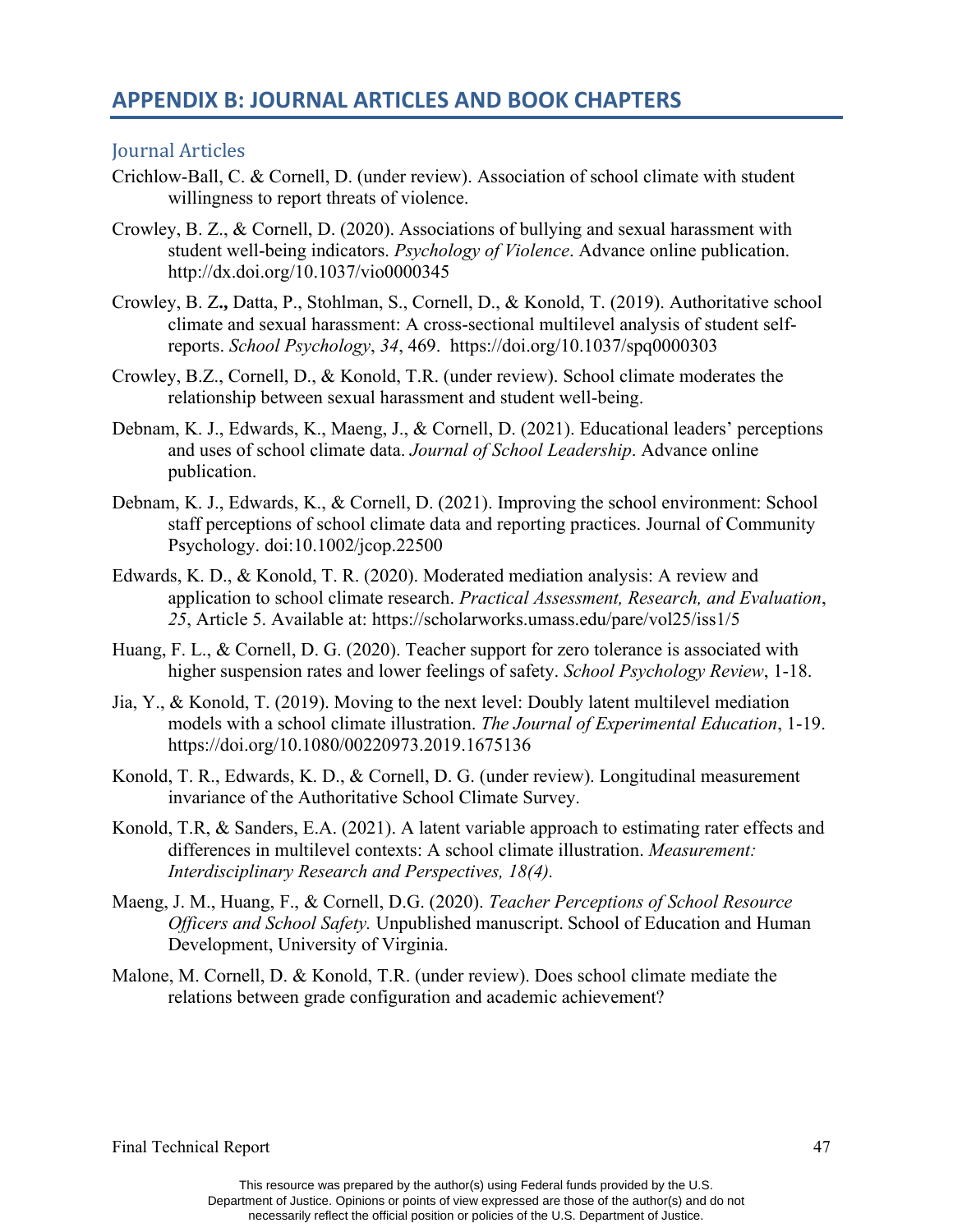#### Book Chapters

- Cornell, D. & Stohlman, S. (2020). Violence in schools. In R. Geffner et al. (eds.), *Handbook of interpersonal violence and abuse across the lifespan*. Springer. https://doi.org/10.1007/978-3-319-62122-7\_40-2
- Cornell, D. & Crowley, B. (2021). Strategies to prevent school violence. In P. Lazarus, S. Suldo, & B. Doll (Eds.) *Fostering the emotional well-being of our youth: A school-based approach*. New York, NY: Oxford University Press.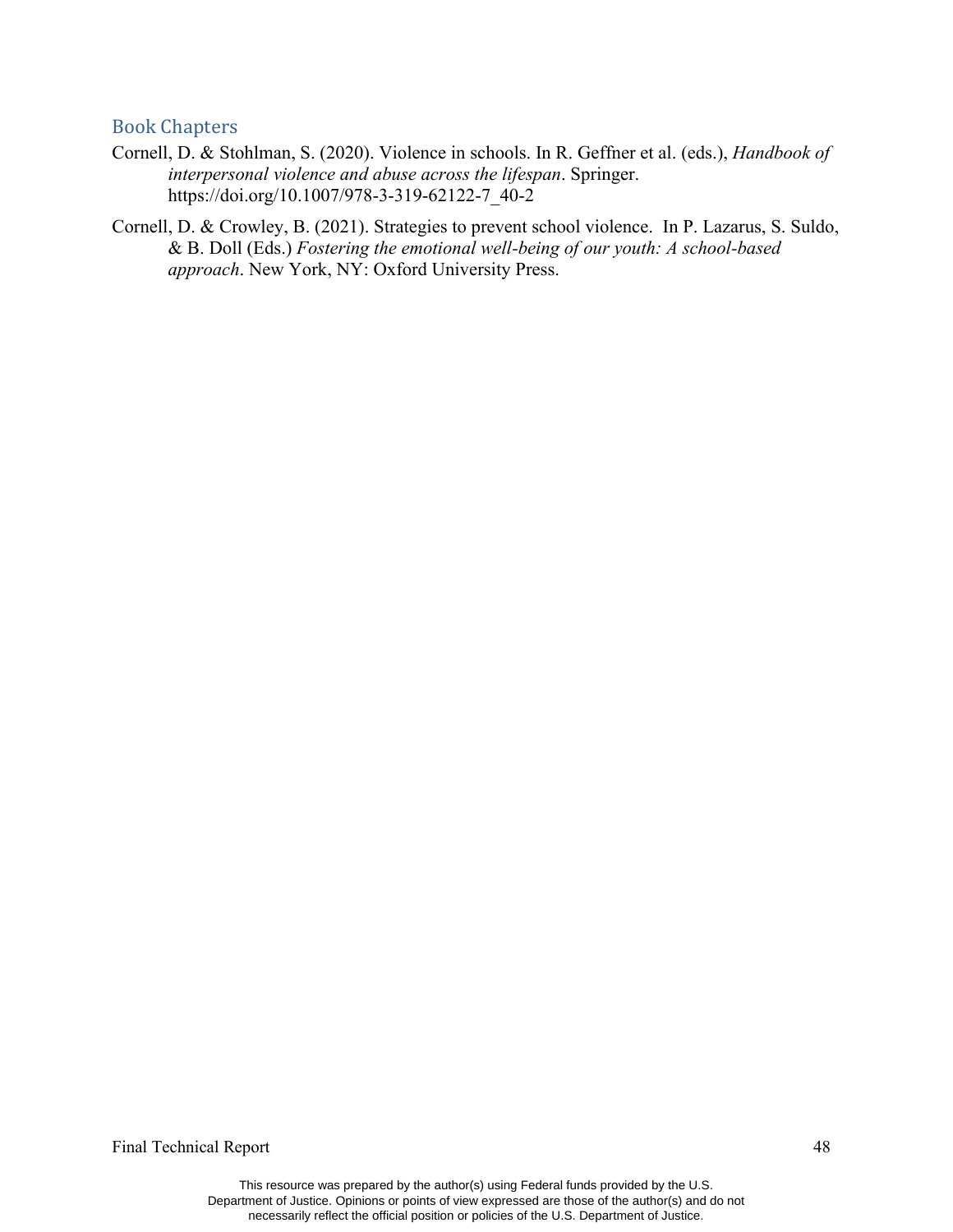#### **National**

- Crowley, B.Z. & Cornell, D. (August, 2018). *Differential Associations of Sexual Harassment and Bullying with Negative Student Outcomes.* American Psychological Association Annual Convention, San Francisco, CA.
- Datta, P., Crowley, B. Z., Stohlman, S., Cornell, D., & Konold, T. (August, 2018). *Authoritative School Climate and Sexual Harassment: A Cross-Sectional Multilevel Analysis of Student Self- Reports.* American Psychological Association Annual Convention, San Francisco, CA.
- Cornell D., & Konold, T. (November, 2018). *Multilevel, Multi-Informant Analysis of Relations Between Authoritative School Climate and School Safety.* The American Society of Criminology Annual Meeting. Atlanta, GA.
- Yuane, J., Konold, T.R., & Edwards, K. (April, 2019). *Doubly Latent Multivariate Mediation Models: An Illustration of School Climate Influences of Teasing and Bullying.* American Education Research Association, Division D, Section 1: Educational Measurement, Psychometrics, and Assessment Toronto, Canada.
- Yuane, J., Konold, T.R., Edwards, K., & Cornell, D. (April, 2019). *Doubly Latent Multilevel Mediation Models with an Illustration of School Climate Effects on Student Suspensions.* American Education Research Association, Division D, Section 2: Quantitative Methods and Statistical Theory, Toronto, Canada.
- Konold, T.R., & Cornell, D. (April, 2019). *Cross-Informant Associations of School Characteristics: A CT-C(M-1) Analysis of Students and Adults.* National Council for Measurement in Education (NCME). Toronto, Canada.
- Konold, T.R., Cornell, D., Yuane, J., & Malone, M. (April, 2019). *Extracting Trait Variance from Multiple Informant Sources in Applications of Multilevel Structural Models.* American Education Research Association, Division D, Section 1: Educational Measurement, Psychometrics, and Assessment Toronto, Canada.
- Cornell, D., Konold, T.R., & Crowley, B. (August, 2019). *School Climate as a Protective Factor for Student Aggression.* American Psychological Association Annual Convention. Division 16. Chicago, IL.
- Crichlow-Ball, C. & Cornell, D. G. (August, 2019). *Does School Climate Facilitate Student Threat Reporting?* American Psychological Association Annual Convention. Division 16. Chicago, IL.
- Konold, T.R. (October, 2019). *Multilevel Multitrait-Multimethod Latent Variable Approaches for Evaluating Rater Differences.* Invited talk. University of Washington College of Education, Seattle, WA.
- Konold, T.R., & Sanders, E.A. (April, 2020). *A Multilevel Latent Variable Approach to Estimating Rater Effects: An Illustration with School Climate Data.* American Education Research Association, Division D, Section 2: Quantitative Methods and Statistical Theory. San Francisco, CA. (Conference Canceled)

This resource was prepared by the author(s) using Federal funds provided by the U.S. Department of Justice. Opinions or points of view expressed are those of the author(s) and do not necessarily reflect the official position or policies of the U.S. Department of Justice.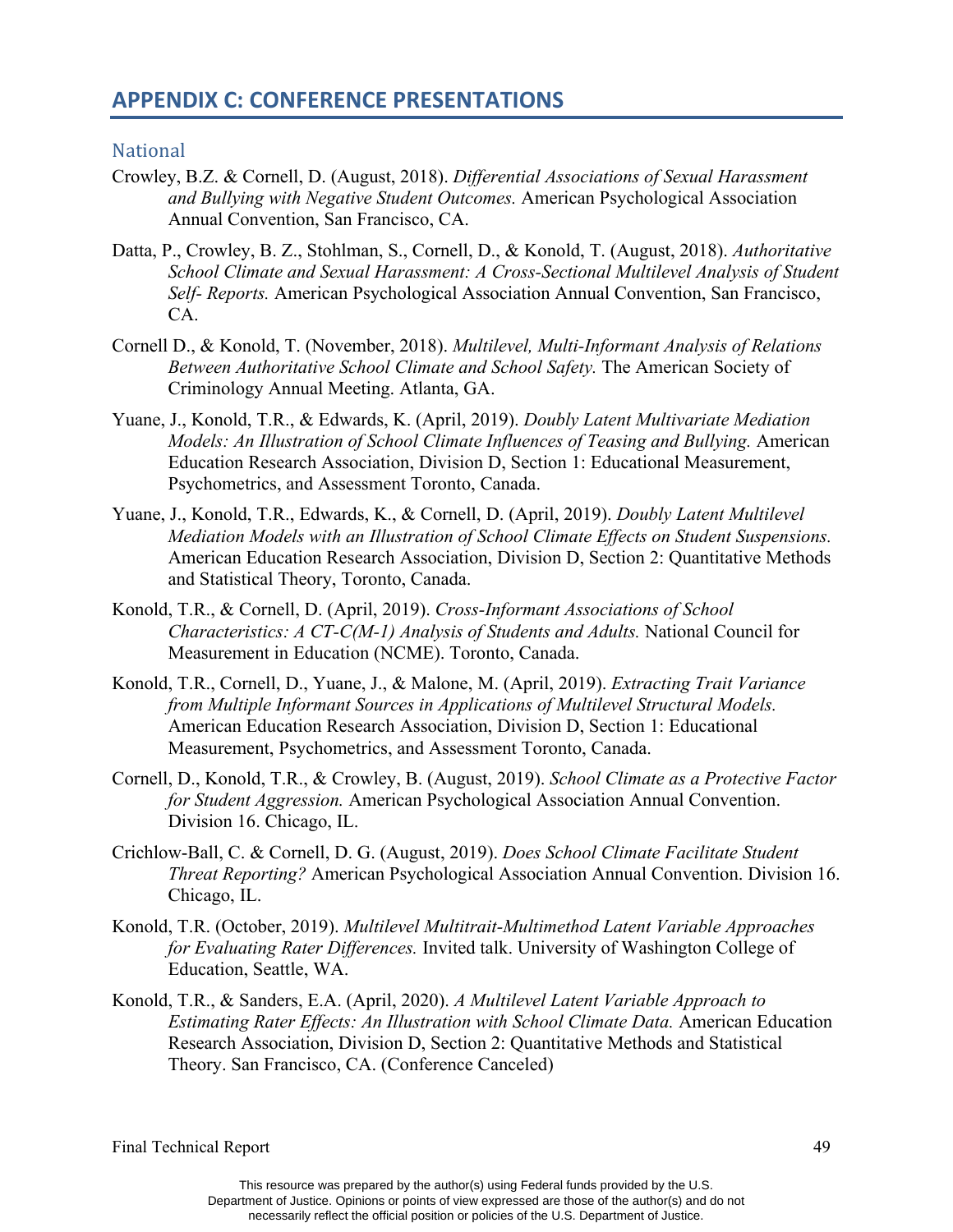- Maeng, J. L., Debnam, K., Edwards, K. D. & Cornell, D. G. (April, 2020) *Educational Leaders' Perceptions of School Climate Data* [Roundtable Session]. American Education Research Association Annual Meeting San Francisco, CA. (Conference Canceled)
- Yuane, J., & Konold, T.R. (April, 2020). *Moving to the Next Level with Doubly Latent Multilevel Mediation Models in School Climate Research*. American Education Research Association, Division D, Section 2: Quantitative Methods and Statistical Theory. San Francisco, CA. (Conference Canceled)
- Edwards, K., & Konold, T.R. (April, 2020). *Moderated Mediation Analysis: A Review and Application to School Climate Research.* A paper for the annual meeting of the American Education Research Association, San Francisco, CA. (Conference Canceled)
- Konold, T.R., & Sanders, E.A. (June, 2020). *Estimating Organizational Traits with Multiple Level 1 Informants: A Latent Variable Approach for Estimating Rater Differences in Multilevel Contexts.* Modern Modeling Methods Conference. Neag School of Education, University of Connecticut.
- Maeng, J., Cornell, D., Konold, T.R. (July, 2020). *Statewide Implementation of Threat Assessment in Virginia Schools: Trends and Challenges.* Society for Prevention Research; Research, Policy, and Practice. Washington, DC.
- Crowley, B.Z., Cornell, D., & Konold, T. (August, 2020). *School Climate Moderates the Association Between Sexual Harassment and Student Well-Being.* American Psychological Association Annual Convention, Division 16. Washington, D.C. (Virtual).
- Ruffa, B., Konold, T.R., & Cornell, D. (August, 2020). *Intersectional Vulnerability to Adolescent Peer Victimization.* American Psychological Association Annual Convention, Division 16. Washington, D.C. (Virtual).
- Crichlow-Ball, B., Konold, T.R., & Cornell, D. (August, 2020). *Is Authoritative School Climate Associated with Greater Willingness to Report Threats of Violence?* American Psychological Association Annual Convention, Division 16. Washington, D.C. (Virtual).
- Edwards, K., & Konold, T.R. (2021). *A Bayesian Approach to Multilevel Mediation Models with Latent Variables*. American Education Research Association, Structural Equation Modeling SIG. Orlando, FL.
- Konold, T.R., & Sanders E.A. (2021). *Measuring School-Level Traits using Multiple Individual-Level Informants*. National Council on Measurement in Education (NCME), Baltimore, MD.

#### Virginia

Cornell, D. & Maeng, J. (August, 2018). *How to Maintain a Safe School Climate.* Presentation for the Virginia School Safety Training Forum. Hampton Roads, VA.

This resource was prepared by the author(s) using Federal funds provided by the U.S. Department of Justice. Opinions or points of view expressed are those of the author(s) and do not necessarily reflect the official position or policies of the U.S. Department of Justice.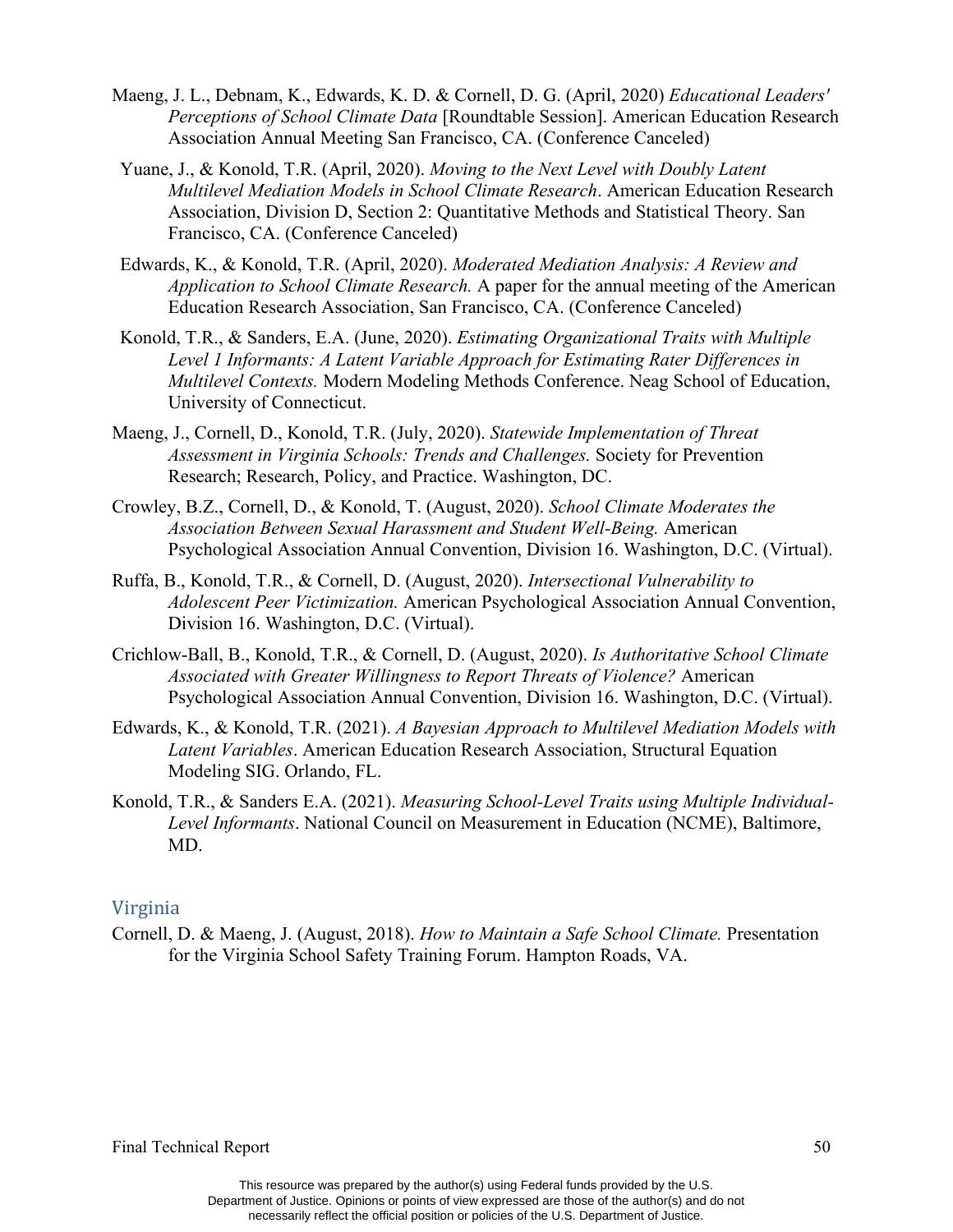#### 2018

- Barshay, J. (2018, September 17). *Early evidence of a 'Trump effect' on bullying in schools*. The Hechinger Report. https://hechingerreport.org/early-evidence-of-a-trump-effect-onbullying-in-schools/.
- Kamenetz, A. (2018, March 7). *Here's how to prevent the next school shooting, experts say*. NPR. https://www.npr.org/sections/ed/2018/03/07/590877717/experts-say-here-s-how-toprevent-the-next-school-shooting.
- University of Missouri-Columbia. (2018, December 12). Rethinking school suspensions: School climate offers a clue: Improvements in school climate can reduce suspension rates by 10 percent. *ScienceDaily*. www.sciencedaily.com/releases/2018/12/181212121901.htm

#### 2019

- American Educational Research Association. (2019, January 9). *Study finds link between voter preference for Trump and bullying in middle schools.* https://www.aera.net/Newsroom/News-Releases-and-Statements/Study-Finds-Linkbetween-Voter-Preference-for-Trump-and-Bullying-in-Middle-Schools.
- American Educational Research Association. (2019, January 9). Voter preference for Trump linked to bullying in middle schools. *ScienceDaily*. www.sciencedaily.com/releases/2019/01/190109090917.htm
- Breen, A. (2019, April 16*). Tom Tom Youth Conference unleashes student ingenuity*. University of Virginia, Curry School of Education and Human Development. https://curry.virginia.edu/news/tom-tom-youth-conference-unleashes-student-ingenuity.
- Breen, A. (2019, August 20). *Back-to-school tools for those who support students*. UVA Today. https://news.virginia.edu/content/back-school-tools-those-who-support-students.
- Kowalski, K. (2019, January 30). *School bullying has risen in areas that supported Trump*. Science News for Students. https://www.sciencenewsforstudents.org/article/schoolbullying-has-risen-areas-supported-trump.
- Lombardo, C. (2019, January 9). *Virginia study finds increased school bullying in areas that voted for Trump*. NPR. https://www.npr.org/2019/01/09/683177489/virginia-study-findsincreased-school-bullying-in-areas-that-voted-for-trump.
- Perry, S. (2019, January 14). Racial bullying in schools rose after 2016 election in areas that voted for Trump, Virginia study finds. *MinnPost*. [https://www.minnpost.com/second](https://www.minnpost.com/second-opinion/2019/01/racial-bullying-in-schools-rose-after-2016-election-in-areas-that-voted-for-trump-virginia-study-finds/)[opinion/2019/01/racial-bullying-in-schools-rose-after-2016-election-in-areas-that-voted](https://www.minnpost.com/second-opinion/2019/01/racial-bullying-in-schools-rose-after-2016-election-in-areas-that-voted-for-trump-virginia-study-finds/)[for-trump-virginia-study-finds/](https://www.minnpost.com/second-opinion/2019/01/racial-bullying-in-schools-rose-after-2016-election-in-areas-that-voted-for-trump-virginia-study-finds/)

This resource was prepared by the author(s) using Federal funds provided by the U.S. Department of Justice. Opinions or points of view expressed are those of the author(s) and do not necessarily reflect the official position or policies of the U.S. Department of Justice.